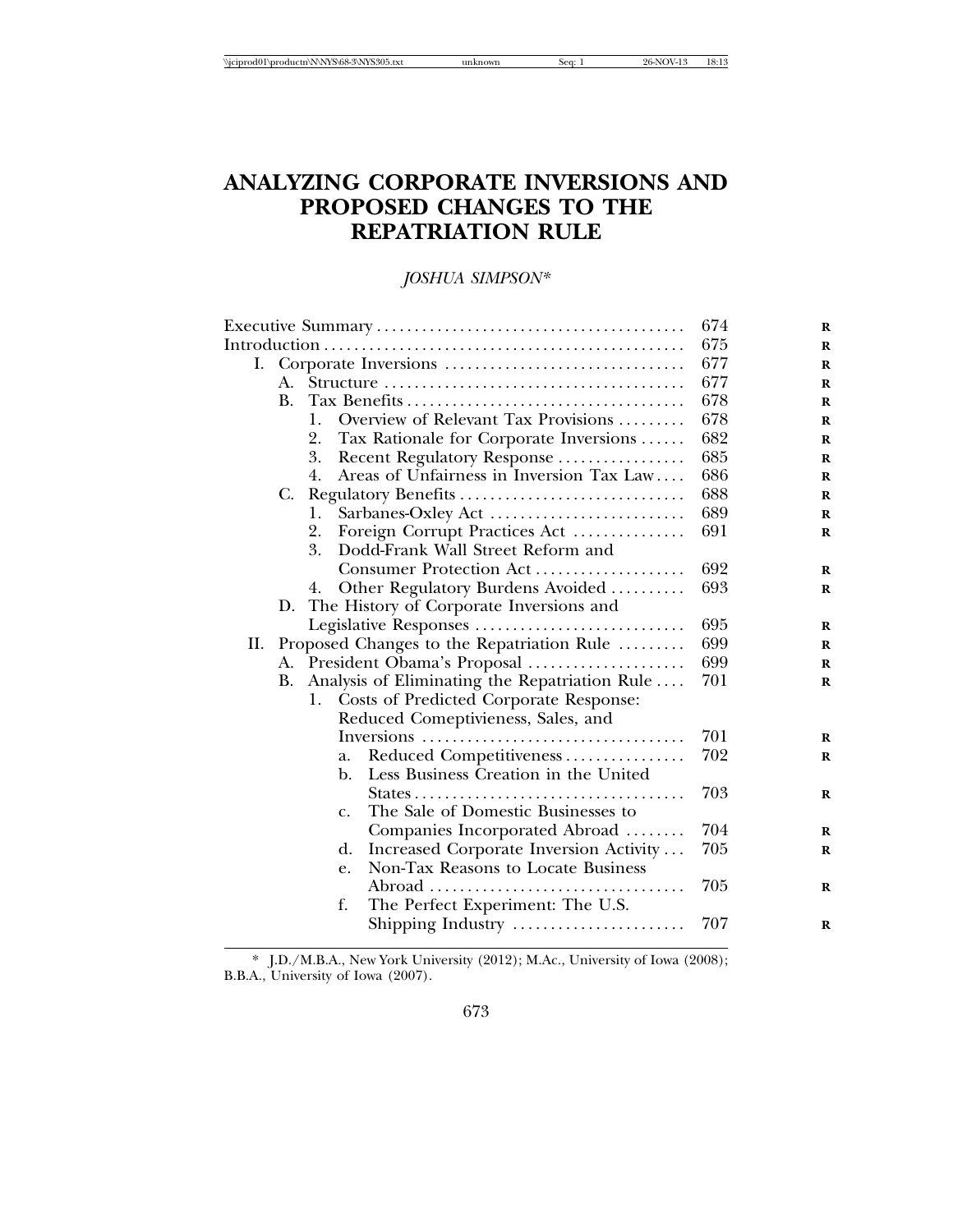| Reduced Domestic Investment,<br>g.        |     |          |
|-------------------------------------------|-----|----------|
| Employment, and Exports                   | 708 | R        |
| h. National Security Costs                | 710 | R        |
| 2. Asserted Benefits of Eliminating the   |     |          |
| Repatriation Rule                         | 711 | $\bf{R}$ |
| a. The Argument for Increased Jobs and    |     |          |
| Investment                                | 711 | $\bf{R}$ |
| b. The Fallacy that the Repatriation Rule |     |          |
| Encourages "Shipping Jobs Overseas"       | 713 | R        |
| c. Fairness Considerations                | 714 | R        |
| d. Increasing Revenue by Eliminating the  |     |          |
| Repatriation Rule                         | 715 | R        |
|                                           | 716 | R        |
|                                           | 721 | R        |
|                                           | 723 | R        |
|                                           |     |          |

#### EXECUTIVE SUMMARY

- Most countries only tax companies on profits earned inside their territory. However, the United States taxes corporations incorporated domestically on their worldwide income when it is repatriated to the U.S. In addition, the U.S. has the highest corporate tax rate within the thirty-four member Organization for Economic Co-operation and Development ("OECD").
- To avoid U.S. taxation of profits earned abroad, U.S. corporations may reincorporate in another country with a territorial tax system. Reincorporation can occur through a share inversion, asset inversion, or hybrid transaction. Companies also obtain tax benefits through corporate inversions due to an increased ability to shift income from the high tax United States to lower tax jurisdictions. The capital gains tax on an inversion is minimized when a company has nontaxable shareholders, depressed stock prices, a high basis in assets, large loss carryovers, and substantial foreign tax credits. Congress has periodically sought to address inversion activity by reducing the associated tax benefits, with the most recent effort in 2004.
- In comparison to the \$181 billion of corporate income taxes raised in  $2011<sup>1</sup>$ , the hidden annual cost of compliance

<sup>1.</sup> OFFICE OF MGMT. & BUDGET, RECEIPTS BY SOURCE: 1937–2017, *available at* http://www.whitehouse.gov/sites/default/files/omb/budget/fy2013/assets/hist 02z1.xls (last visited Mar. 25, 2012).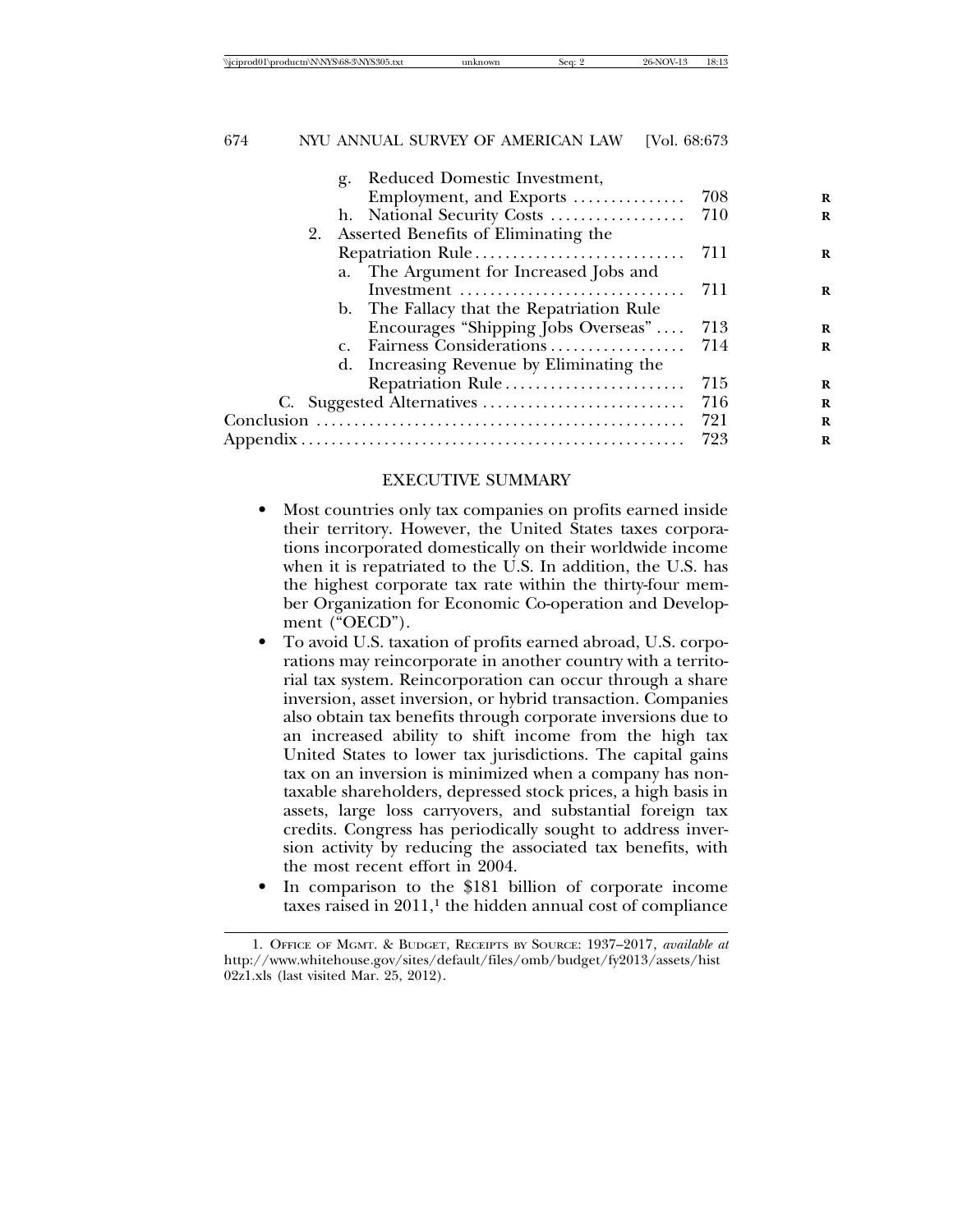with U.S. regulations is now \$1.75 trillion annually.<sup>2</sup> Major sources of U.S. regulatory costs include the Sarbanes-Oxley Act of 2002 ("Sarbanes-Oxley" or "SOX"), the Foreign Corrupt Practices Act ("FCPA"), the Dodd-Frank Wall Street Reform and Consumer Protection Act ("Dodd-Frank"), and aspects of the U.S. litigation system. Corporate inversions may be motivated in part by the desire to achieve reduced regulatory costs, which may require delisting from U.S. exchanges.

- In 2009, President Obama proposed changes to the taxation of multinational corporations that would substantially reduce the benefit of deferral under the repatriation rule. In 2012, he proposed an international minimum tax on the overseas profits of U.S. firms.
- The President's proposals could be expected to increase the incorporation of new businesses overseas and to cause existing U.S. corporations to more frequently declare bankruptcy, sell themselves to foreign firms, and engage in corporate inversions. This could result in reductions in U.S. employment, investment, and exports, and has negative national security implications. The strongest argument for the elimination of the repatriation rule is that it will increase tax revenues. More suspect arguments include that it will encourage the repatriation of funds to the United States, increase investment and job creation, and result in a fairer tax system.
- Suggested alternatives to removing the repatriation rule include implementing a territorial taxation system with reduced corporate tax rates, removing anti-inversion regulations, and streamlining the U.S. regulatory structure.

#### INTRODUCTION

President Obama has advocated for substantial reform of the corporate tax landscape, arguing that the repatriation rule "reward[s] our companies for moving jobs off our shores or transferring profits to overseas tax havens."3 The President's reforms would make substantial strides towards the elimination of the repatriation

<sup>2.</sup> Nicole V. Crain & W. Mark Crain, *The Impact of Regulatory Costs on Small Firms*, SMALL BUSINESS RESEARCH SUMMARY (SBA Office of Advocates, Washington, D.C.), No. 371, Sept. 2010, at 1, *available at* http://archives.sba.gov/advo/ research/rs371.pdf [hereinafter SBA REPORT].

<sup>3.</sup> Jeanne Sahadi, *Obama Plans Corporate Tax Crackdown: Administration's Proposals Aim to Reduce Tax Breaks for U.S.-Based Multinationals*, CNN MONEY, May 4, 2009,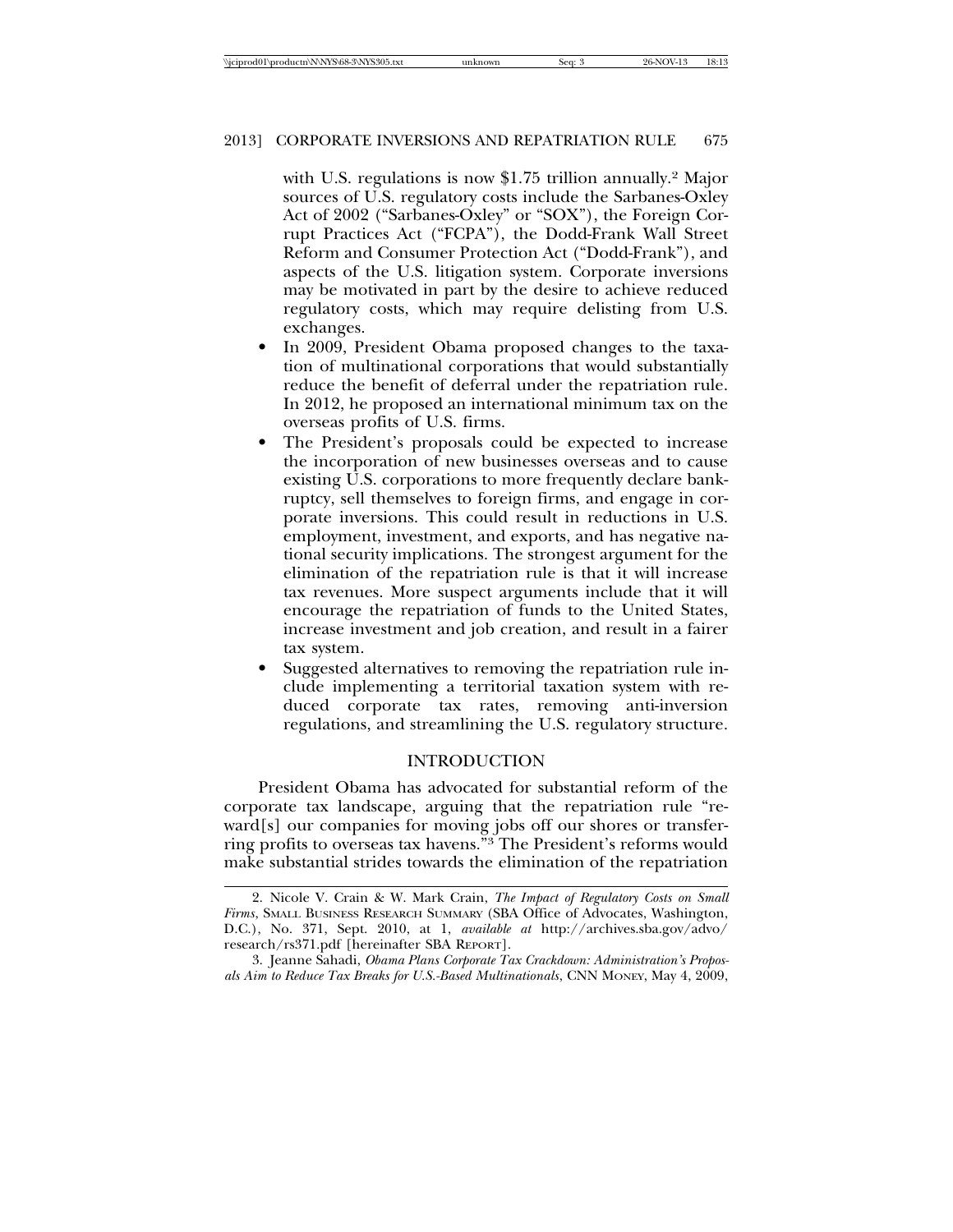rule.4 However, an analysis of the consequences of eliminating the repatriation rule shows that the President's goals are misguided. The President's reforms may succeed in raising revenues, but the argument that the repatriation rule encourages "shipping jobs overseas" is a fallacy.<sup>5</sup> In addition, the proposed reforms would likely cause many businesses to never incorporate in the United States, or to leave the United States through corporate inversions, leading to lower levels of investment, employment, and exports, with further negative consequences for national security. President Obama has already overseen an uptick in large businesses reincorporating outside of the United States, generating substantial revenue losses to the U.S. Treasury, with at least one business citing the President's rhetoric against the repatriation rule.<sup>6</sup> In comparison to the reforms proposed by the President, more attractive alternatives would seek to address the underlying problems with the U.S. tax and regulatory system that encourage shifting corporate activities and earnings abroad—high U.S. tax rates, a worldwide system of taxation, and substantial U.S. regulatory costs. By simultaneously removing anti-inversion regulation, policymakers would be provided with indicia of the competitiveness of U.S. policies and business regulation internationally.

A corporate inversion is a transaction in which a U.S. corporation's stock or assets are transferred to a foreign corporation to reduce tax and regulatory costs.7 The foreign corporation will generally have the same common shareholders with the U.S. corporation and be incorporated in a low-tax jurisdiction in which it has relatively few operations.8 A primary motivation for corporate inversions is to move from the U.S. system of global taxation to other countries' territorial taxation systems.9 The incidence of foreign inversion activity is mitigated in part by the repatriation rule, which

7. DONALD J. MARPLES, CONG. RESEARCH SERV., RL31444, FIRMS THAT INCORPO-RATE ABROAD FOR TAX PURPOSES: CORPORATE "INVERSIONS" AND "EXPATRIATION" 1, 3 (2008), *available at* http://www.policyarchive.org/handle/10207/bitstreams/1433. pdf [hereinafter CRS REPORT 1]; Aaron G. Murphy, *The Migratory Patterns of Business in the Global Village*, 2 N.Y.U. J.L. & BUS. 229, 231 (2005).

8. John M. Peterson, Jr. & Bruce A. Cohen, *Corporate Inversions: Yesterday, Today and Tomorrow*, 81 TAXES 161, 162 (2003).

9. *See* CRS REPORT 1, *supra* note 7, at 5.

http://money.cnn.com/2009/05/04/news/economy/obama\_corporate\_tax\_ proposals/index.htm.

<sup>4.</sup> *See infra* Section II(B).

<sup>5.</sup> *See infra* Section II(B)(2)(B).

<sup>6.</sup> John D. McKinnon & Scott Thurm, *U.S. Firms Move Abroad to Cut Taxes*, WALL ST. J., Aug. 28, 2012, http://online.wsj.com/article/SB100008723963904442 30504577615232602107536.html.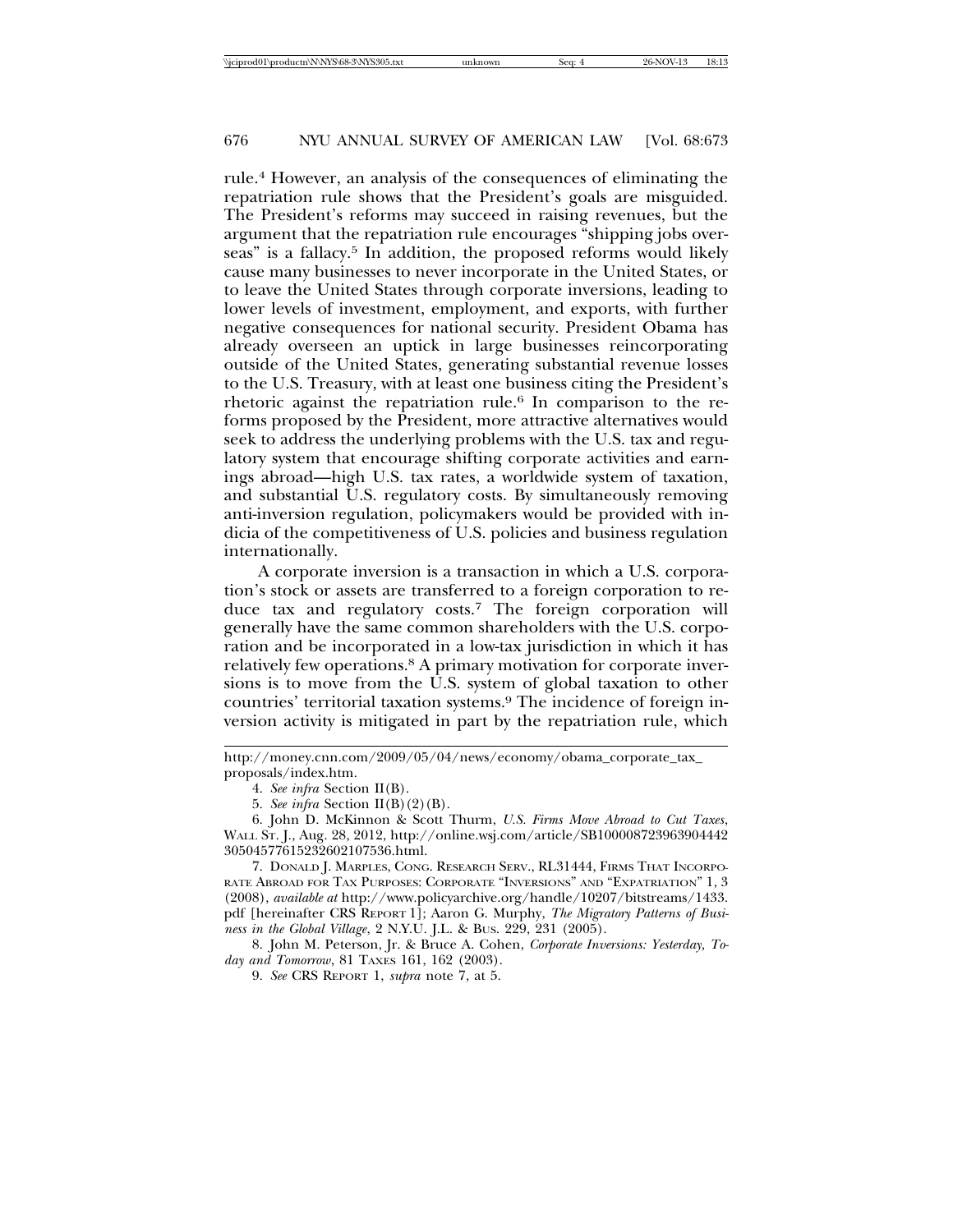allows U.S. corporations to defer U.S. tax on the income of foreign subsidiaries until that income is repatriated to the United States.10

This Article begins with a discussion of corporate inversion transactions in Section I. An overview of inversion structures is provided, followed by a description of the relevant tax law and the tax benefits of corporate inversions. Next, recent changes in tax law in response to corporate inversions are presented, along with a brief analysis of the tax code related to inversions in light of the normative goal of fairness. Then the non-tax regulatory benefits of corporate inversion activity are shown. Finally, a history of corporate inversion activity and the related policy responses is presented.

Section II focuses on the potential consequences of eliminating the repatriation rule. It begins with an overview of the President's proposed changes to the repatriation rule. Then, this Article engages in an economic analysis of the natural extension of the President's plan, the elimination of the repatriation rule, considering the anticipated costs and benefits thereof. Costs are expected to include reduced competitiveness of U.S. firms causing decreased valuations and bankruptcies; increased corporate inversion activity and sales of U.S. firms to foreign firms; reduced U.S. exports, investment, and employment; and negative national security implications. Benefits of eliminating the rule may include an increase in U.S. investment and consumption, and increased fairness in the tax code. The most likely benefit of eliminating the repatriation rule is increased federal tax revenues. Finally, this Article analyzes alternative proposals to correct the deficiencies of the present U.S. system of taxation.

#### I.

## CORPORATE INVERSIONS

#### *A. Structure*

In a corporate inversion, the stock or assets of a U.S. corporation are transferred to a new foreign shell corporation specially created for the transaction in an effort to reduce the corporation's worldwide effective tax rate.<sup>11</sup> In a share inversion, a new corporation is incorporated in a foreign, low-tax jurisdiction as a first tier subsidiary of the U.S. parent.<sup>12</sup> This foreign corporation creates a U.S. chartered subsidiary that, through a stock merger, is subsumed

<sup>10.</sup> *Id.* at 4.

<sup>11.</sup> Peterson & Cohen, *supra* note 8, at 162.

<sup>12.</sup> *Id.* at 164.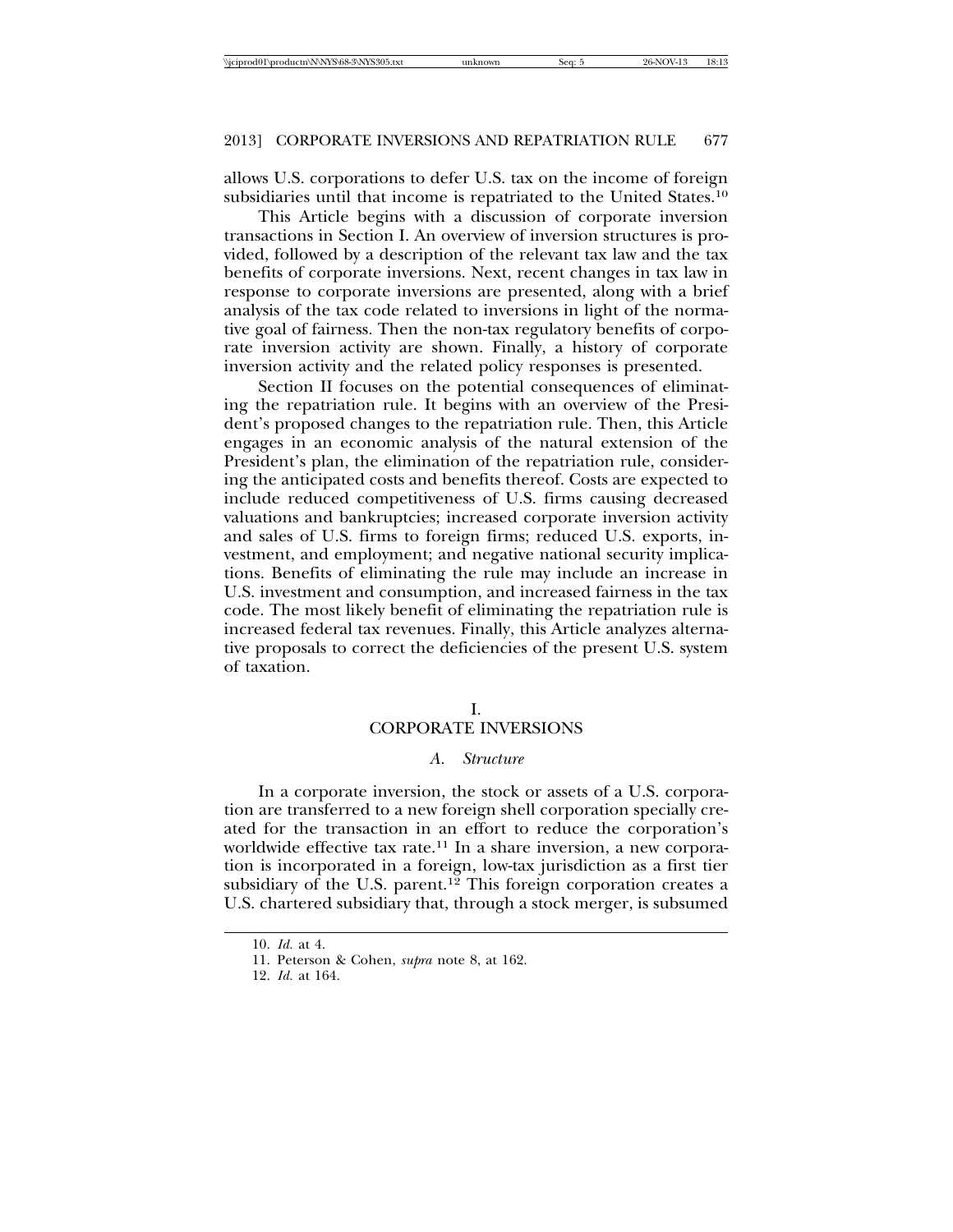by the original U.S. corporation.13 U.S. shareholders' stock of the original U.S. corporation is automatically converted into shares of the foreign parent company.14 Asset inversions may be carried out in two ways. First, when available, a continuation transaction is used to convert the U.S. parent corporation into a foreign parent corporation, with an automatic conversion of the U.S. corporation's shares into the foreign corporation's shares.15 Second, all of a U.S. corporation's assets and liabilities may be transferred to a foreign corporation for stock, with the U.S. corporation distributing the stock to its shareholders in a liquidating distribution.16 Inversions can be structured as partially share and partially asset hybrid inversions.17 In these transactions, assets located outside of the United States without significant built-in gains are likely to be transferred to a foreign corporation, after which a share inversion occurs.18

#### *B. Tax Benefits*

#### 1. Overview of Relevant Tax Provisions

As stated by President Obama's Economic Recovery Advisory Board, "the growing gap between the U.S. corporate tax rate and the corporate tax rates of most other countries generates incentives for U.S. corporations to shift their income and operations to foreign locations with lower corporate tax rates."19 In 2011, the United States had the second highest corporate income tax rate among the thirty-four Organization for Economic Co-operation and Development ("OECD") member countries, behind Japan.20 However, Japan has recently lowered its tax rates below U.S. rates, leaving the United States with the developed world's highest corporate tax rates.21 The United States has become progressively less competitive since the late  $1980s$ ,<sup>22</sup> and it may become even less so in the fu-

<sup>13.</sup> CRS REPORT 1, *supra* note 7, at 3.

<sup>14.</sup> *Id.*

<sup>15.</sup> Peterson & Cohen, *supra* note 8, at 165.

<sup>16.</sup> *Id.*

<sup>17.</sup> *Id.* at 167.

<sup>18.</sup> *Id.*

<sup>19.</sup> PAUL A. VOLCKER ET AL., PRESIDENT'S ECON. RECOVERY ADVISORY BD., THE REPORT ON TAX REFORM OPTIONS: SIMPLIFICATION, COMPLIANCE, AND CORPORATE TAXATION 69 (2010), *available at* http://www.whitehouse.gov/sites/default/files/ microsites/PERAB\_Tax\_Reform\_Report.pdf [hereinafter PERAB REPORT].

<sup>20.</sup> *See supra* Appendix Exhibit 1.

<sup>21.</sup> Patrick Temple-West & Kim Dixon, *US Displacing Japan as No 1 for Highest Corp Taxes*, REUTERS, Mar. 30, 2012, http://uk.reuters.com/article/2012/03/30/ usa-tax-japan-idUKL2E8EU5VV20120330.

<sup>22.</sup> *See infra* Appendix Exhibit 2.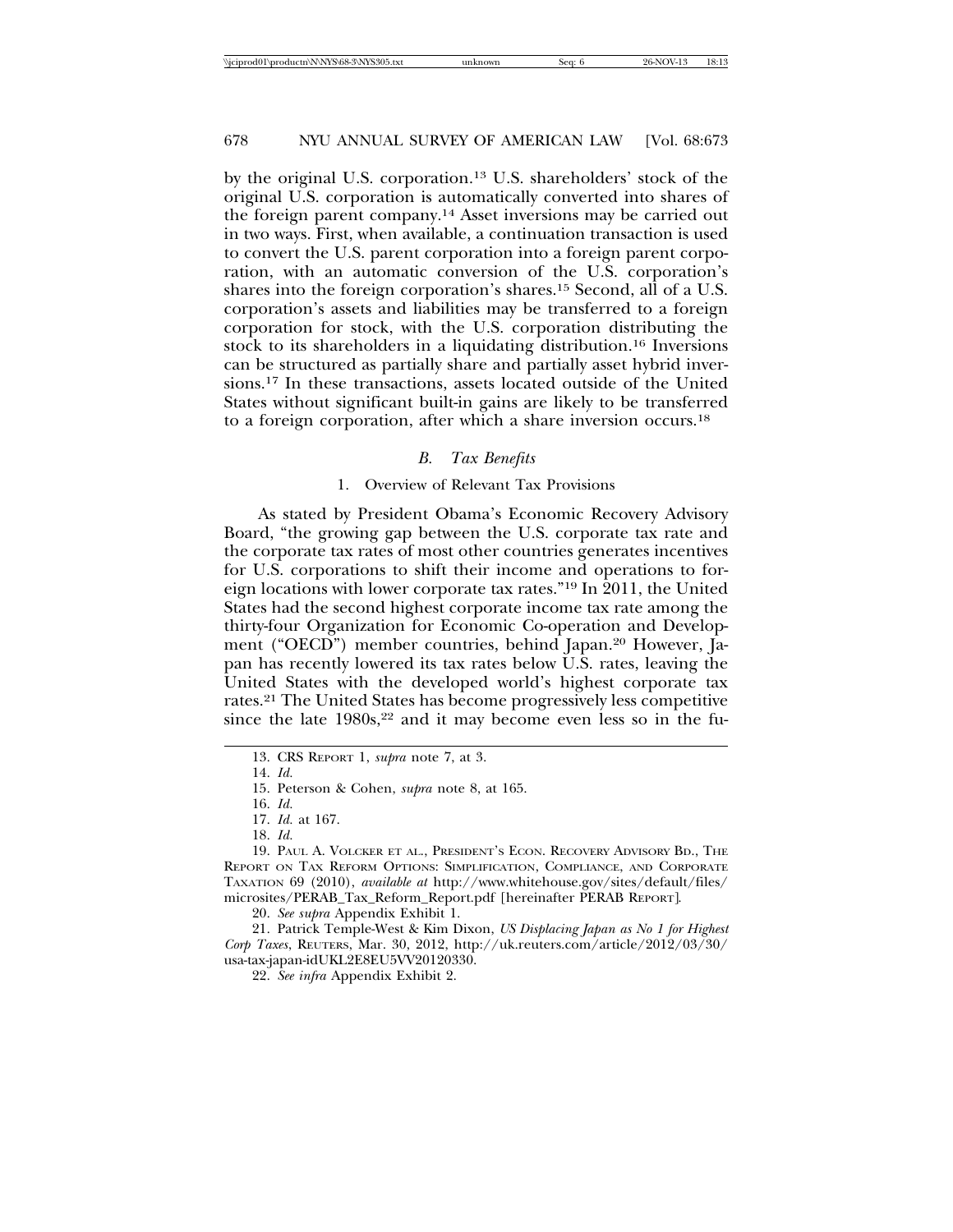ture.23 Governments outside of the United States, such as those in Luxembourg, Ireland, and London, have used favorable tax incentives as a centerpiece in highly successful business attraction programs.24 Moreover, the United States ranked 69th among 185 countries in its tax burden, according to the World Bank's June 2013 ease of doing business index.25 This ranking is below Botswana (39), Lebanon (37), Croatia (42), Iraq (65), Cambodia (66), and Djibouti (67).26 A study by economists at the University of Calgary found that the U.S. federal and state tax rate on new capital investment, considering credits and deductions, was 35% relative to a 19.5% OECD average and an 18% global average.27 These relatively high U.S. tax rates provide ample incentive for U.S. corporations to shift income abroad to maximize shareholder value.

Unlike other countries, the United States taxes the foreign income of domestic corporations, encouraging them to engage in corporate inversions. Internationally, most countries only tax the profits of domestic and foreign firms earned in their territories.28 The United States follows this approach for foreign companies but taxes the worldwide income of U.S. corporations.29 When taxing the global income of U.S. corporations, the United States provides a foreign tax credit that reduces corporations' taxes by the amount of foreign taxes paid up to the total tax owed on foreign income.30 This essentially makes corporations pay taxes at the higher of the

25. Int'l Fin. Corp. & the World Bank, *Economy Rankings*, DOING BUSINESS, http://www.doingbusiness.org/rankings (last visited Nov. 27, 2012).

26. *Id.*

27. Editorial, *The Send Jobs Overseas Act: Ending the Deferral of Foreign Income is Another Tax on U.S. Employment*, WALL ST. J., Sept. 28, 2010, http://online.wsj.com/ article/SB10001424052748703384204575509700366289206.html?mod=WSJ\_ Opinion\_AboveLEFTTop.

28. Peterson & Cohen, *supra* note 8, at 180. An increasing number of countries have shifted to a territorial tax system in recent years. J. Clifton Fleming Jr. et al., *Perspectives on the Worldwide vs. Territorial Taxation Debate*, 125 TAX NOTES 1079, 1081 (2009) [hereinafter Fleming et al, *Perspectives*]. However, other countries often tax passive income earned abroad by domestic companies. Peterson & Cohen, *supra* note 8, at 181.

29. CRS REPORT 1, *supra* note 7, at 4.

30. *Id.*

<sup>23.</sup> For instance, the U.K. Treasury strongly favors reducing the corporate tax rate. Kenneth J. Kies, *Response to Anti-Repatriation Holiday Article*, 129 TAX NOTES 1145, 1146 (2010) [hereinafter *Response*].

<sup>24.</sup> MCKINSEY & CO. ON BEHALF OF MICHAEL R. BLOOMBERG & CHARLES E. SCHUMER, SUSTAINING NEW YORK'S AND THE US' GLOBAL FINANCIAL SERVICES LEAD-ERSHIP 122 (2007), *available at* http://www.nyc.gov/html/om/pdf/ny\_report\_final.pdf [hereinafter MCKINSEY & CO.].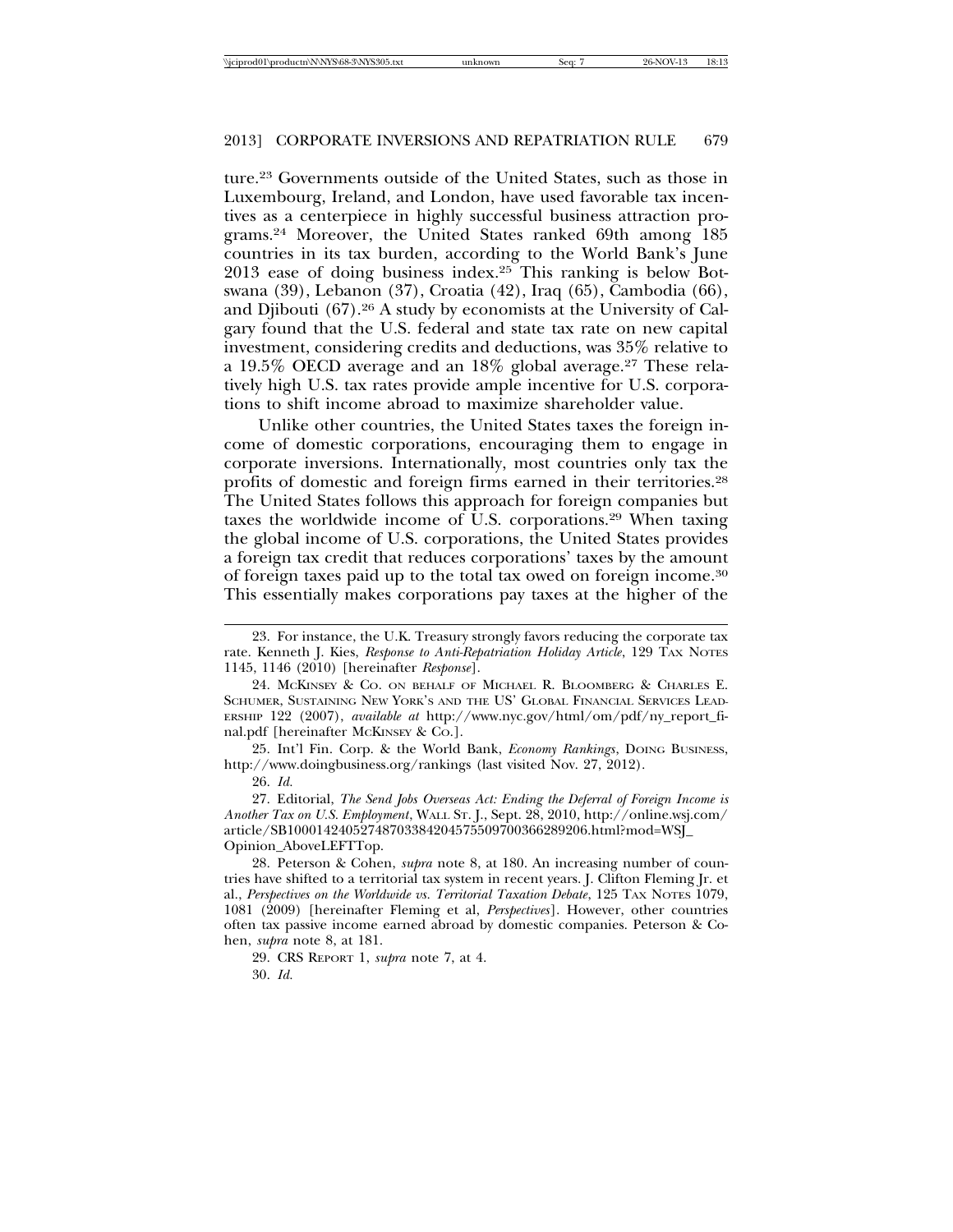U.S. tax rate and the local tax rate,<sup>31</sup> forcing U.S. multinationals to pay higher tax rates than foreign competitors taxed on a territorial basis in low tax foreign jurisdictions.

Mitigating the disadvantage of incorporation in the United States is the repatriation rule. The repatriation rule allows U.S. corporations to defer the payment of tax on foreign income earned by a separate foreign subsidiary corporation until the funds are repatriated, or remitted to the United States as dividends or other income.32 This comports with the normative goal that taxes should be applied based on ability to pay, with taxation not occurring until cash is available with which to pay the tax.33 In contrast, the earnings of foreign branches of U.S. corporations that are not separately incorporated are taxed on a current basis.34 However, to take advantage of the repatriation rule, a corporation can easily incorporate a new subsidiary and employ check-the-box regulations to change status from a branch to a subsidiary.<sup>35</sup> Many OECD countries—including Germany, Japan, the United Kingdom, Russia, Canada, France, Spain, Italy, and Australia—tax repatriated earnings at 0% to 2%, as they realize that they benefit when capital is repatriated.36

Deferral reduces the cost of U.S. taxes incurred on earnings from low-tax jurisdictions. If earnings are never repatriated to the United States, no U.S. tax must ever be paid. This places U.S. multinationals in the same tax position as foreign multinationals taxed on a territorial basis, who only need to pay local taxes. Thus many companies never repatriate foreign-source income,<sup>37</sup> being inclined to invest their foreign earnings in any country except the United States given the low earnings potential of domestic investments—investment grade corporate bond yields in the United States are below 5%—and a combined state and federal tax rate

37. Peterson & Cohen, *supra* note 8, at 181.

<sup>31.</sup> *See id.*

<sup>32.</sup> *Id.*

<sup>33.</sup> *See* STEPHEN F. GERTZMAN, FEDERAL TAX ACCOUNTING ¶ 3.01[1] (2012).

<sup>34.</sup> CRS REPORT 1, *supra* note 7, at 4.

<sup>35.</sup> *See* Joseph Tobin, *Going from the Frying Pan into the Fire? A Critique of the U.S. Treasury's Newly Proposed Section 987 Currency Regulations*, 17 U. MIAMI BUS. L. REV. 211, 213 n.3 (2008).

<sup>36.</sup> John Chambers & Safra Catz, Op-Ed., *The Overseas Profits Elephant in the Room: There's a Trillion Dollars Waiting to be Repatriated if Tax Policy is Right*, WALL ST. J., Oct. 20, 2010, http://online.wsj.com/article/SB10001424052748704469004575 533880328930598.html.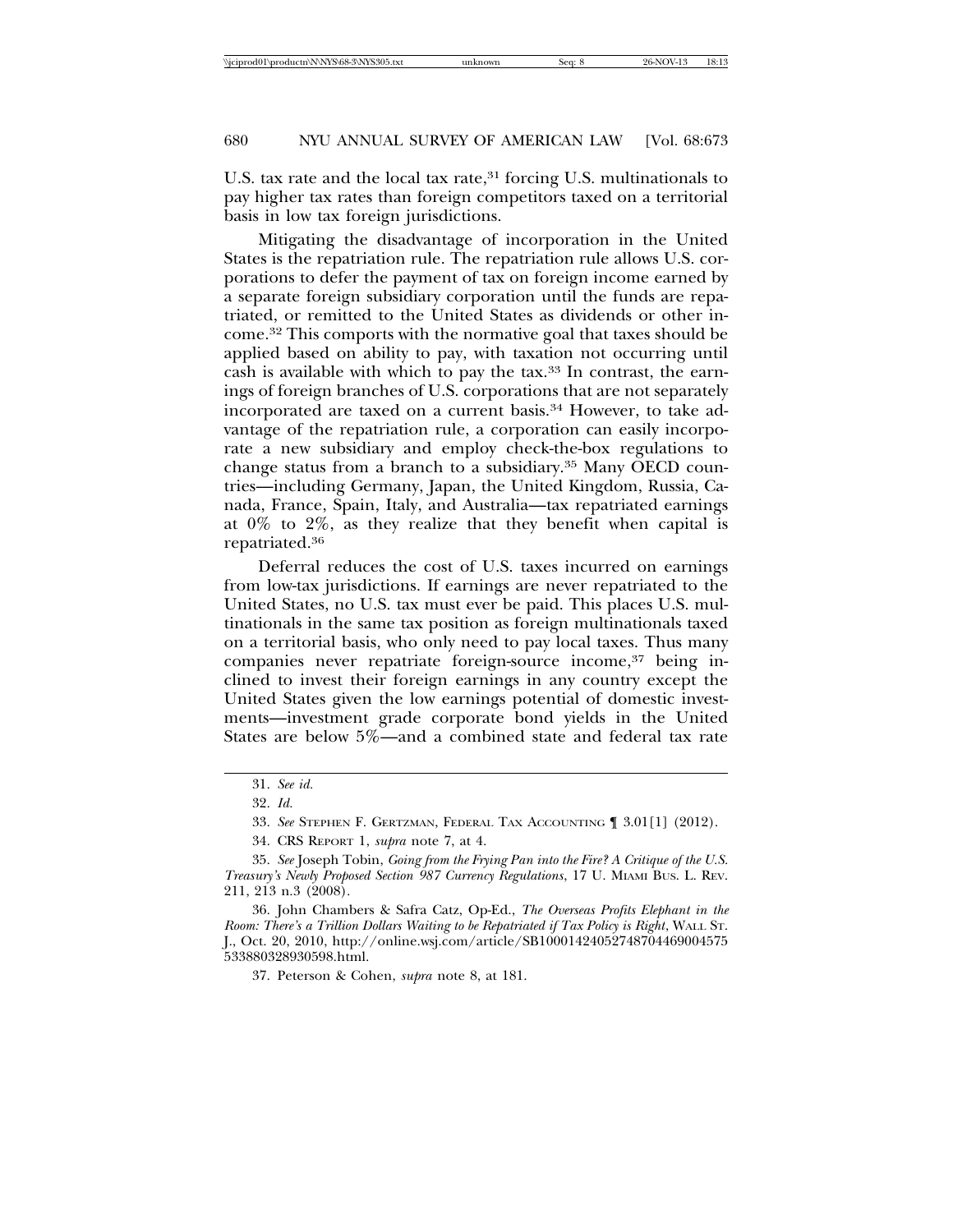potentially higher than 40%.38 Estimates are that approximately \$1.7 trillion in foreign earnings of U.S. corporations are currently abroad, partially to avoid the imposition of U.S. taxes on repatriation.39 These restrictions on the free flow of capital within organizations obviously impose costs on them. For instance, unrepatriated earnings may be invested in foreign investments expected to generate returns below the cost of capital as the tax cost of repatriating those earnings to the United States would more than offset the cost of making a suboptimal investment.

In response to the shifting of passive investment income that can be easily moved from one jurisdiction to another by U.S. corporations, Subpart  $F^{40}$  was enacted to "limit the concentration of passive-investment income [in] firms in tax havens."41 Subpart F allows U.S. parent firms to be taxed on specified types of unrepatriated foreign-subsidiary income, including passive-investment income (such as interest, dividends, rents, and royalties) and income for which the source is easily manipulated (such as sales of goods outside of the subsidiary's country of incorporation when the purchase or sale of those goods involves a related party).<sup>42</sup> However, Subpart F only applies to the income of controlled foreign corporations ("CFCs")—foreign corporations that are controlled, or more than 50% owned, by U.S. shareholders owning blocks of at least 10% of the corporations' stock.43 Congress implemented an active-financing exception to Subpart F to ensure that the antideferral rules only apply to passive or easily moveable income.<sup>44</sup> Thus:

<sup>38.</sup> Chambers & Catz, *supra* note 36. For bond yield information see *Tracking Bond Benchmarks*, WALL ST. J.: MKT. DATA CTR., http://online.wsj.com/mdc/public/page/2\_3022-bondbnchmrk.html?mod=topnav\_2\_3022 (last visited July 13, 2013).

<sup>39.</sup> Editorial, *Google's Bermuda Billions*, WALL ST. J., Dec. 11, 2012, http://online.wsj.com/article/SB10001424127887324024004578173193485975674.html? mod=WSJ\_Opinion\_AboveLEFTTop; *see* Steven M. Davidoff, *The Benefits of Incorporating Abroad in an Age of Globalization*, N.Y. TIMES, Dec. 20, 2011, http://dealbook. nytimes.com/2011/12/20/the-benefits-of-incorporating-abroad-in-an-age-ofglobalization/?emc=eta1 (noting older estimates that U.S. corporations hold \$1.375 trillion overseas).

<sup>40.</sup> Subpart F—Controlled Foreign Corporations, 26 U.S.C. §§ 951–965 (2011).

<sup>41.</sup> CRS REPORT 1, *supra* note 7, at 4.

<sup>42.</sup> *Id.* at 4–5; Peterson & Cohen, *supra* note 8, at 163.

<sup>43.</sup> CRS REPORT 1, *supra* note 7, at 5.

<sup>44.</sup> Kenneth J. Kies, *Kies Critiques CTJ Corporate Tax Report*, 133 TAX NOTES 1043, 1043 (2011).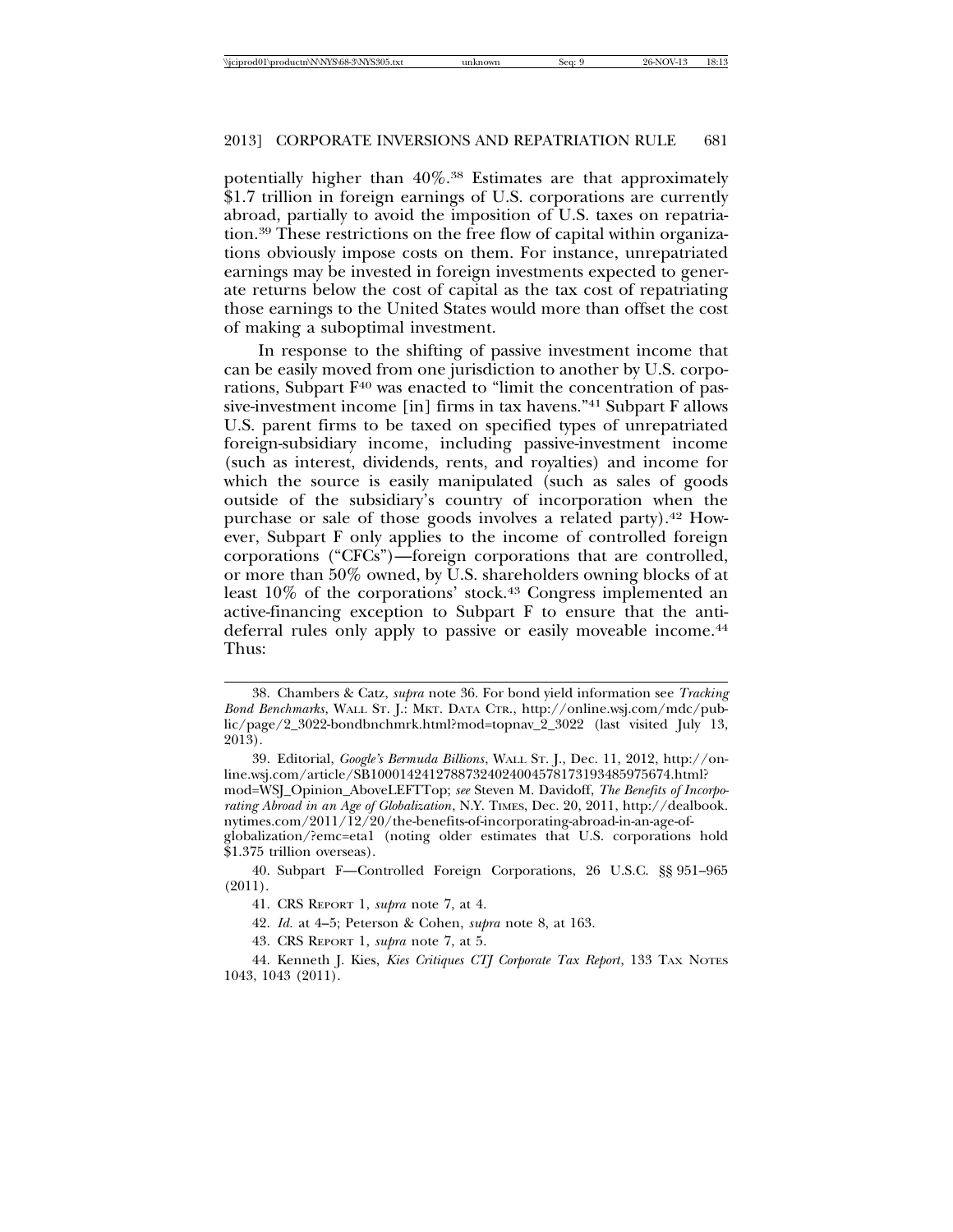[The exception] generally requires a [CFC] in the lending or finance business, through its own employees located in its home country, to conduct substantially all the activities necessary to produce the income, including soliciting customers, negotiating terms with the customers, designing the products, performing credit underwriting, making collections, and instituting foreclosure proceedings.45

With a similar purpose to Subpart F, Congress adopted passive foreign investment company ("PFIC") rules to remove the benefit of the repatriation rule for foreign corporations that invest extensively in passive assets.<sup>46</sup> Unlike Subpart F, in some cases PFIC rules will allow deferral through the repatriation rule but apply an interest charge on deferred taxes, eliminating the advantage of deferral.47 These rules may also remove the benefit of the repatriation rule for all of a corporation's income and apply regardless of the level of U.S. ownership of a foreign corporation.<sup>48</sup> Ultimately, Subpart F and the PFIC rules reduce the benefit of the repatriation rule.

#### 2. Tax Rationale for Corporate Inversions

A corporate inversion's primary purpose is to minimize the worldwide effective tax rate of the inverted company.49 An inversion does this in two ways. First, by reincorporating through a corporate inversion to a jurisdiction with a territorial tax system, a U.S. corporation may eliminate U.S. taxes on income earned in foreign jurisdictions.50 Second, inverted corporations can more easily shift income from the high-tax United States to lower tax jurisdictions, including the country in which the corporation reincorporated, through earnings stripping and other transactions.<sup>51</sup> "With globally integrated operations and headquarters, arbitrary assignment of

<sup>45.</sup> *Id.*

<sup>46.</sup> CRS REPORT 1, *supra* note 7, at 5.

<sup>47.</sup> *Id.*

<sup>48.</sup> *See id.*

<sup>49.</sup> Peterson & Cohen, *supra* note 8, at 162; *see* CRS REPORT 1, *supra* note 6, at 1.

<sup>50.</sup> OFFICE OF TAX POLICY, U.S. DEP'T OF THE TREASURY, CORPORATE INVERSION TRANSACTIONS: TAX POLICY IMPLICATIONS 14 (2002), *available at* http://faculty.law. wayne.edu/tad/Documents/Country/Treasury%20inversion%20report%205 %2017%2002.pdf [hereinafter TREASURY REPORT 1]. For the tactics used to achieve these benefits, see *id.* at 9–11.

<sup>51.</sup> *Id.* at 2; CRS REPORT 1, *supra* note 7, at 5; *see* Mihir A. Desai & James R. Hines Jr., *Expectations and Expatriations: Tracing the Causes and Consequences of Corporate Inversions*, 55 NAT'L TAX J. 409, 409 (2002).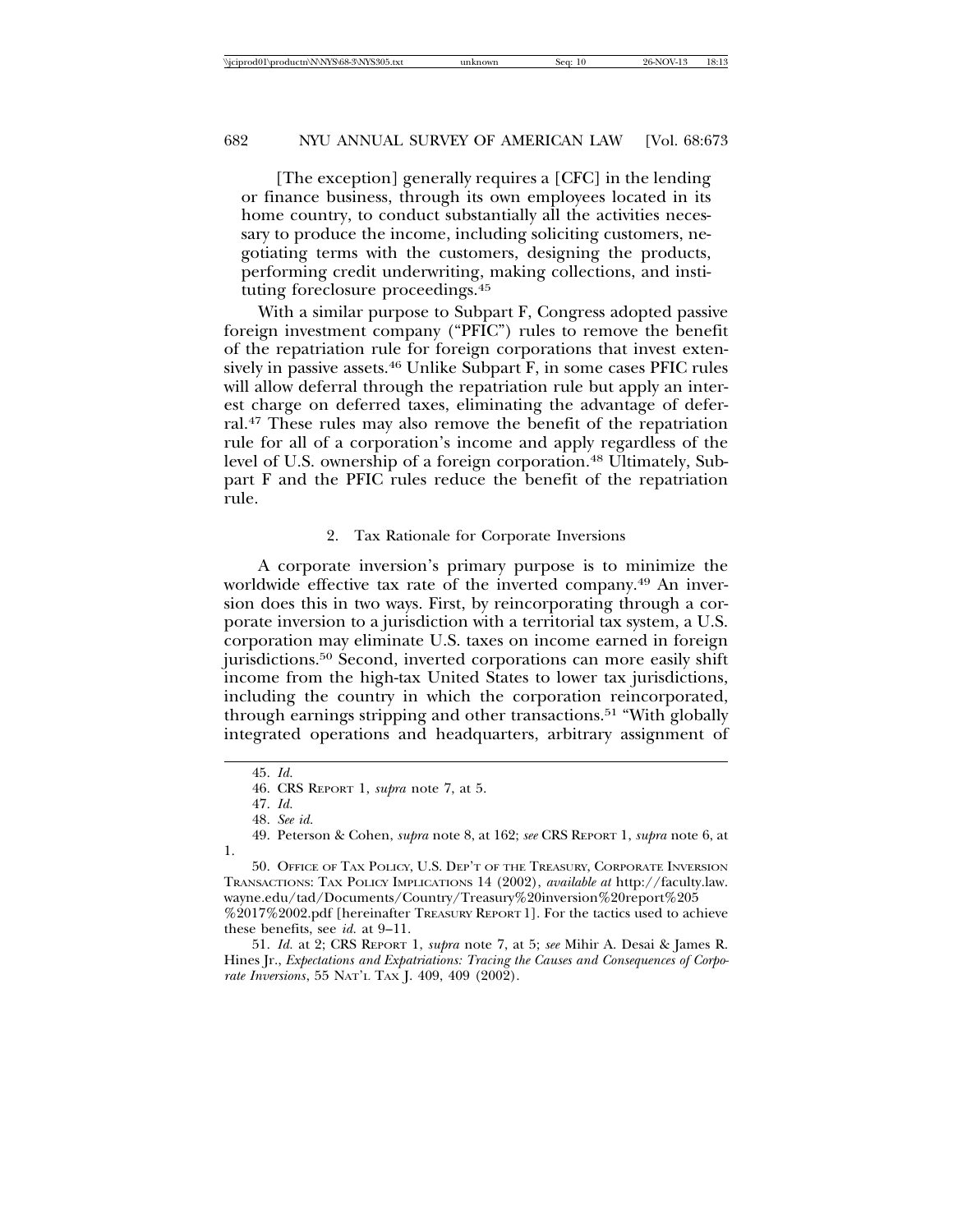profits and expenses across borders becomes increasingly problematic."52 Earnings-stripping transactions move U.S. earnings to a foreign parent by intra-firm transactions.53 Many inversions include foreign lending to a U.S. subsidiary, allowing the subsidiary to deduct the interest costs on its U.S. tax return.54 However, I.R.C. § 163(j) denies interest deductions for interest paid to related corporations that is subject to low- or no withholding tax, due to the application of a treaty, if the U.S. corporation has a high debt-toequity ratio and a high interest expense to earnings before interest, taxes, depreciation, and amortization ("EBITDA") ratio.55 Corporations may also use agreements that share the cost of intellectual property research and development between the foreign parent and the U.S. subsidiary, and that provide the foreign parent with rights to exploit the intellectual property abroad and the U.S. subsidiary with rights to use the intellectual property in the United States.56 Corporations must split research and development costs proportionately to reasonably anticipated benefits to avoid the Internal Revenue Service ("IRS") imputing royalties.57 Thus, many U.S. multinationals have shifted research, manufacturing, and regional headquarters overseas, resulting in 600 U.S. companies employing 100,000 people in Ireland alone.58 Without the tax advantages, many of those jobs may have been located in the United States. Another strategy would use transfer pricing to decrease the price of sales out of the United States and to increase the cost of U.S. purchases, reducing U.S. income.59

In addition to creating tax benefits at the corporate level, corporate inversions help avoid some shareholder-level taxes. The United States imposes a withholding tax on dividends paid by U.S. corporations to foreign shareholders.<sup>60</sup> The low-tax destination ju-

<sup>52.</sup> Kimberly A. Clausing, *The Revenue Effects of Multinational Firm Income Shifting*, 130 TAX NOTES 1580, 1586 (2011).

<sup>53.</sup> TREASURY REPORT 1, *supra* note 50, at 21–22.

<sup>54.</sup> *Id.* Note that a U.S. withholding tax of 30% typically applies to interest paid by U.S. corporations to related foreign corporations. *Id.* at 24. However, the withholding tax is often reduced or eliminated by tax treaties. *Id.*

<sup>55.</sup> *Id.* at 22.

<sup>56.</sup> Peterson & Cohen, *supra* note 8, at 173.

<sup>57.</sup> *Id.* at 173–74.

<sup>58.</sup> Bill Leary, *60 Minutes Targets Foreign Tax Havens*, MFR, http://www.mfrpc. com/New-Insights/60Minutes (last visited Apr. 14, 2012).

<sup>59.</sup> *See* Peterson & Cohen, *supra* note 8, at 176–77. However, there is no evidence to suggest that inverted corporations are engaging in transfer price manipulation, and most large multinational corporations have sophisticated compliance programs. *Id.* at 185.

<sup>60.</sup> *Id.* at 163.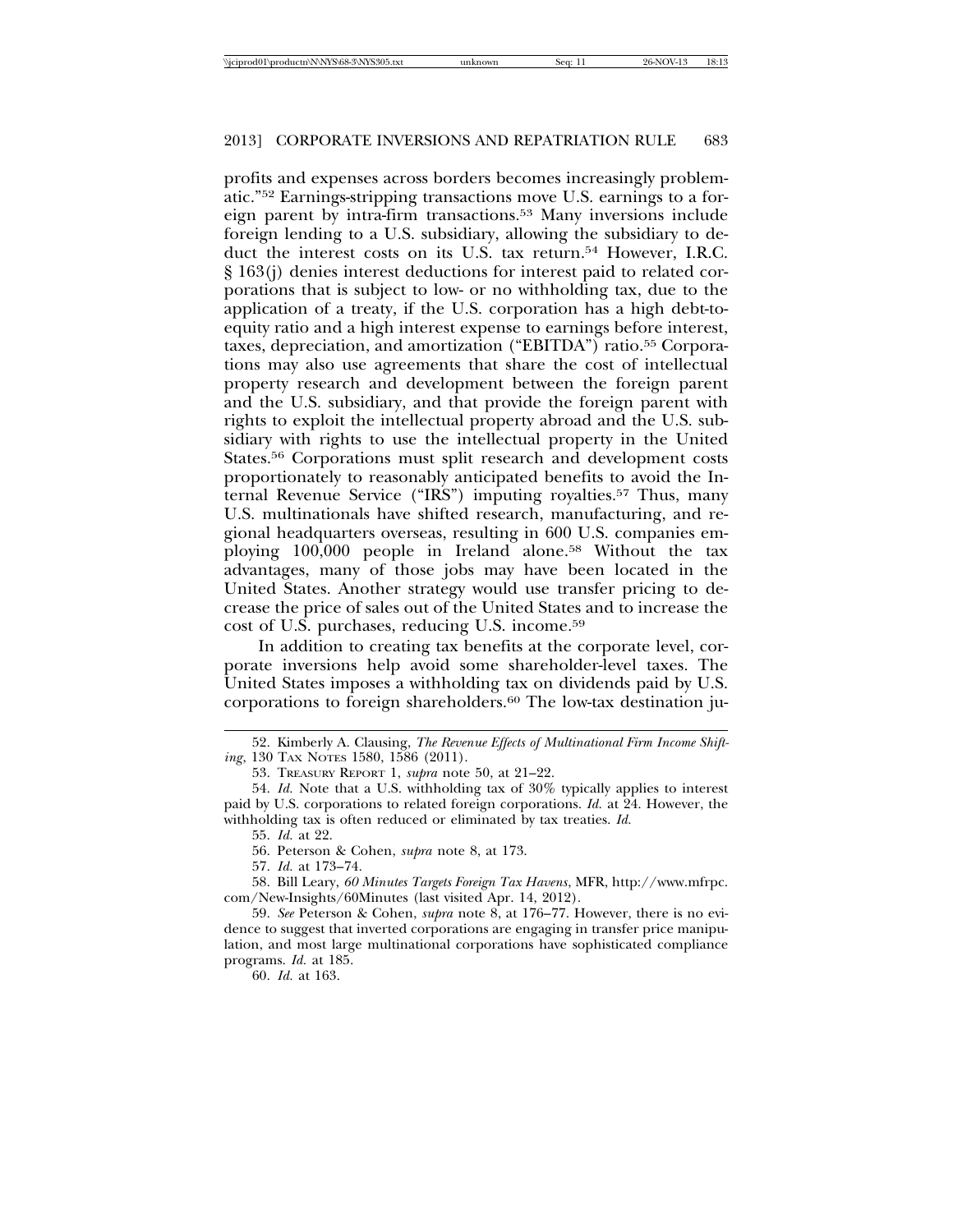risdictions used in inversions generally do not impose withholding taxes on outbound dividends.61 Thus, foreign shareholders may avoid withholding taxes on dividends through corporate inversions. Corporate inversions also avoid the application of the U.S. estate tax to foreign shareholders.62

At the shareholder or corporate level, corporations are required to pay tax on capital gains after a corporate inversion.<sup>63</sup> With mixed asset and share inversions, tax is imposed based on the economic substance of each element of the transaction.64 During share inversions, I.R.C.  $\S 367(a)(1)$  provides for shareholder level capital gains tax on any share appreciation since purchase to ensure that capital gains are subject to U.S. taxation at some point.65 This may cause taxable and non-taxable shareholders to have divergent interests.66 As the original U.S. parent survives the merger, it does not need to recognize gain or loss in a share inversion.67 Given this treatment, share inversions are more likely to occur due to lower capital gains taxes when corporations have non-taxable shareholders or when the stock market is depressed, as occurs during recessions.68

By comparison, asset inversions are tax-free I.R.C. § 354 transactions to shareholders but give rise to corporate gain under I.R.C.  $\S 367(a)(1)$ , unless limited exceptions are met.<sup>69</sup> Companies must declare gains in the amount of the difference between fair market value and tax basis for most assets, and the difference between a value commensurate with income and basis for intangible assets, excluding foreign goodwill and going concern value.<sup>70</sup> In addition, I.R.C. § 1248 provides that unrepatriated earnings of the U.S. parent corporation will be treated as dividends in an asset inversion.<sup>71</sup> Tax consequences may also result from the termination of a group.72 Thus, asset inversions will occur more frequently in corpo-

<sup>61.</sup> *Id.*

<sup>62.</sup> TREASURY REPORT 1, *supra* note 50, at 15.

<sup>63.</sup> *Id.* at 7.

<sup>64.</sup> Peterson & Cohen, *supra* note 8, at 167.

<sup>65.</sup> CRS REPORT 1, *supra* note 7, at 6–7.

<sup>66.</sup> *Id.* at 7. For instance, Stanley Works pointed out that only 40% of its shareholders were taxable. *Id.*

<sup>67.</sup> Peterson & Cohen, *supra* note 8, at 165.

<sup>68.</sup> *Id.*; *see also* CRS REPORT 1, *supra* note 7, at 1–2.

<sup>69.</sup> Peterson & Cohen, *supra* note 8, at 166.

<sup>70.</sup> *Id.*

<sup>71.</sup> *Id.*

<sup>72.</sup> *Id.* at 167.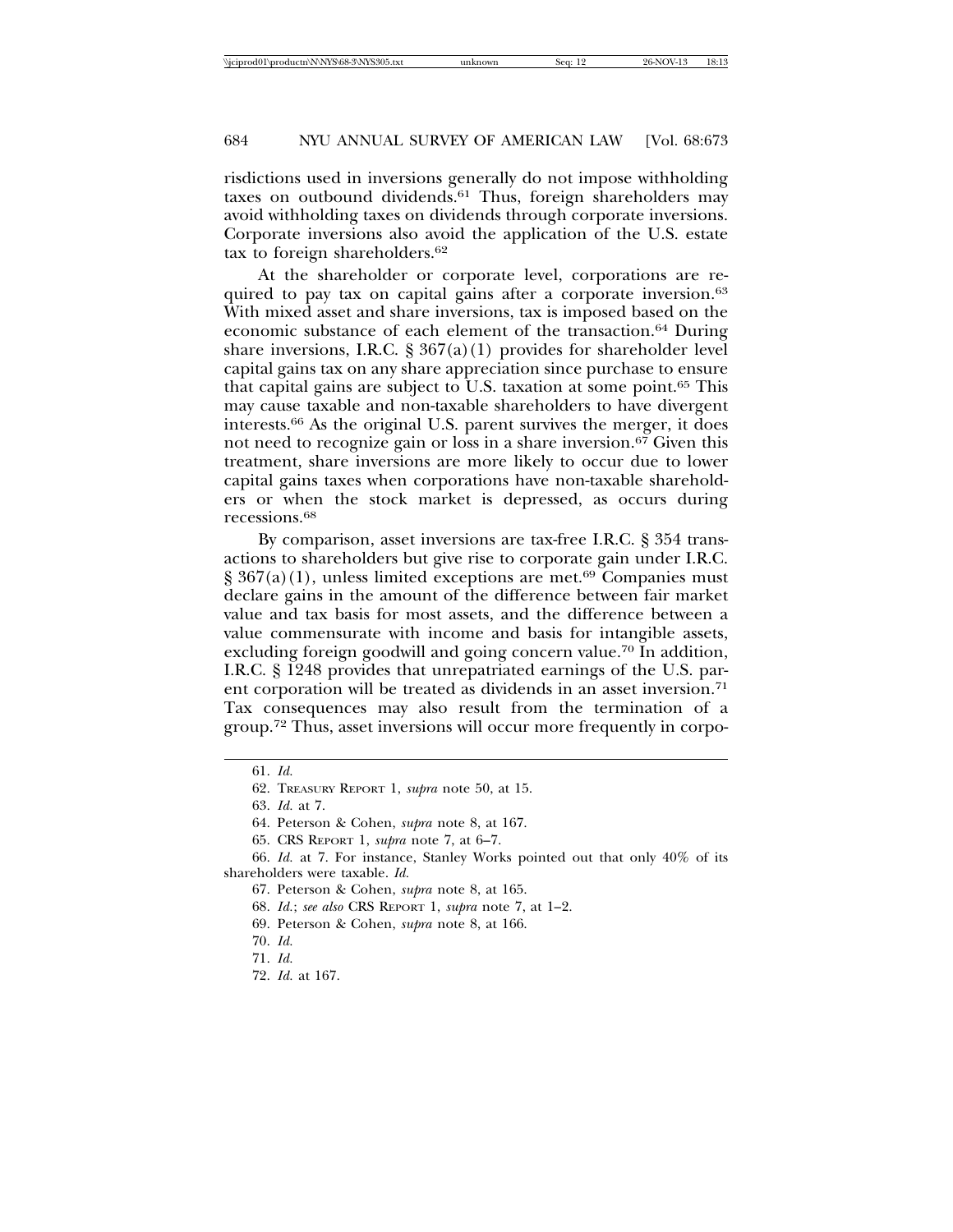rations with a high basis in assets relative to fair market value, large loss carryovers, and significant foreign tax credits.<sup>73</sup>

#### 3. Recent Regulatory Response

The American Jobs Creation Act of 2004 created I.R.C. § 7874 in order to reduce corporate inversion activity.74 This Part provides that when a foreign corporation is determined to be a surrogate foreign corporation, the U.S. corporation's gain on the transaction (possibly from asset sales) cannot be offset by foreign tax credits or net operating losses, reducing the benefits from an inversion.75 A surrogate foreign corporation is a foreign corporation that (1) acquires (directly or indirectly) substantially all of the property held by a U.S. corporation; (2) after the acquisition, the shareholders of the U.S. corporation (by vote or value) own at least 60% of the foreign corporation; and (3) after the acquisition, the foreign corporation does not have substantial business activities in the country of incorporation in comparison to its total business activities.76 IRS regulations issued in 2009 make it substantially more difficult to determine whether the substantial business activities requirement will be met in an inversion, as they eliminate examples and a safe harbor.77 If a foreign corporation meets the test for a surrogate foreign corporation with the U.S. corporate shareholders owning at least 80% of the foreign corporation, the foreign corporation is treated as a domestic corporation for U.S. tax purposes (redomestication),78 eliminating the tax benefits from engaging in a corporate inversion. Thus, § 7874 deters corporate inversions using structures popular in the past by removing the associated tax benefits. It was expected in 2008 to increase tax revenue by approximately \$937 million over ten years.79

<sup>73.</sup> *Id.* at 166.

<sup>74.</sup> *Id.* at 162.

<sup>75.</sup> I.R.C. §§ 784(a), (e) (2012); Joy MacIntyre & Stephen Feldman, *IRS Advises "Anti-Inversion" Regulations Under Code Section 7874*, CLIENT UPDATE (Morrison & Foerster LLP, New York, N.Y.), June 12, 2009, at 1; *available at* http://www.mofo. com/pubs/xpqPublicationDetail.aspx?xpST=PubDetail&pub=7885.

<sup>76.</sup> I.R.C.  $\S$  7874(a)(2)(B).

<sup>77.</sup> *Id.* at §§ 7874(a), (e); MacIntyre & Feldman, *supra* note 75, at 2. Exacerbating the problem, the IRS will ordinarily not issue private letter rulings on the substantial business activities requirement. *Id.* at 3. Assets, business activities, income, and employees located in the foreign jurisdiction may not be taken into account for the substantial business activities test if they were transferred to the foreign jurisdiction to avoid the anti-inversion rules. *Id.* at 2.

<sup>78.</sup> I.R.C. §§ 7874(a)(2)(B)(ii), (b).

<sup>79.</sup> *See* CRS REPORT 1, *supra* note 7, at 12.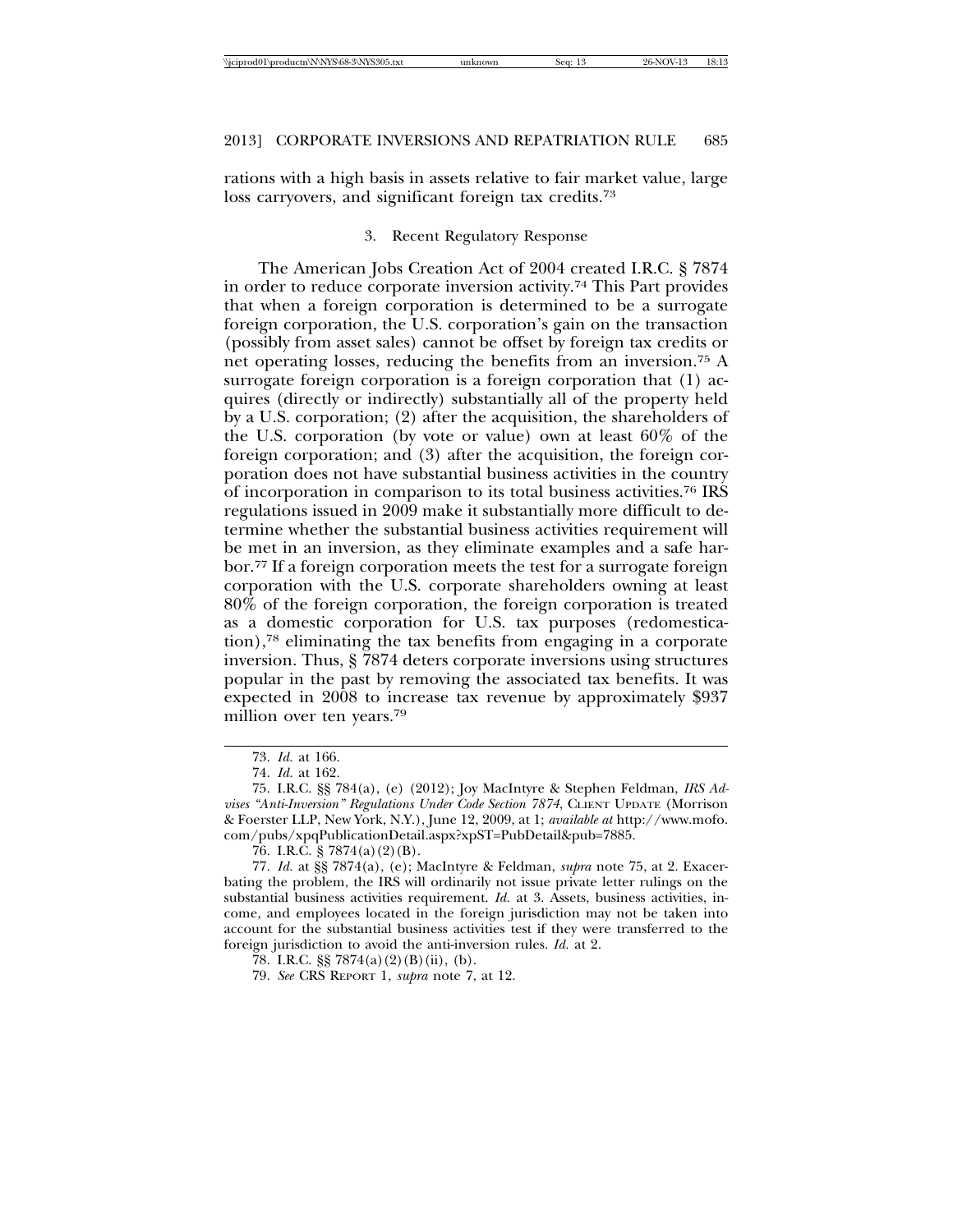At the same time that Congress enacted § 7874, it implemented I.R.C. § 4985 to tax executive and director stock options during an inversion, both for the goal of fairness, given that shareholders are taxed, and to align managements' incentives with those of shareholders.80 Section 4985 imposes an excise tax at the maximum capital gains rate on the value of stock-based compensation held by executives or directors of inverted corporations that are not redomesticated.81 If inverting corporations pay the excise tax, the payment is subject to the excise tax and is not deductible.82 Despite §§ 7874 and 4985, new IRS regulations demonstrate that innovation in inversion structures is still occurring.83 For instance, corporations today may spin-off foreign subsidiaries, which would not fall within § 7874 due to the substantial business activities test.

#### 4. Areas of Unfairness in Inversion Tax Law

This Part briefly points out a few areas in which the tax law relevant to inversions performs poorly in terms of fairness, a primary normative goal of taxation in conjunction with efficiency.<sup>84</sup> First, the tax code leads to an unfair disparity in income tax treatment, as some corporations owned by U.S. shareholders may avoid U.S. taxes on the earnings of their foreign subsidiaries if they were not historically U.S. corporations. For instance, a start-up can initially incorporate in a foreign jurisdiction, with most of its business or shareholders located in the United States, and avoid § 7874's effect.85 This may occur more often as the world becomes progressively more globalized.86 Alternatively, U.S. individuals may increasingly own the stock of historically foreign firms that conduct business in the United States. Finally, private equity funds incorporated abroad that have U.S. investors can acquire a U.S. corporation's stock or assets without triggering § 7874.87 All of these scenarios would avoid U.S. tax on the global income of companies

<sup>80.</sup> Peterson & Cohen, *supra* note 8, at 186.

<sup>81.</sup> *Id.*

<sup>82.</sup> *Id.*

<sup>83.</sup> For a list of IRS regulatory changes made in 2009 which obviously are in response to inversion activity, see I.R.C. §§ 7874(a), (e); MacIntyre & Feldman, *supra* note 75, at 3.

<sup>84.</sup> *See* Neil H. Buchanan, *The Case Against Income Averaging*, 25 VA. TAX REV. 1151, 1162 (2006).

<sup>85.</sup> Peterson & Cohen, *supra* note 8, at 162–63.

<sup>86.</sup> *Id.* at 180.

<sup>87.</sup> *Id.* Note, however, that the original owners of the U.S. corporation would not be the same as the private equity investors. Continuity of ownership is part of the traditional inversion.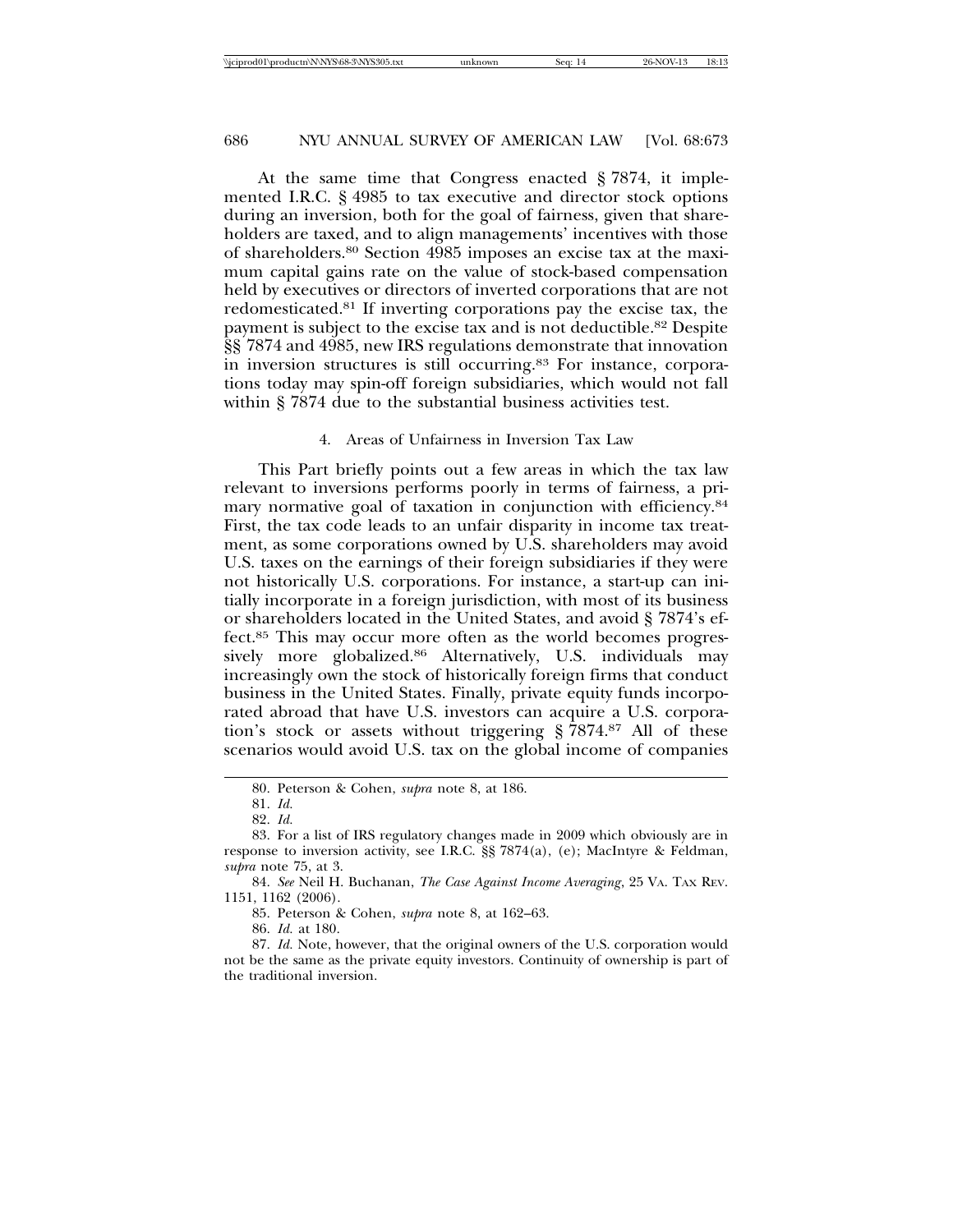owned by U.S. shareholders, but the tax code only seeks to tax the global income of U.S. companies and foreign companies owned by U.S. shareholders that have inverted. Thus, the tax treatment of a company is based on its history, but "[d]ifferences in the taxation of foreign corporations should be based on economics, not on history."88 Legislative solutions that would "effectively prevent[ ] inversions altogether by established companies but ha[ve] no effect on the other structures described above may lead to an even greater advantage for [the structures above] and thus an unfair and inefficient tax distinction between similarly situated U.S. businesses."89

The policy rationale for § 7874 can also be challenged on fairness grounds. The carryforward and carryback of tax attributes, such as net operating losses, is necessary to ameliorate the problems with annual income measurement.90 However, § 7874 denies the use of beneficial tax attributes to inverting corporations with between 60% and 80% carried-over ownership. This may cause arbitrary results by taxing income twice or taxing capital, not income.91 The only justification for this policy may be "a desire to inflict fiscal pain on [ ] inverting corporation[s]."92

Finally, criticism may also be levied against I.R.C. § 4985, which was implemented partly on the premise that officer and shareholder incentives are not aligned regarding the cost of taxes from inversions.93 In addition, supporters of § 4985 argued that option holders have no downside risk, and thus benefit from inversions that work out well while not being harmed by inversions that cause stock price declines.94 However, as managers are often sizeable shareholders in their corporations,95 managers' incentives should be aligned with shareholders' goals, as managers face downside risk

<sup>88.</sup> *Id.*

<sup>89.</sup> DAVID SICULAR ET AL., N.Y. STATE BAR ASS'N TAX SECTION REPORT ON OUT-BOUND INVERSION TRANSACTIONS 31 (2002), *available at* http://old.nysba.org/Content/ContentFolders20/TaxLawSection/TaxReports/1014report.pdf [hereinafter N.Y. STATE BAR REPORT].

<sup>90.</sup> Peterson & Cohen, *supra* note 8, at 185; *see* Burnet v. Sanford & Brooks Co., 282 U.S. 359, 365 (1931) (stating that the Sixteenth Amendment allows the use of an annual system, as it is the most practicable way to assess income and collect taxes).

<sup>91.</sup> Peterson & Cohen, *supra* note 8, at 185.

<sup>92.</sup> *Id.*

<sup>93.</sup> *Id.* at 186.

<sup>94.</sup> *Id.*

<sup>95.</sup> *Id.*; *CEO Compensation 2012: America's Highest Paid Chief Executives*, FORBES, http://www.forbes.com/lists/2012/12/ceo-compensation-12\_rank.html (last visited Apr. 22, 2012) (reporting the value of shares held by top American CEOs in their own companies).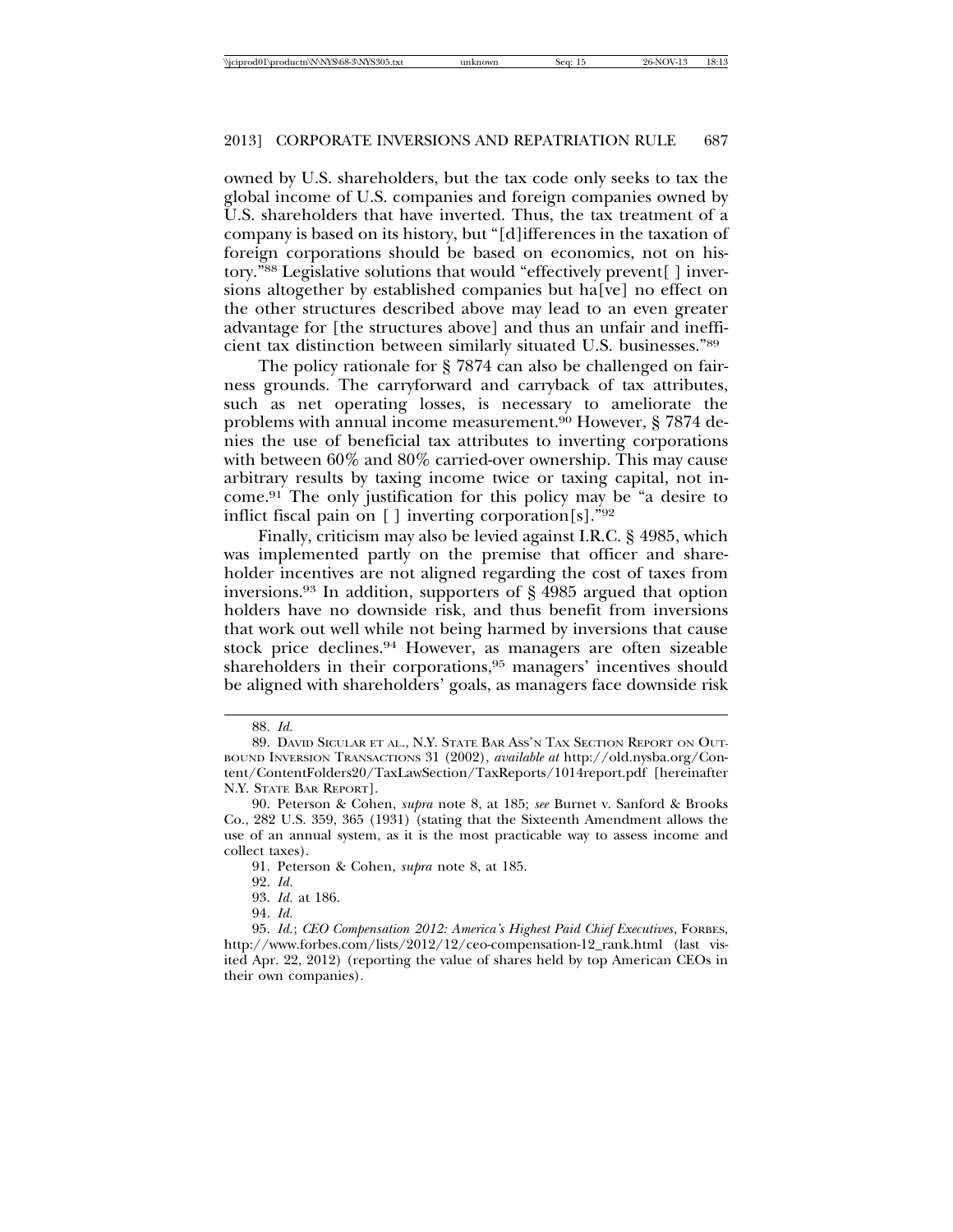from inversions that decrease stock prices. Thus, there is ample room to debate whether § 4985 should be labeled as an effort to increase fairness or as an attempt to reduce inversion activity, regardless of shareholders' interests.

## *C. Regulatory Benefits*

Corporate inversions do not only generate tax benefits for corporations. In addition, they avoid the "thicket of complicated rules, rather than a streamlined set of commonly understood principles," that compromises the U.S. regulatory framework.96 Correspondingly, New York is viewed poorly relative to other markets by financial service leaders with respect to its regulatory environment, the legal environment's fairness and predictability, its corporate tax regime, and the response of government and regulators to business needs.97 The high regulatory cost of being a public company incorporated in the United States caused 23% of companies in one survey to consider going private, 16% to consider a sale, and 14% to consider a merger in 2007.98 The hidden annual cost of compliance with regulations in the United States is now  $$1.75$  trillion,<sup>99</sup> whereas corporate income taxes only raised \$181 billion in 2011.100 Significant sources of U.S. regulatory costs that may be avoided through inversions include the Sarbanes-Oxley Act of 2002 ("Sarbanes-Oxley" or "SOX"), the Foreign Corrupt Practices Act ("FCPA"), and the Dodd-Frank Wall Street Reform and Consumer Protection Act ("Dodd-Frank").101 The recently passed Jumpstart Our Business Startups ("JOBS") Act is seeking to decrease some of the regulatory costs of accessing U.S. capital markets.102 The JOBS Act will roll

101. Note that this Section is not designed to provide a comprehensive analysis of these laws, concluding that they are bad policy. Instead, this Section simply aims to explore some laws that may encourage corporate inversions.

102. *See* Dan Primack, *JOBS Act: The Good, the Bad, the Irrelevant*, CNNMONEY (Mar. 22, 2012), http://finance.fortune.cnn.com/2012/03/22/jobs-act-the-goodthe-bad-the-irrelevant. Some recent anecdotal evidence suggests that the Act is meeting its goal, with two companies planning initial public offerings under the Act within the first week after its passage. Randall Smith & Emily Chasan, *JOBS Act Jolts Firms to Action*, WALL ST. J., Apr. 12, 2012, http://online.wsj.com/article/SB10

<sup>96.</sup> MCKINSEY & CO., *supra* note 24, at ii.

<sup>97.</sup> *See infra* Appendix Exhibit 3.

<sup>98.</sup> *Foley Study Reveals Continued High Cost of Being Public*, FOLEY & LARDNER LLP (Aug. 2, 2007), http://www.foley.com/foley-study-reveals-continued-high-costof-being-public-08-02-2007.

<sup>99.</sup> SBA REPORT, *supra* note 2, at 1. This compares to a regulatory cost of \$1.172 trillion annually in 2005. *Id.*

<sup>100.</sup> RECEIPTS BY SOURCE: 1934–2017, *supra* note 1.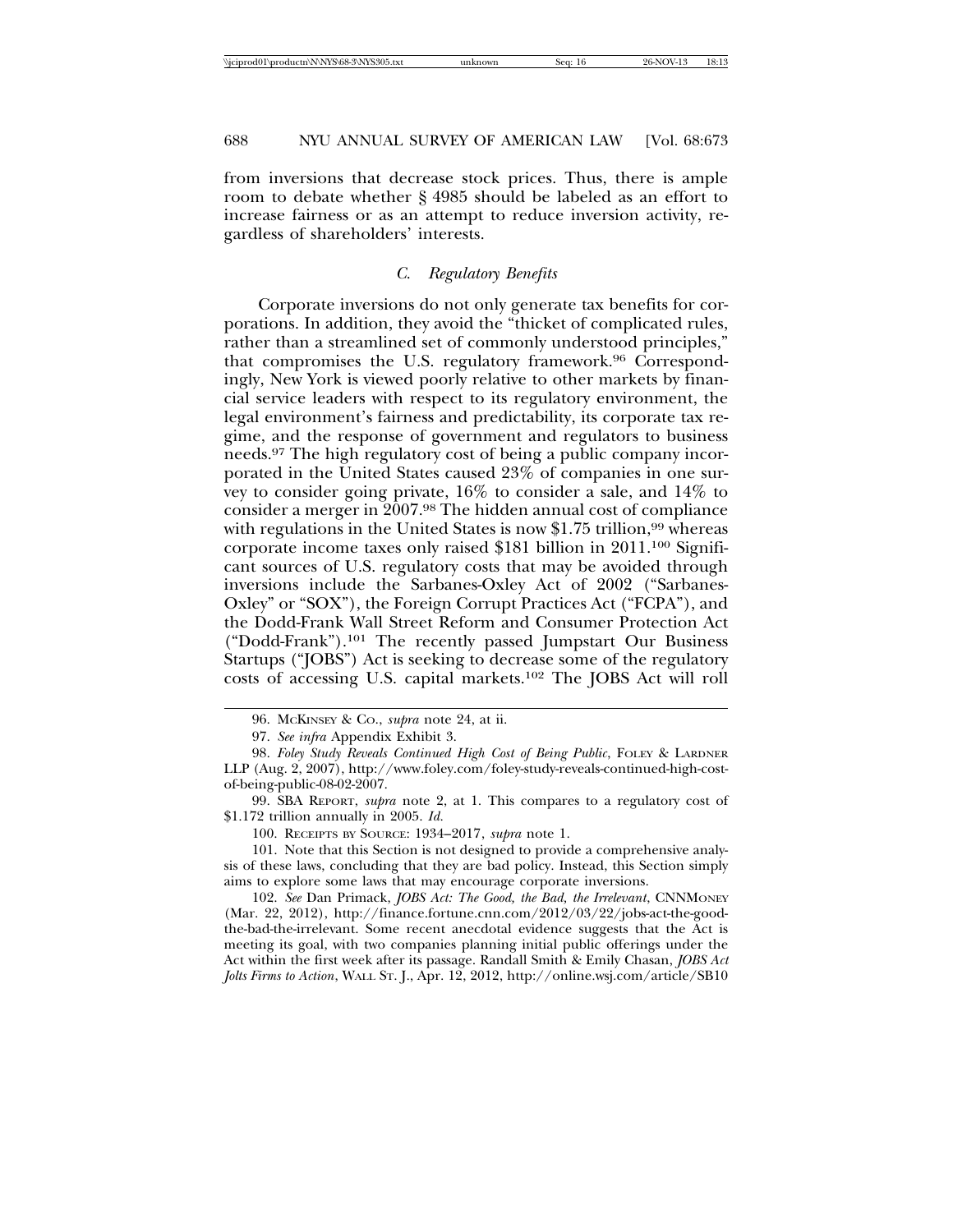back some of the fundraising and financial regulations of SOX and Dodd-Frank.103

#### 1. Sarbanes-Oxley Act

Sarbanes-Oxley, passed in response to the Enron and WorldCom accounting scandals,<sup>104</sup> introduced changes with the goal of "protect[ing] investors by improving the accuracy and reliability of corporate disclosures."<sup>105</sup> These changes included the creation of the Public Company Accounting Oversight Board, standards for auditor independence, certification of financial statements and internal controls, new regulations for security analysts, and whistleblower protections.<sup>106</sup> Inverted corporations can avoid the costs of SOX compliance by delisting from U.S. stock exchanges, removing themselves from the U.S. equity markets.<sup>107</sup> Thus, "American companies deregistering from public stock exchanges nearly tripled during the year after Sarbanes-Oxley became law, while the New York Stock Exchange ("NYSE") had only 10 new foreign listings in all of 2004."108 SOX's whistleblower protections also do not apply to foreign citizens working for a foreign company that is indirectly related to a U.S. corporation, according to a recent Department of Labor Administrative Review Board opinion.109

The law is universally viewed as being too expensive for the benefits conferred, stifling of innovation by creating a risk-averse culture, and pushing of businesses overseas as opposed to address-

104. *Sarbanes-Oxley Overview*, ARGOS: IT RISK ASSESSMENT SERVICES, http:// www.argossecurity.com/sarbanes-oxley-overview.html (last visited Jan. 31, 2012).

105. Sarbanes-Oxley Act of 2002, Pub. L. No. 107-204, 116 Stat. 745 (2002). 106. *Id.* (scattered sections).

107. *See* MCKINSEY, *supra* note 24, at 87.

108. 151 Cong. Rec. 657 (2005) (Statement of Sen. Ron Paul), *available at* http://www.gpo.gov/fdsys/pkg/CREC-2005-04-15/pdf/CREC-2005-04-15-pt1-PgE 657-3.pdf.

109. *Sox Whistleblower Provision Does Not Apply to Employee Working Overseas, Says the Department of Labor*, INTERNATIONAL HR NEWS (Proskauer Rose LLP, New York, N.Y.), Jan. 2012, at 1, *available at* http://www/proskauer.com/files/News/0bce9f 36-d8ad-42eb-b834-0f272388265f/Presentation/NewsAttachment/c41781d4-3fd1- 403d-a910-12cdfefd654f/international-hr-news-january-2012.pdf (citing Villanueva v. Core Labs. NV, Arb. Case No. 09-108 (Dep't of Labor Dec. 22, 2011)).

<sup>001424052702303624004577340181914572946.</sup>html?mod=WSJ\_business\_whats News.

<sup>103.</sup> Ben Cole, *JOBS Act Moves Forward; Would Cut Back Sarbanes-Oxley Requirements*, SEARCHCOMPLIANCE (Mar. 21, 2012), http://searchcompliance.techtarget. com/news/2240147241/JOBS-Act-moves-forward-would-cut-back-Sarbanes-Oxleyrequirements.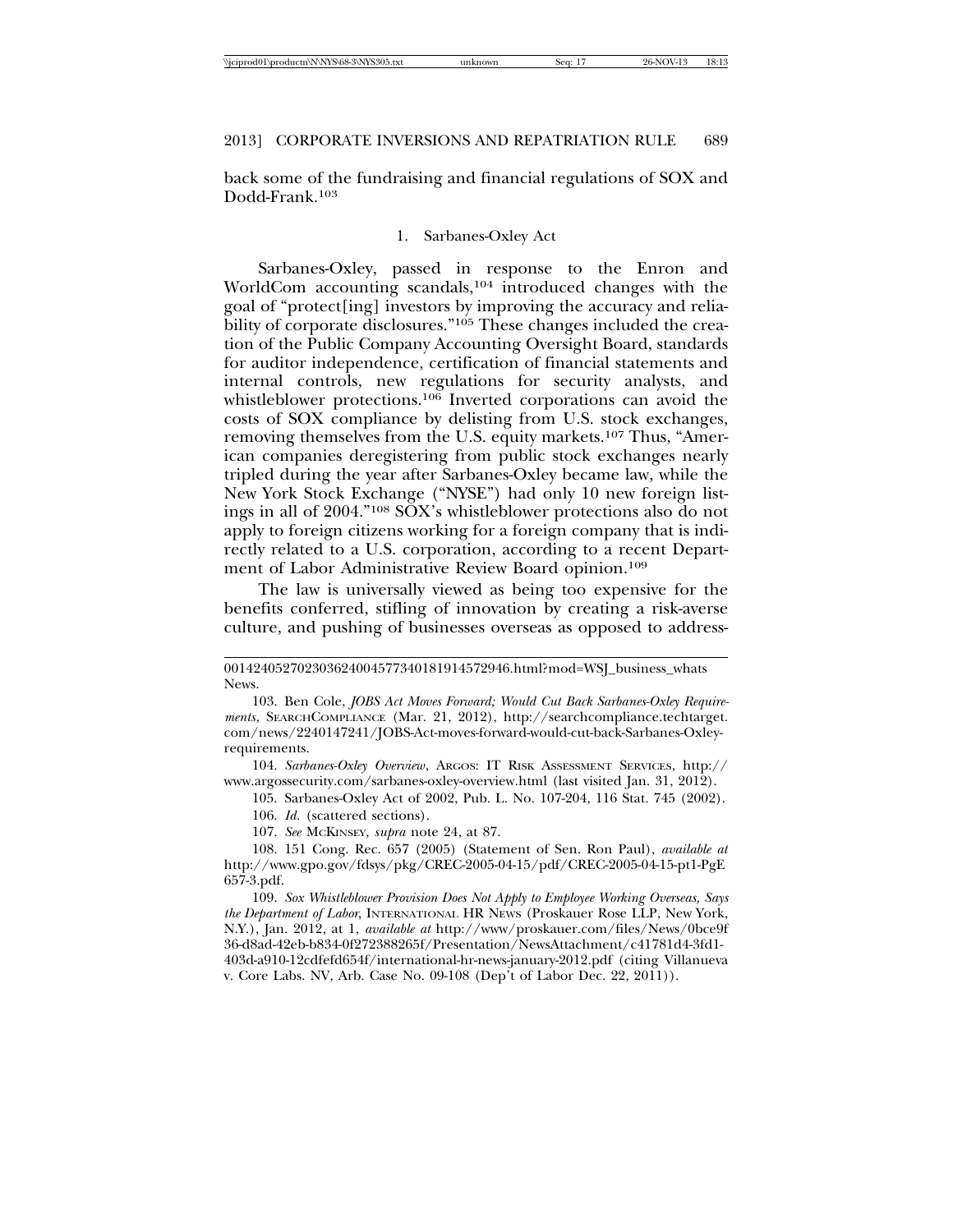ing the real issues in the United States.110 A Financial Executives International survey showed average annual compliance costs for 200 companies of \$2.9 million for SOX § 404 alone, requiring certification of internal controls.111 Of those surveyed, 78% of companies felt that SOX's costs outweighed its benefits.112 A McKinsey report, signed onto by New York Mayor Michael Bloomberg and Senator Charles Schumer, ranks providing clearer guidance for the implementation of SOX first on the list of the nation's most critical priorities for maintaining financial services leadership.113 The report suggests that additional guidance should stress materiality and provide auditors and management the ability to exercise judgment.114 Sarbanes-Oxley results in a particularly significant compliance burden for smaller companies.115 This is important given that small businesses create more than half of new jobs in the United States.116 With the passage of each year—2012 was the third year in a row where the leading exchange for initial public offerings

112. *Id.* Still, a research paper found that firms with SOX internal control deficiencies faced a 1.04% higher cost of capital, showing that the information provided by SOX is useful. Hollis Ashbaugh-Skaife et al., *The Effect of Internal Control Deficiencies on Firm Risk and Cost of Equity Capital* 39 (Sch. of Accountancy, Sing. Mgmt. Univ., Working Paper No. 2005/06-15, 2006), *available at* http://www. accountancy.smu.edu.sg/research/seminar/pdf/Hollis%20ASHBAUGHSKAIFE. pdf. In addition, SOX has decreased the number of financial restatements, improving the quality of financial reporting. Daniel Tyukody & Gerald Silk, *Understanding the Dip in Class-Action Securities Settlements*, N.Y. TIMES, Apr. 2, 2012, http://deal book.nytimes.com/2012/04/02/understanding-the-dip-in-class-action-securitiessettlements/?nl=business&emc=edit\_dlbkpm\_20120402. However, other evidence suggests that audit quality has declined. *See* Floyd Norris, *Bad Grades are Rising for Auditors*, N.Y. TIMES, Aug. 23, 2012) http://www.nytimes.com/2012/08/24/business/bad-grades-rising-at-audit-firms.html?\_r=1&nl=business&adxnnl=1&emc= edit\_dlbkam\_20120824&ref=todayspaper&adxnnlx=1346007719-W81zXMG1oxrE DcKMnIPKgw.

113. MCKINSEY & CO., *supra* note 24, at 19.

- 114. *Id.* at 19–20.
- 115. *Id.* at 20.

116. SHAWNE CARTER MCGIBBON & CHAD MOUTRAY, SBA OFF. OF ADVOCACY, THE SMALL BUSINESS ECONOMY: A REPORT TO THE PRESIDENT 1 (2009), *available at* www.sba.gov/sites/default/files/files/sb\_econ2009.pdf.

<sup>110.</sup> MCKINSEY & CO., *supra* note 24, at 83.

<sup>111.</sup> *FEI Survey: Management Drives Sarbanes-Oxley Compliance Costs Down by 23%, But Auditor Fees Virtually Unchanged*, FIN. EXECS. INT'L (May 16, 2007), http:// www.financialexecutives.org/KenticoCMS/News—-Publications/Press-Room/ 2007-press-releases/FEI-Survey—Management-Drives-Sarbanes-Oxley-Compl.aspx [hereinafter *FEI Survey*]. The JOBS Act will exempt companies with less than \$1 billion in revenue from Section 404(b) for five years. Cole, *supra* note 103. Note, however, that nearly half of companies found financial reports to be more accurate due to SOX. *FEI Survey*.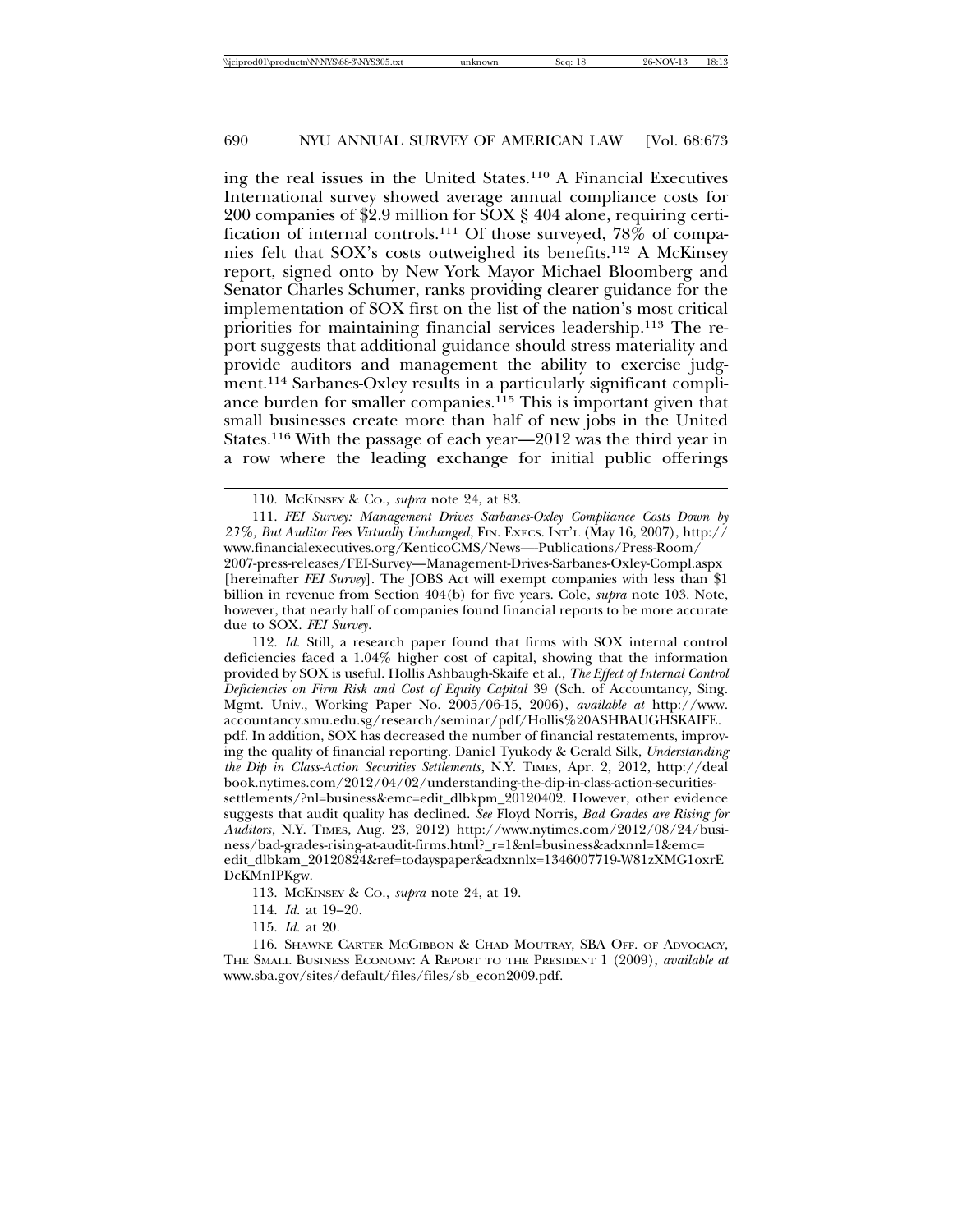("IPOs") was located in Hong Kong and not New York—it is getting more difficult for supporters to argue that SOX is worth its compliance costs to companies.<sup>117</sup>

### 2. Foreign Corrupt Practices Act

The Foreign Corrupt Practices Act was enacted in 1977, after a Securities and Exchange Commission ("SEC") investigation found that over 400 U.S. companies admitted making questionable or illegal payments in excess of \$300 million to foreign government officials, politicians, or political parties.118 A prominent example was Lockheed Aircraft (now Lockheed Martin), which admitted paying \$22 million in bribes after the U.S. government had bailed out Lockheed by guaranteeing repayment of its loans in 1971.<sup>119</sup> Thus, the FCPA was enacted to "mak[e] it unlawful  $\dots$  to make payments to foreign government officials to assist in obtaining or retaining business."120 The Act also contains accounting provisions that require issuers to keep accurate financial records and maintain a reasonable system of internal controls.121 Although the FCPA was scarcely enforced for twenty years, it has more recently become "widely regarded as among the most important and fearsome statutes in international business."122 For instance, Siemens was fined \$800 million in 2008, KBR/Halliburton was fined \$579 million in 2009, and \$1.8 billion in total fines were levied in 2010, including three fines of over \$300 million.<sup>123</sup> The FCPA imposes costs on companies by requiring them to maintain compliance programs,

119. John Cassidy, *Back to the Trough*, UPSTART BUS. J., http://upstart. bizjournals.com/news-markets/national-news/portfolio/2008/02/19/Past-Government-Bailouts.html (last modified June 12, 2012, 11:09pm); *Scandals: Lockheed's Defiance: A Right to Bribe?*, TIME, Aug. 18, 1975, *available at* http://www.time.com/ time/magazine/article/0,9171,917751-1,00.html.

120. *Foreign Corrupt Practices Act*, DEP'T OF JUSTICE, http://www.justice.gov/ criminal/fraud/fcpa (last visited Mar. 25, 2012).

121. 15 U.S.C. § 78m(b)(2)(A)–(B) (2006).

122. Andrew Brady Spalding, *The Irony of International Business Law: U.S. Progressivism and China's New Laissez-Faire*, 59 UCLA L. REV. 354, 371 (2011).

123. Danielle McClellan, *FCPA Fines in the News*, EXP. COMPLIANCE TRAINING INST. (Feb. 18, 2011, 4:21 PM), http://learnexportcompliance.bluekeyblogs.com/ 2011/02/18/fcpa-fines-in-the-news.

<sup>117.</sup> Editorial, *America as Number Two: Hong Kong Again Beat the NYSE in New Stock Offerings in 2011*, WALL ST. J., Jan. 3, 2012, http://online.wsj.com/article/SB 10001424052970204720204577129052317747614.html.

<sup>118.</sup> *Foreign Corrupt Practices Act*, LAWS.COM, http://criminal.laws.com/bribery/government-and-bribery/foreign-corrupt-practices-act (last visited Mar. 25, 2012).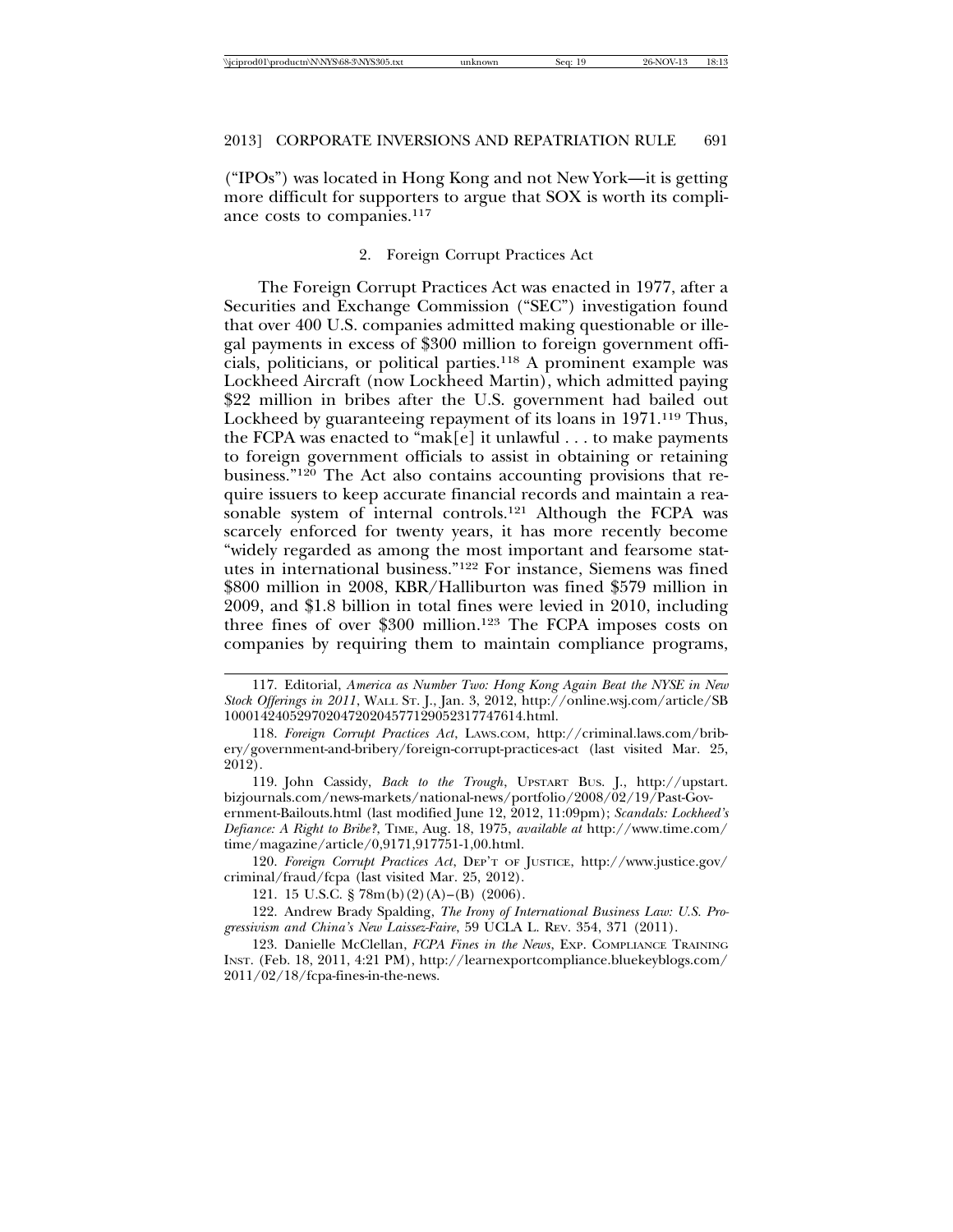pay fines for bribes paid, and lose business to international competitors willing to engage in bribery.

The FCPA applies to U.S. issuers, companies incorporated in the United States or maintaining their principal place of business in the United States, and foreign firms that (directly or through agents) take an act, while in U.S. territory, in furtherance of a corrupt payment to a foreign political entity.124 To level the international playing field, the United States and thirty-three other countries signed the OECD Convention on Combating Bribery of Foreign Public Officials in International Business Transactions in 1988.125 Yet tax havens, like Bermuda and the Cayman Islands, are unlikely to have signed onto the OECD Convention.126 Thus, U.S. corporations can avoid the FCPA's costs by reincorporating in a non-OECD Convention signatory country, delisting in the United States, and not taking actions in U.S. territory when making payments that are subject to scrutiny.

#### 3. Dodd-Frank Wall Street Reform and Consumer Protection Act

Passed in the wake of the subprime crisis and resultant financial meltdown, the Dodd-Frank Act was Congress's response to 8 million lost jobs.127 The Act creates the Bureau of Consumer Financial Protection, undertakes mortgage reform, creates an orderly liquidation authority for financial institutions, requires derivatives to be cleared over clearinghouses, and enhances regulation of credit rating agencies.128 The law imposes several costs on financial institutions that they may be able to avoid by reincorporating abroad. First, the Volker rule limits U.S. depository institutions' ability to engage in proprietary trading while prohibiting investment in hedge funds or private equity funds.<sup>129</sup> This may preclude U.S. fi-

128. Dodd-Frank Wall Street Reform and Consumer Protection Act, Pub. L. No. 111-203, 124 Stat. 1377, 1380–83, 1385 (2010).

<sup>124. 15</sup> U.S.C. §§ 78dd-1(a), 78dd-2(a), (h)(1)(B), 78dd-3(a).

<sup>125.</sup> *Foreign Corrupt Practices Act (FCPA) History*, AM. BUS. (Oct. 12, 2011), http://american-business.org/2986-foreign-corrupt-practices-act-fcpa-history.html.

<sup>126.</sup> *See* OECD, OECD CONVENTION ON COMBATING BRIBERY OF FOREIGN PUB-LIC OFFICIALS IN INTERNATIONAL BUSINESS TRANSACTIONS: RATIFICATION STATUS AS OF 20 NOVEMBER 2012 (2012), *available at* http://www.oecd.org/daf/anti-bribery/ antibriberyconventionratification.pdf.

<sup>127.</sup> U.S. S. COMM. ON BANKING, HOUS., & URBAN AFFAIRS, BRIEF SUMMARY OF THE DODD-FRANK WALL STREET REFORM AND CONSUMER PROTECTION ACT (2010), *available at* http://banking.senate.gov/public/\_files/070110\_Dodd\_Frank\_Wall\_ Street\_Reform\_comprehensive\_summary\_Final.pdf.

<sup>129.</sup> *Volker Rule*, FIN. TIMES LEXICON, http://lexicon.ft.com/Term?term= Volcker-rule (last visited Mar. 25, 2012).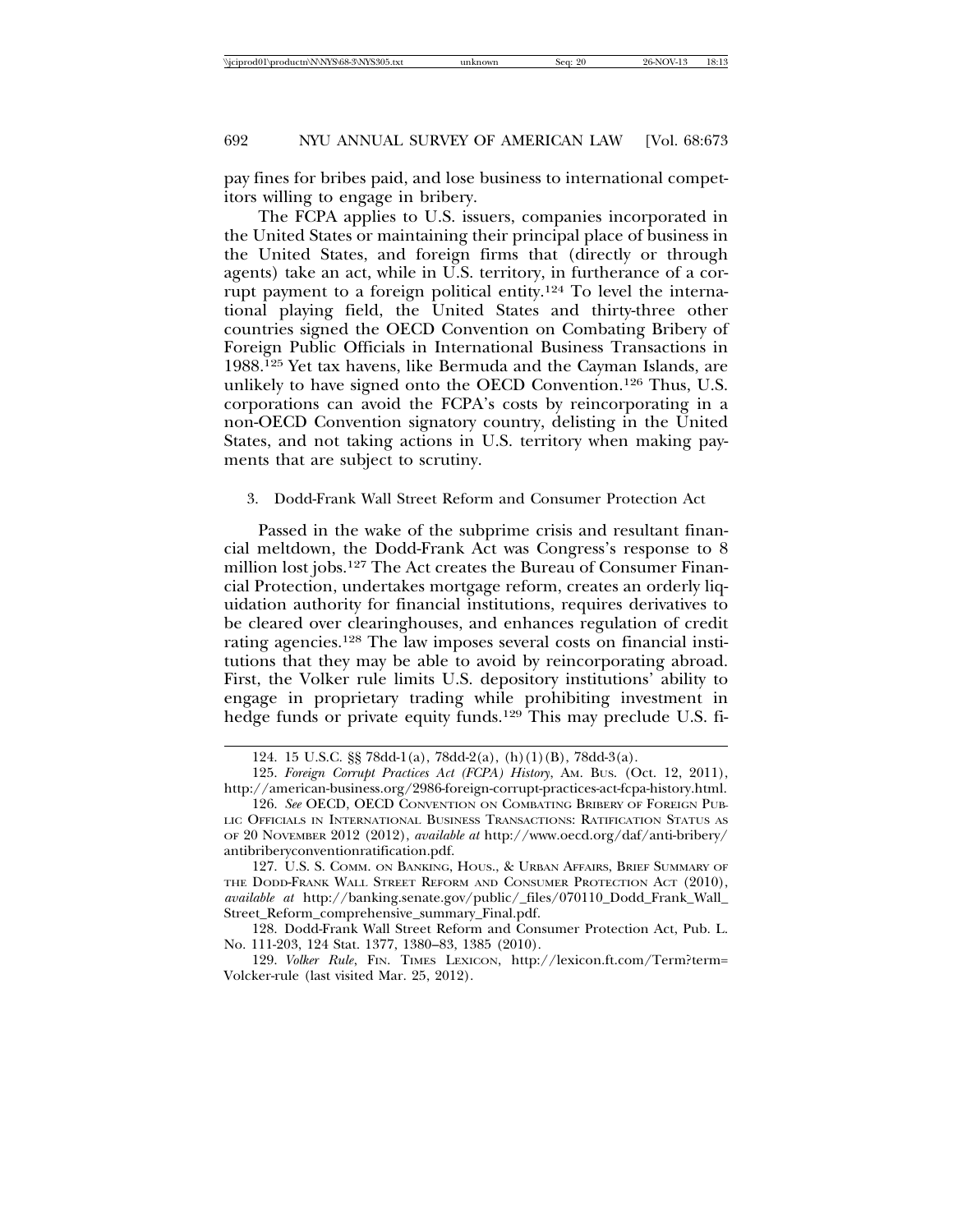nancial service firms from experiencing some economies of scope, rendering them uncompetitive on an international basis. Second, the broad authority of the Consumer Financial Protection Bureau may allow it to impose substantial costs on U.S. financial institutions.130 Third, the central clearing of derivatives may reduce the ability of U.S. firms to obtain customized financial products, encourage front running, and increase hedging costs, due to the interim cash flows of exchange-traded derivatives. As these rules from Dodd-Frank should not deal with transactions between non-U.S. entities,131 an inverting U.S. firm could benefit by avoiding these restrictions.

The ongoing efforts to create the regulations required by Dodd-Frank also impose costs on U.S. firms from regulatory uncertainty and compliance efforts. Of the 400 regulatory rulemakings required by Dodd-Frank, only 56.3% have been passed.132 Given significant corporate efforts to comply with Dodd-Frank's rules, some have even asked whether it might be a job creator.133 However, as compliance jobs rarely provide much economic value to customers, U.S. firms will be pressured to invert to remain internationally competitive.

#### 4. Other Regulatory Burdens Avoided

Beyond the laws discussed above, other regulatory burdens incentivize corporations to incorporate outside of the United States. In general, the U.S. system of regulatory oversight, involving many regulators at both the federal and state level, may be viewed as inferior to that of other countries, such as the United Kingdom, that provide a single regulator.134 Additionally, other countries' regula-

132. DAVIS POLK & WARDWELL, LLP, DODD-FRANK PROGRESS REPORT 2 (2012), *available at* http://www.davispolk.com/sites/default/files/files/Publication/5f006 bb2-86f9-4318-874c-7b26cc0e0625/Preview/PublicationAttachment/c57275f5-a4 1e-4759-9a24-7d11f9160705/May2012\_Dodd.Frank.Progress.Report.pdf.

133. Kyle Colona, *Is Dodd-Frank a Job Creator?*, COMPLIANCEX (Sept. 12, 2011), http://compliancex.com/is-dodd-frank-a-job-creator.

134. MCKINSEY & CO., *supra* note 24, at 17. Appendix Exhibit 4 shows the large number of U.S. regulators. These regulators can have conflicting views that take months to resolve as "the overall national financial regulatory system is not guided by a common and universally accepted set of consistent principles that di-

<sup>130.</sup> *See Consumer Financial Protection Bureau: Unaccountable and Costly*, THE HERITAGE FOUND. (July 13, 2011), http://www.heritage.org/research/factsheets/ 2011/07/consumer-financial-protection-bureau-unaccountable-and-costly.

<sup>131.</sup> *See* Michael Ouimette et al., *The Dodd-Frank Act Mandates Comprehensive Regulation of Derivatives*, CLIENT ALERT (Pillsbury Winthrop Shaw Pittman LLP, San Francisco, Cal.), July 21, 2010, at 6, *available at* http://www.pillsburylaw.com/ siteFiles/Publications/C&S\_Dodd-Frank%20Derivatives\_7-22-2010.pdf.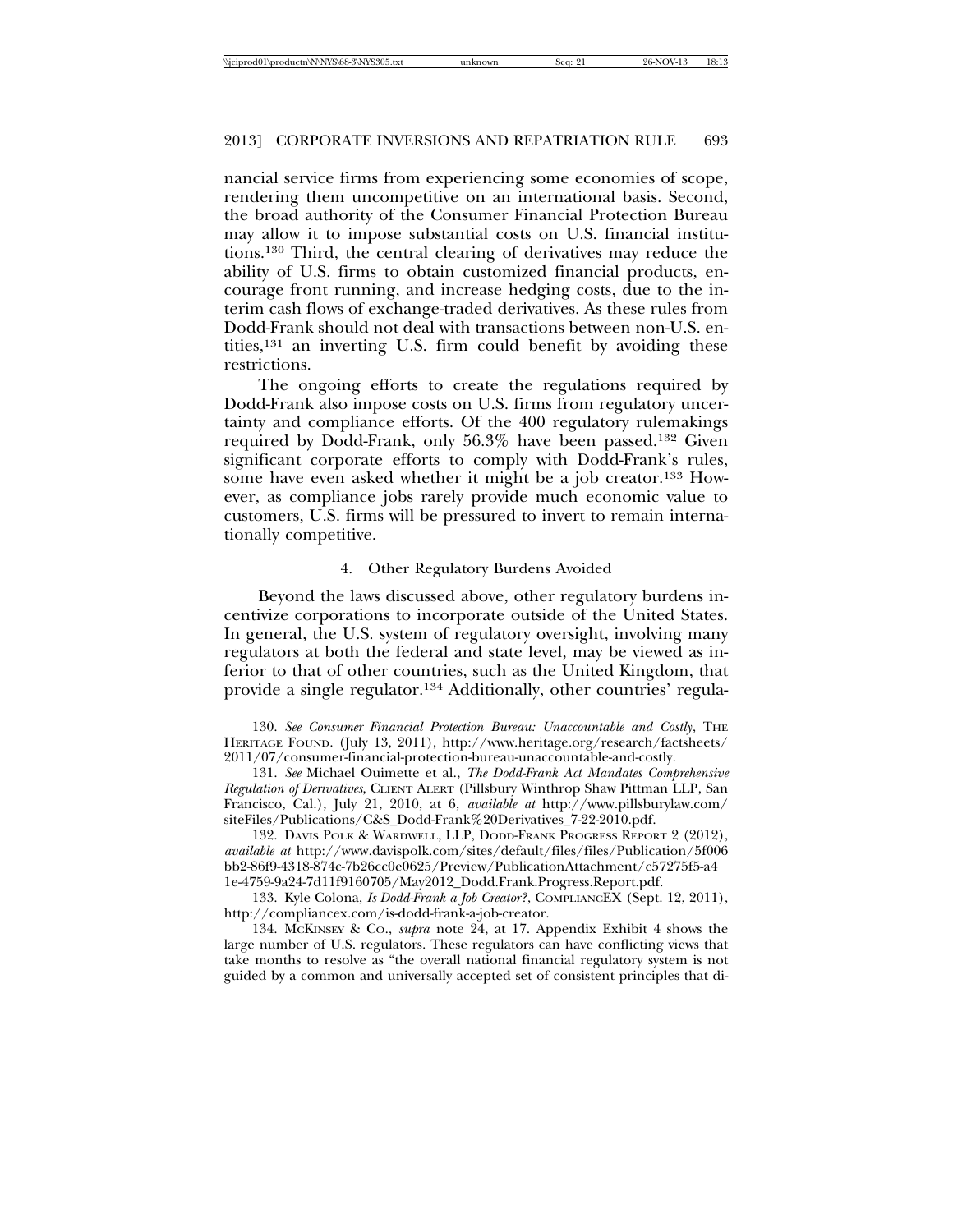tors may be more responsive, less punitive, and less public in their dealings with industry,135 as U.S. regulators may often be motivated by political concerns.136 Improved responsiveness may increase innovation, while more private and less punitive actions may decrease executives' hesitancy to bring even minor problems up to regulators.137 However, U.S. regulators may be more skilled and experienced.138 Still, survey results show the U.K. regulatory regime to be viewed as preferable to the U.S. system across the board.139

A fair and predictable legal market has been found to be the second most important criterion in a financial center's competitiveness.140 As "the legal risks associated with being a business trailblazer are starting to undermine America's entrepreneurial culture," the legal system may be undermining the United States' role as a center for innovation.141 To the extent that inverting firms are willing to shift their exchange listings to overseas exchanges, they can avoid "the prevalence of meritless securities lawsuits and settlements in the U.S. [that] has driven up the apparent and actual cost of business."142 Recent years have seen new highs in the number and value of security class action settlements,143 while even the threat of securities related litigation may irreversibly damage a company.144 In addition, inverting corporations may avoid penalties that are viewed as "arbitrary and unfair" given the United States' complex and fragmented legal system.145 U.S. courts are viewed in this manner because state and federal courts provide different directives and outcomes in suits by "regulators, state and federal attor-

- 140. MCKINSEY & CO., *supra* note 24, at 16.
- 141. *Id.* at 72.
- 142. *Id.* at ii.

rects the approach to regulation, supervision, enforcement, and approvals." *Id.* at 82–83.

<sup>135.</sup> *Id.* at 84.

<sup>136.</sup> Mary E. Deily & Wayne B. Gray, *Agency Structure and Firm Culture: OSHA, EPA, and the Steel Industry*, 23 J.L. ECON. & ORG. 685, 706 (2007) ("The enforcement estimations give qualified support to a model of enforcement decisions based on political considerations.").

<sup>137.</sup> MCKINSEY & CO., *supra* note 24, at 80, 84–85. Innovation may also be stymied by regulations that hurt small businesses, imposing a cost of \$10,585 annually per employee, on average. SBA REPORT, *supra* note 2, at 1.

<sup>138.</sup> MCKINSEY & CO., *supra* note 24, at 79.

<sup>139.</sup> *See infra* Appendix Exhibit 5.

<sup>143.</sup> In 2005, total securities settlements cost \$3.5 billion, excluding the Worldcom settlement. *See infra* Appendix Exhibit 6.

<sup>144.</sup> MCKINSEY & CO., *supra* note 24, at 76.

<sup>145.</sup> *Id.* at ii.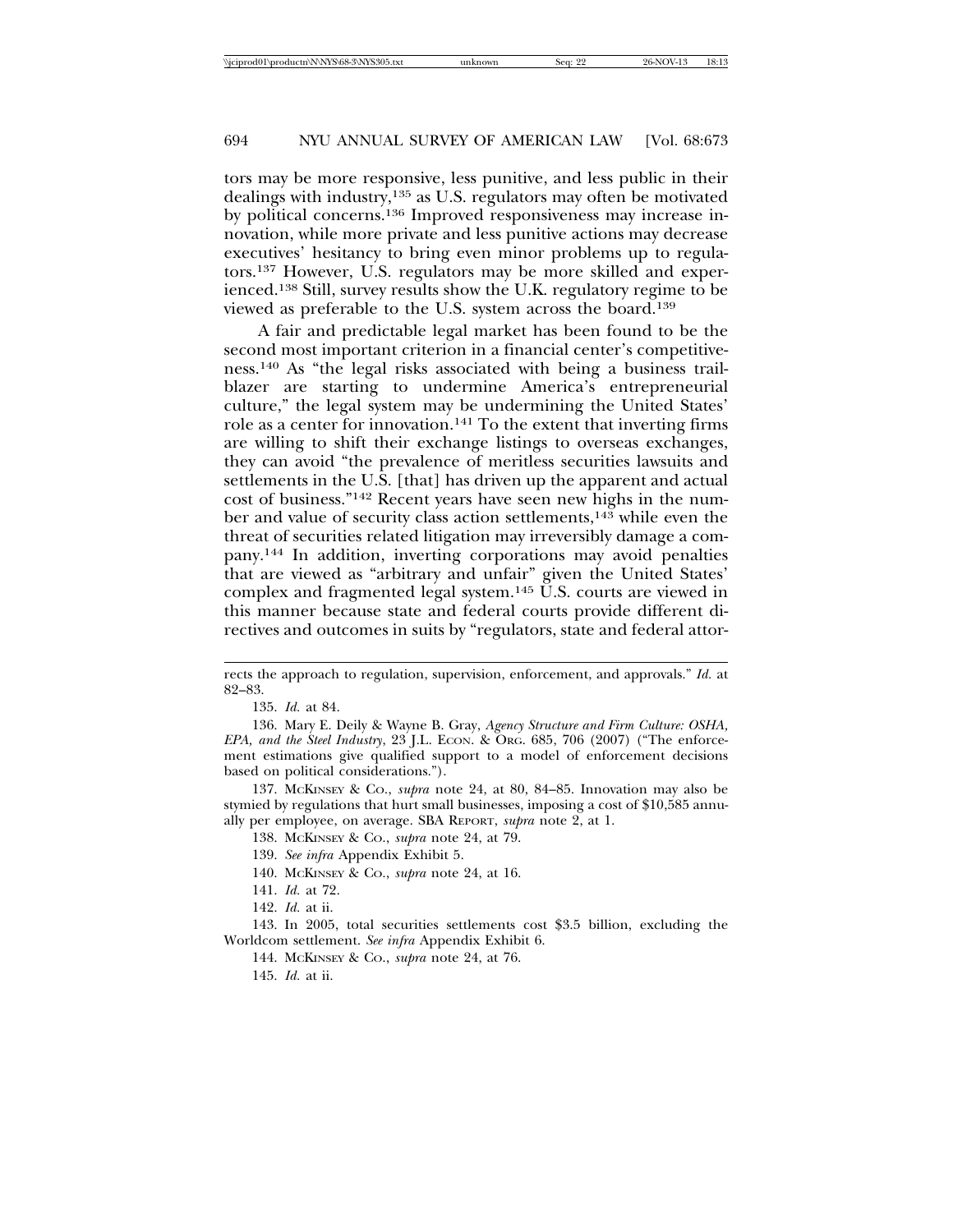neys general, class actions, and individuals."146 This unpredictable and severe legal environment imposes significant costs on U.S. entities. However, in some circumstances even non-U.S. entities may be within the scope of U.S. laws and regulations due to their extraterritorial ambit.<sup>147</sup>

Finally, public companies in the United States may face substantial costs of complying with disclosure requirements. Direct financial statement preparation costs, as influenced by SOX, are nontrivial.148 In addition, there may be substantial indirect costs of disclosure, such as alerting competitors to lucrative geographic and product markets, and to new initiatives.149 "Issuers may therefore seek to avoid such risks by raising their capital in markets whose disclosure demands do not portend such ominous consequences."150 Thus, the high regulatory burden of being incorporated or public in the United States—from SOX, the FCPA, Dodd-Frank, and other aspects of the U.S. regulatory system—may encourage corporations to reincorporate abroad and delist from U.S. exchanges.

### *D. The History of Corporate Inversions and Legislative Responses*

To understand what has shaped the tax law surrounding corporate inversions and what is likely to shape future policy, it is instructive to consider the history of corporate inversions and legislative responses. Corporate inversion history has followed a cyclical pattern in which U.S. corporations have inverted under a particular transaction structure, and legislators or regulators have responded with measures intended to discourage the use of that transaction structure.151 The 1983 corporate inversion by McDermott, Inc., the first inversion to trigger a major policy response, was structured as a share inversion involving a preexisting subsidiary, with shareholders also receiving a nominal amount of cash.152 Thus, the transaction was taxable to shareholders, most of whom recognized a loss.<sup>153</sup> This transaction was claimed to have resulted in \$220 million in

<sup>146.</sup> *Id.* at 17.

<sup>147.</sup> Karl T. Muth, *Sarbanes-Oxley Writ Large: Sarbanes-Oxley and the Foreign Commerce Clause*, 8 J. INT'L BUS. & L. 29, 35 (2009).

<sup>148.</sup> James D. Cox, *Regulatory Duopoly in U.S. Securities Markets*, 99 COLUM. L. REV. 1200, 1215 n.38 (1999).

<sup>149.</sup> *Id.*

<sup>150.</sup> *Id.*

<sup>151.</sup> Peterson & Cohen, *supra* note 8, at 177.

<sup>152.</sup> *Id.*

<sup>153.</sup> *Id.*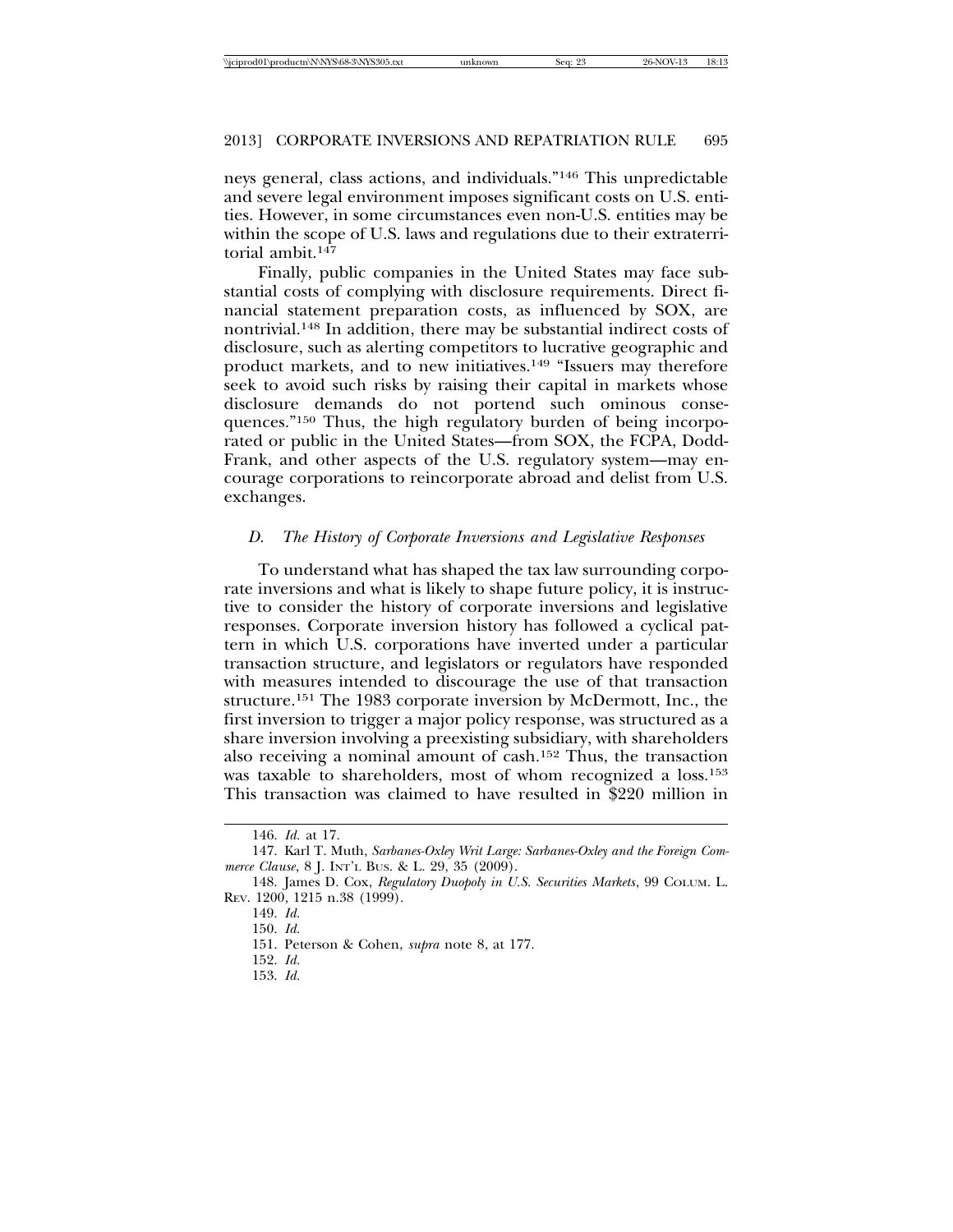savings over five years.<sup>154</sup> The IRS's attempt to impose corporate level tax on the transaction by treating the exchange as an imputed dividend failed in *Bhada v. Commissioner*. 155 Congress then added I.R.C. § 1248(i) to the code in 1984, which was intended to tax all unrepatriated earnings of a foreign subsidiary, of which a U.S. parent owned more than 10%, involved in a share inversion.156 This rule ensured that the repatriation rule's deferral regime was only temporary, as it was under other types of transactions, and could not be made permanent through an inversion.157

The next inversion-policy response cycle began with the share inversion of Helen of Troy Corporation. Helen of Troy created a new foreign subsidiary for this transaction.158 At this time, I.R.C. § 367(a) allowed U.S. stock for foreign stock reorganizations under I.R.C. § 351 and § 368(a)(1)(B) to be tax free to small shareholders, with 5% shareholders needing to file a gain recognition agreement to avoid tax.159 Thus, this transaction was non-taxable to both shareholders and the corporation.160 Within two months, the IRS gave notice of its intent to tax this type of transaction.161 Eventually the IRS issued final regulations that imposed a four-part test for a share inversion to be tax-free for shareholders:

- i. U.S. shareholders of the U.S. corporation receive not more than 50% of the foreign corporation's shares by vote and value;
- ii. U.S. officers, directors, or 5% shareholders of the U.S. corporation receive not more than 50% of the foreign corporation's shares by vote and value;
- iii. the foreign corporation has a value at the time of the exchange at least equal to the value of the U.S. corporation; and
- iv. the foreign corporation or a qualified subsidiary must be engaged in an active trade or business outside of the United States for the entire three year period prior to the transaction.162

<sup>154.</sup> *Id.*

<sup>155.</sup> *Id.* (citing Bhada v. Comm'r, 89 T.C. 959 (1987), *aff'd*, 892 F.2d 39 (6th Cir. 1989)).

<sup>156.</sup> *Id.* at 177–78.

<sup>157.</sup> Peterson & Cohen, *supra* note 8, at 178.

<sup>158.</sup> *Id.*

<sup>159.</sup> *Id.*

<sup>160.</sup> *Id.*

<sup>161.</sup> *Id.*

<sup>162.</sup> *Id.* at 164–65, 178.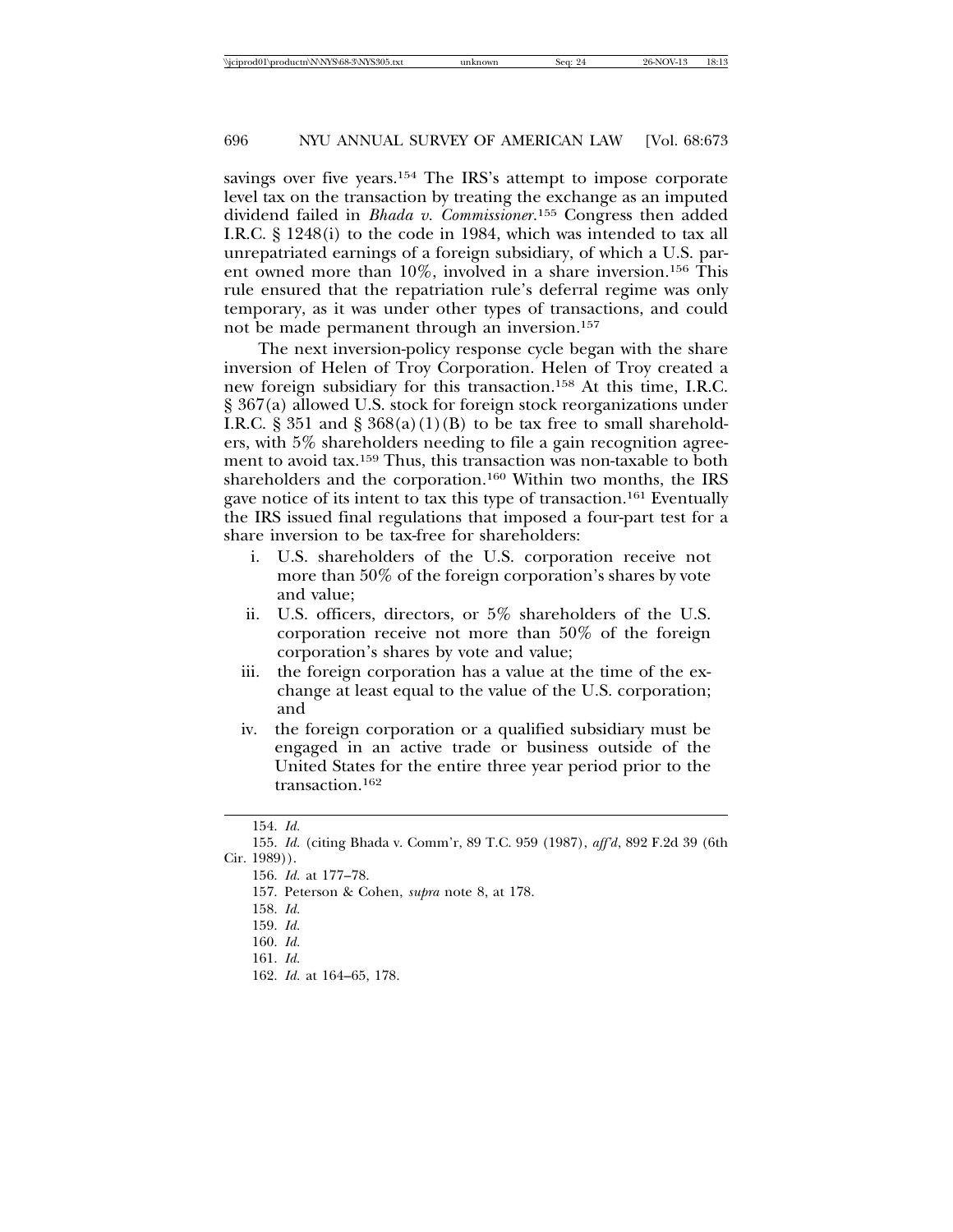This test provoked criticism for distorting the policy of I.R.C. § 367(a) and for limiting legitimate business combinations due to the size requirements in  $(iii).<sup>163</sup>$ 

Even after these new regulations, inversions continued to occur in the late 1990s. Inverting companies included "Triton Energy (1996), Tyco International (1996), Everest Reinsurance Holdings (1999), Fruit of the Loom (1999), PXRE Corporation (1999), White Mountain Insurance Group (1999), Xoma (1999) and Applied Power (2000)."164 Then the early 2000s saw a sharp increase in the frequency, size, and visibility of corporate inversion activity.165 This was arguably caused by depressed stock prices that reduced shareholders' taxable capital gains on inversions; innovations in tax planning; and new multinational competitors, which increased the competitive cost of U.S. global taxation.<sup>166</sup> High profile inversions included those by Ingersoll-Rand (2001), Foster Wheeler (2001), Nabors Industries (2002), Coopers Industries (2002), Noble Corporation (2002), Weatherford Corporation (2002), APW (2002), and Stanley Works (planned for 2002, but cancelled in response to political pressure and the threat of regulation).167 Ingersoll-Rand's inversion was projected to save \$40 million annually in taxes, and Cooper Industries' inversion \$45 million annually.168 In response to this swell of inversions, corporate inversions became politically unpopular, being called unpatriotic and un-American.169 This resulted in the passage of I.R.C. § 7874, discussed in Section  $I(B)(3).<sup>170</sup>$ 

Section 7874 has failed to stop a recent spate of reincorporations overseas, some of which have occurred through the non-inversion methods of mergers and spinoffs.171 From only a few reincorporations from 2004 to 2008, since 2009 "at least [ten] U.S. public companies have moved their incorporation address abroad or announced plans to do so, including six in the last year or so."172 These movements overseas are leading to substantial tax revenue losses, with Aon standing to save \$100 million annually, Eaton esti-

- 168. Peterson & Cohen, *supra* note 8, at 179.
- 169. *Id.*
- 170. *Id.*
- 171. McKinnon & Thurm, *supra* note 6.
- 172. *Id.*

<sup>163.</sup> *Id.* at 178.

<sup>164.</sup> *Id.* at 179.

<sup>165.</sup> TREASURY REPORT 1, *supra* note 50, at 1.

<sup>166.</sup> Peterson & Cohen, *supra* note 8, at 179.

<sup>167.</sup> *Id.*; CRS REPORT 1, *supra* note 7, at 1.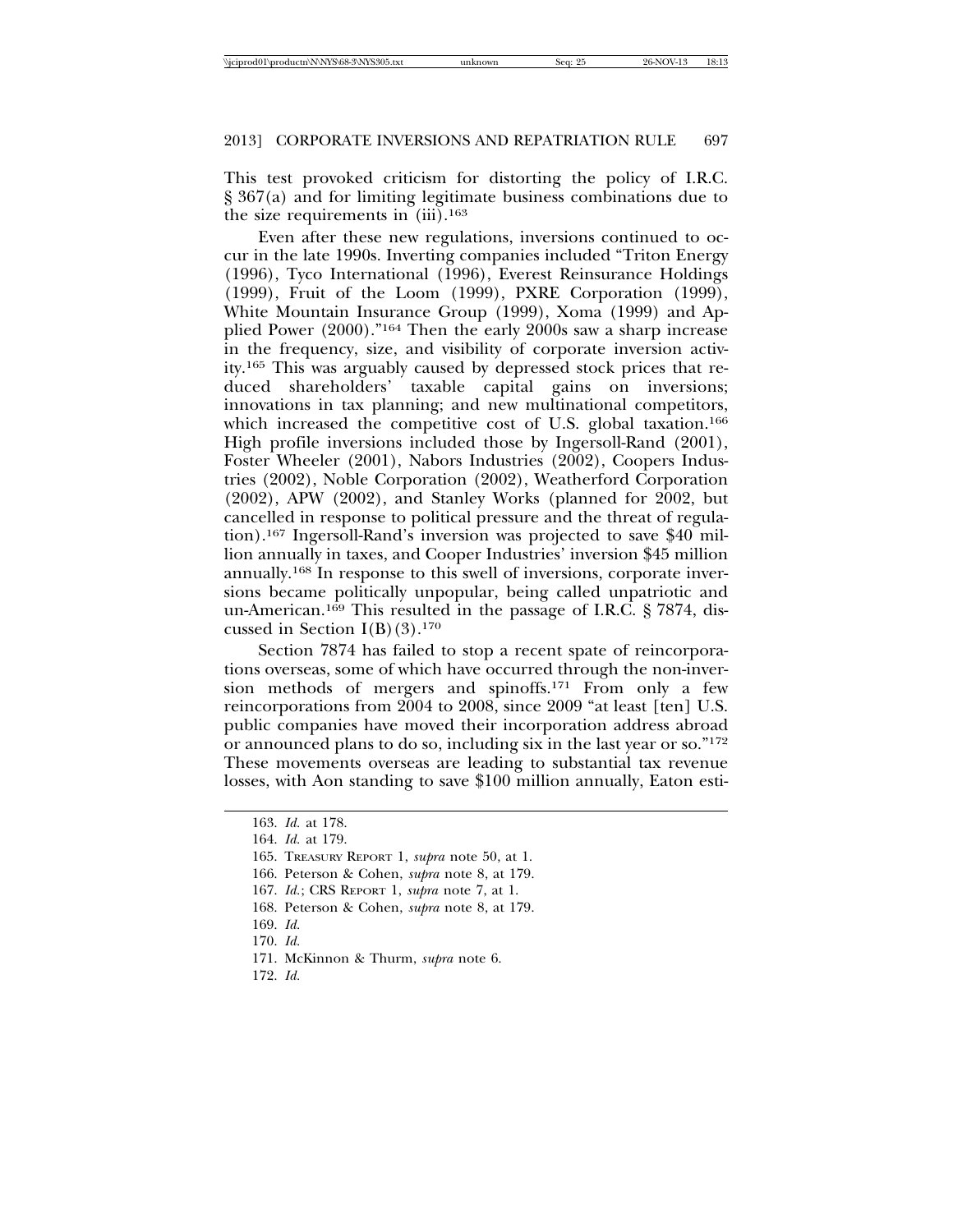mating \$160 million in annual tax savings, and Ensco beginning to realize savings of over \$100 million a year.173

The clustering of recent corporate inversion activity in particular industries suggests that the U.S. tax system is particularly burdensome on these industries.<sup>174</sup> As discussed in Section I(B)(1), Subpart F eliminates the ability of U.S. companies to defer tax on some foreign income under the repatriation rule. "Companies that operate through new [integrated] business models, such as those that rely heavily on shared services, or outsourcing of manufacturing, disproportionately feel the bite of Subpart F,"175 as it was enacted in a period when foreign subsidiaries were much more likely to operate on a stand-alone basis.176

In addition, Congress has apparently believed that certain industries have such an opportunity to artificially shift income to tax-favored jurisdictions that they have been subjected to special subpart F rules that effectively make deferral impossible for any business income. Industries that face particular pressure under subpart F include the telecommunications sector, the oilfield services sector, and insurance.177

Ensco and Rowan, operators of offshore oil rigs, both reincorporated overseas in recent years, following rivals Transocean, Noble, and Weatherford International.<sup>178</sup> Rowan announced its move after investors and analysts questioned its tax strategy, stating that the move would allow it to achieve competitive tax rates.179 The "anti-competitive effect of current taxation under subpart F" will continue to incentivize a heightened level of inversion activity within those industries most affected by it.<sup>180</sup>

Going forward, given the taxation system that has developed as discussed above, corporate inversions may be more likely when stock prices are depressed, or when corporations have non-taxable shareholders or favorable tax attributes. However, they may also be correlated with competitive pressures caused by globalization and a momentum effect, as once one firm engages in a corporate inversion, the perceived costs of negative publicity fall, stimulating addi-

180. Peterson & Cohen, *supra* note 8, at 181–82.

<sup>173.</sup> *Id.*

<sup>174.</sup> Peterson & Cohen, *supra* note 8, at 182.

<sup>175.</sup> *Id.*

<sup>176.</sup> *Id.* at 183.

<sup>177.</sup> *Id.* at 182.

<sup>178.</sup> McKinnon & Thurm, *supra* note 6.

<sup>179.</sup> *Id.*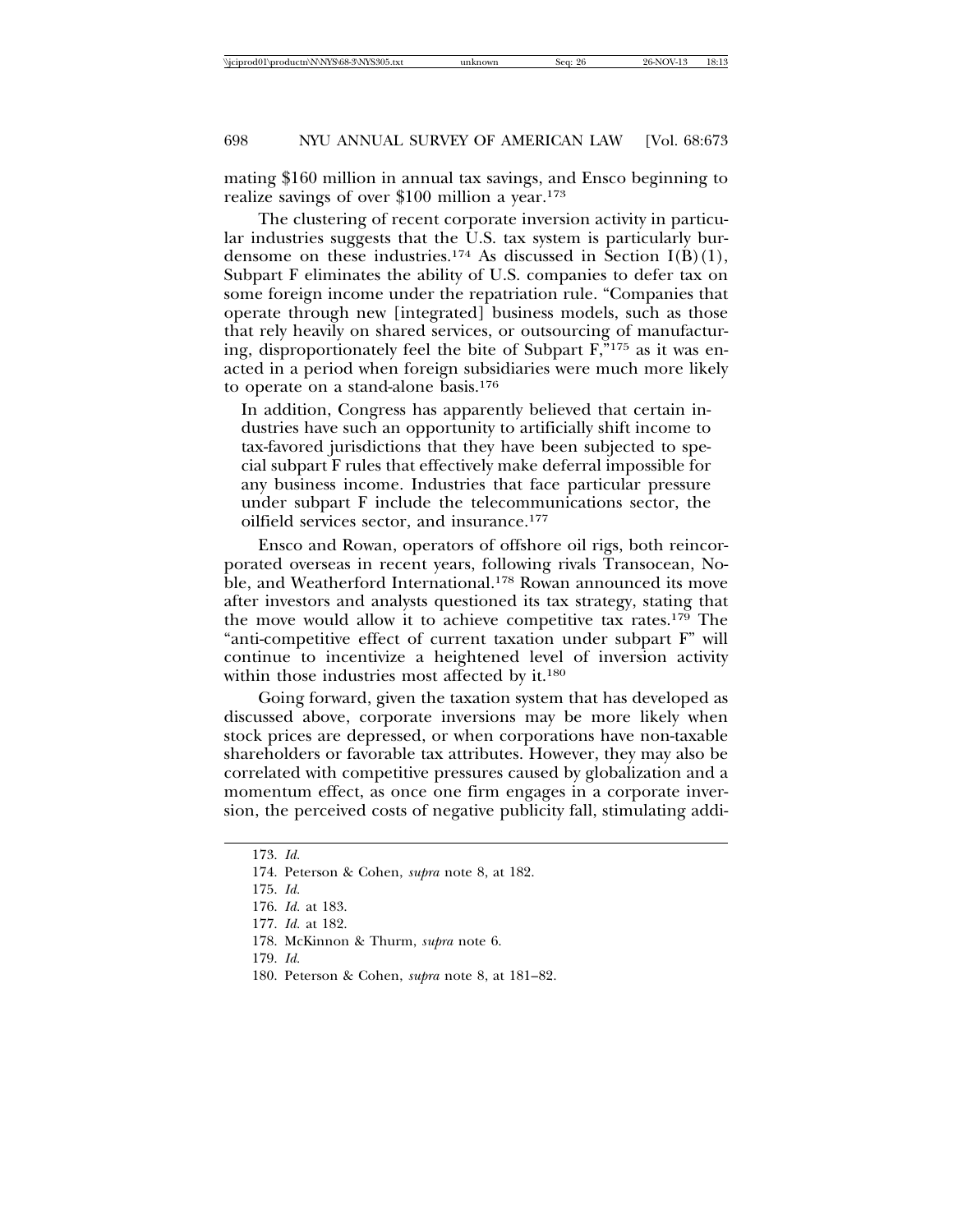|  | \\iciprod01\productn\N\NYS\68-3\NYS305.txt | unknown | Sea: | 26-NOV-13 | 18:13 |
|--|--------------------------------------------|---------|------|-----------|-------|
|--|--------------------------------------------|---------|------|-----------|-------|

tional inversions.181 Bermuda and the Cayman Islands should remain popular destinations for corporate inversions, as neither has corporate income taxes.182

## $II$ . PROPOSED CHANGES TO THE REPATRIATION RULE

## *A. President Obama's Proposal*

On May 4, 2009, President Obama released a copy of his plan to alter the corporate tax system for multinational corporations and to raise \$210 billion over ten years.183 President Obama has argued that "for years, our tax code has actually given billions of dollars in tax breaks that encourage companies to create jobs and profits in other countries."184 President Obama essentially is arguing that the repatriation rule provides tax benefits, allowing a tax rate below 35%, for companies investing and locating operations abroad, or "shipping jobs overseas."185 To support his plan, the President pointed out that U.S. multinationals paid an effective U.S. tax rate of 2.3% on foreign active earnings in 2004, and that many U.S. corporations had subsidiaries located in tax haven jurisdictions.186 In fact, almost one-third of U.S. corporations' overseas income in 2003 came from the low-tax jurisdictions of Bermuda, the Netherlands, and Ireland.187

President Obama's tax plan makes three changes relevant to the repatriation rule and current system of deferral. First, the plan would ensure that "companies cannot receive deductions on their U.S. tax returns [for expenses] supporting their offshore investments until they pay taxes on their offshore profits," with the excep-

184. *The Send Jobs Overseas Act*, *supra* note 27*.*

185. Note that a U.S. firm's employment of persons overseas does not mean that it would hire persons inside the United States if it were unable to hire abroad. 186. President's Plan, *supra* note 183.

187. Marie Leone, *Watch Out for the Expense-Deferral Rule*, CFO.COM (May 5, 2009), http://www.cfo.com/article.cfm/13604844/c\_2984368/?f=archives.

<sup>181.</sup> CRS REPORT 1, *supra* note 7, at 1–2; TREASURY REPORT 1, *supra* note 50, at 17. An example of the momentum effect is provided by Ensco and Rowan. *See supra* notes 178–79 and accompanying text.

<sup>182.</sup> CRS REPORT 1, *supra* note 7, at 5.

<sup>183.</sup> Press Release, Office of the Press Secretary, The White House, Leveling the Playing Field: Curbing Tax Havens and Removing Tax Incentives for Shifting Job Overseas (May 4, 2009), *available at* http://www.whitehouse.gov/the\_press\_off ice/LEVELING-THE-PLAYING-FIELD-CURBING-TAX-HAVENS-AND-REMOV ING-TAX-INCENTIVES-FOR-SHIFTING-JOBS-OVERSEAS/ [hereinafter President's Plan].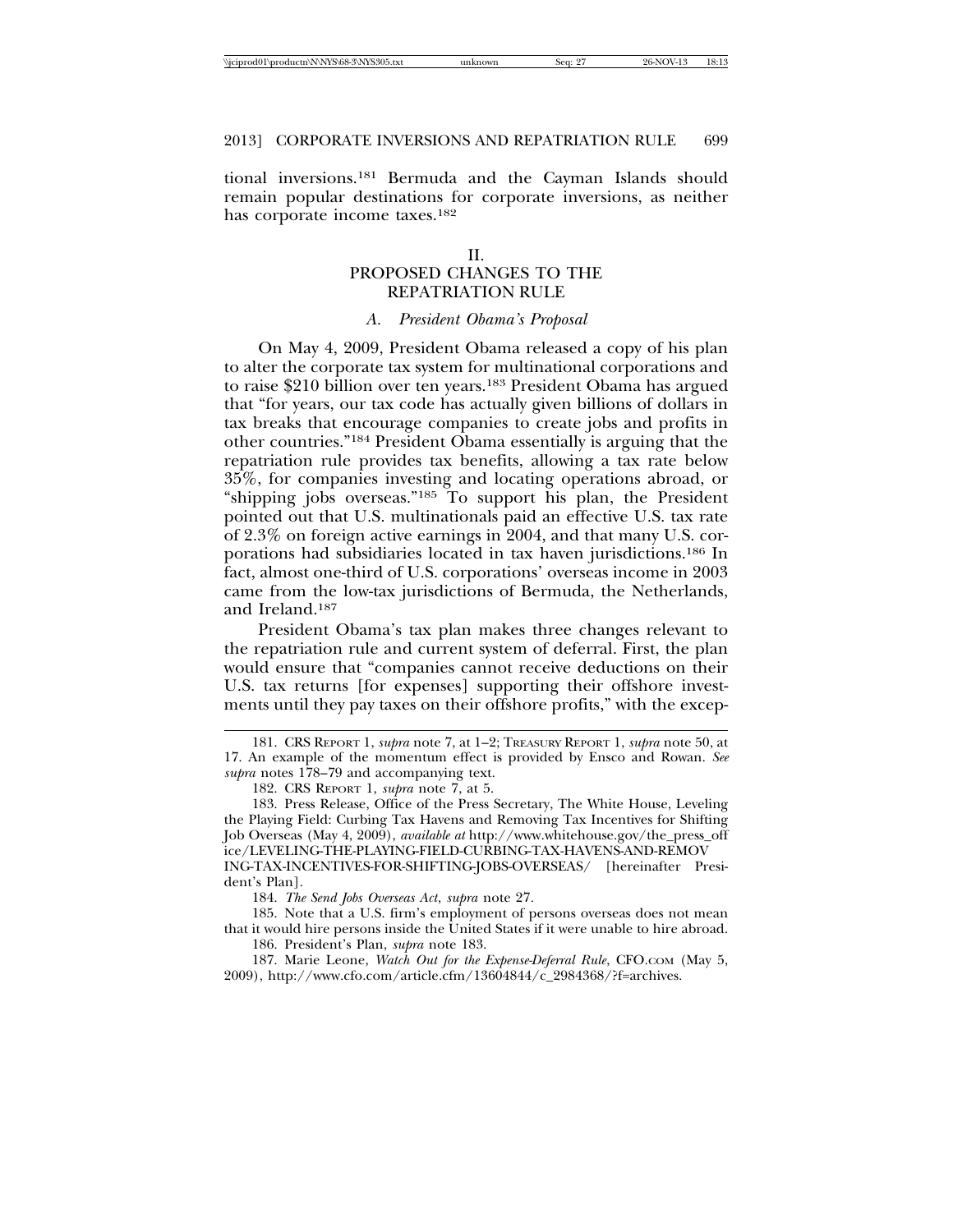tion of research and experimentation expenses.188 As an example, the plan provided for the denial of interest deductions on a loan taken out in the United States, the proceeds of which are invested overseas, until foreign income is taxed.189 This proposal sought to raise \$60.1 billion from 2011 to 2019.190 Second, President Obama's plan would effectively end the use of foreign tax credits on a country-by-country basis, only allowing foreign tax credits up to a company's average foreign tax rate.191 This reduces the benefit of the deferral rule by eliminating companies' ability to determine from which jurisdictions income will be repatriated. Companies prefer to repatriate income from high-tax countries so little or no U.S. tax is generated.<sup>192</sup> In conjunction with a measure to restrict the foreign tax credit to foreign taxes paid on income subject to U.S. taxes, this proposal aims to raise \$43 billion from 2011 to 2019.193 Third, the President's plan would seek to end deferral on some foreign income. The proposal would impose U.S. taxes on corporate earnings-stripping transactions, possibly using intercompany loans, designed to move earnings from high tax rate foreign jurisdictions to low tax rate foreign jurisdictions (tax havens).194 This would eliminate deferral on this income, raising an estimated \$86.5 billion from 2011 to 2019.<sup>195</sup> This income is currently untaxed under "check-the-box" rules.196 It is argued that reduced deferral of corporate income through the President's plan will reduce the incentive of U.S. firms to move operations abroad to real-

191. *See id.*

192. *See supra* note 31 and accompanying text.

195. *Id.*

<sup>188.</sup> President's Plan, *supra* note 183.

<sup>189.</sup> *Id.* This policy change could force highly leveraged companies to give up deferral to save the interest expense deduction. Leone, *supra* note 187. Given the fungible nature of money, it is hard to know how the administration would determine which expenses incurred in the United States are taken to support overseas investments that have not been paying U.S. taxes. Multinationals may be "asked to make 'arbitrary allocations of their otherwise deductible expenses . . . between their domestic and foreign income.'" *Id.* (quoting tax expert Robert Willens). The allocation process could be far ranging, even including Chief Executive Officer salaries. *Id.*

<sup>190.</sup> President's Plan, *supra* note 183.

<sup>193.</sup> PRESIDENT'S PLAN, *supra* note 183. Foreign income tax credits were subsequently denied when generated on overseas income not subject to U.S. taxation due to covered asset acquisitions. *President Obama Signs Bill Modifying Foreign Tax Credit*, BLOOMBERG BNA (Aug. 11, 2010), http://www.bna.com/president-obamasigns-n2147485208.

<sup>194.</sup> President's Plan, *supra* note 183.

<sup>196.</sup> *Id.*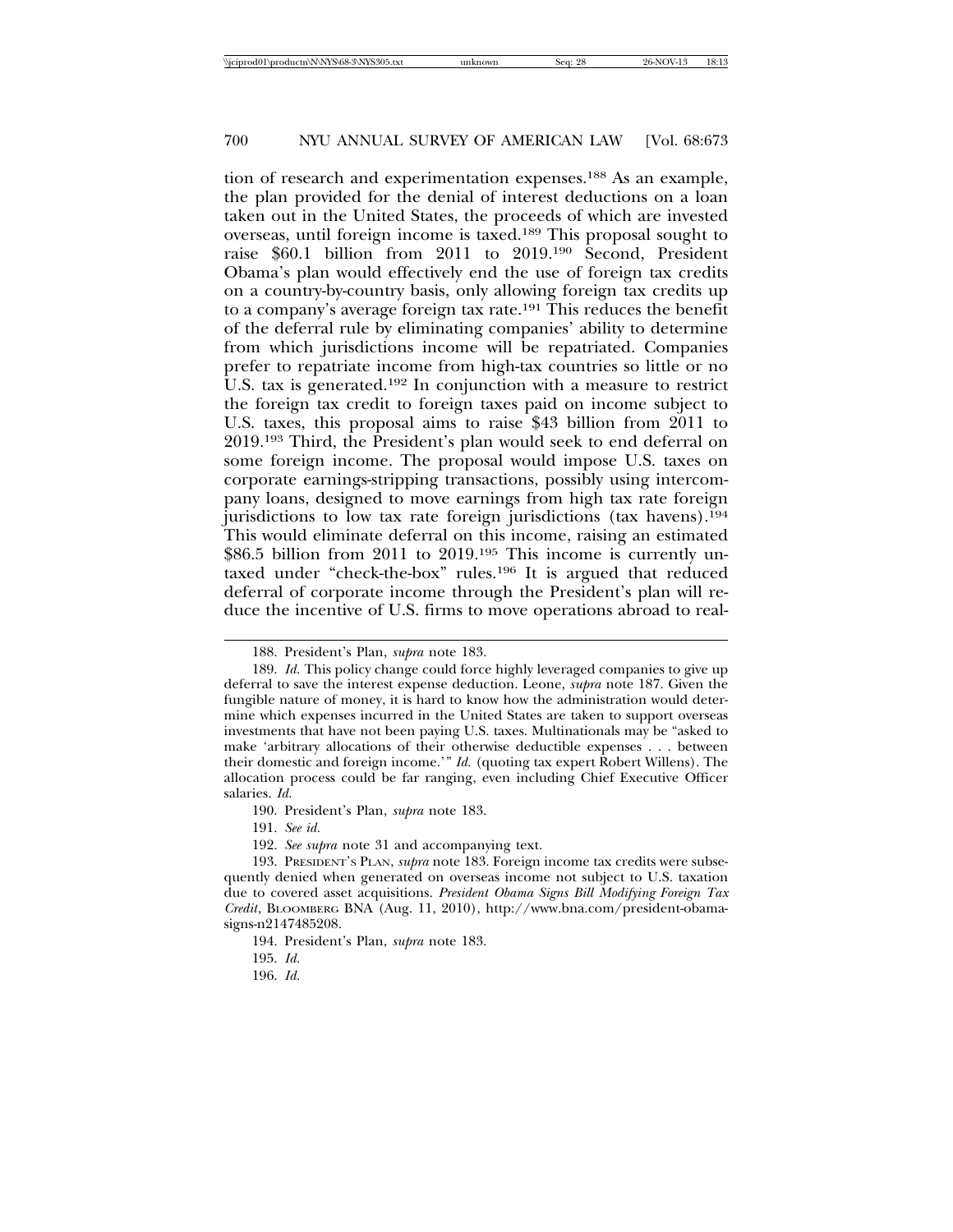ize lower effective tax rates than are available in the United States.197

#### *B. Analysis of Eliminating the Repatriation Rule*

The President's plan would not fully eliminate the repatriation rule and deferral. It would make significant strides towards this end. The President's proposal seeks to raise \$21.1 billion annually from 2011 to 2019 with the measures discussed above, while the loss to the federal budget from the deferral of active income is estimated to be \$14.1 billion annually from 2010 to 2014.198 To simplify an analysis of the probable economic effects of the President's proposal, this Part will consider the economic impact of the complete elimination of the repatriation rule—taxing companies as soon as overseas profits are earned. Following this analysis, alternative methods of improving the current taxation and regulatory system are suggested and evaluated.

#### 1. Costs of Predicted Corporate Response: Reduced Competitiveness, Sales, and Inversions

In response to removal of the repatriation rule, U.S. firms are likely to lose business to foreign competitors, sell themselves to foreign firms, or engage in corporate inversions.199 This has happened in the past. Tax reforms in 1986 eliminated the repatriation rule for foreign shipping income, while no other country taxed foreign shipping income, causing U.S. shipping market share and U.S. shipping capacity each to decline by approximately 50% by 1999 and 2004 respectively.200 In addition, U.S. companies have already rein-

197. ROBERT S. MCINTYRE ET AL., CORPORATE TAXPAYERS & CORPORATE TAX DODGERS 2008-10: A JOINT PROJECT OF CITIZENS FOR TAX JUSTICE & THE INSTITUTE ON TAXATION AND ECONOMIC POLICY 10 (2011), *available at* http://www.ctj.org/ corporatetaxdodgers/CorporateTaxDodgersReport.pdf [hereinafter CTJ REPORT].

198. PRESIDENT'S PLAN, *supra* note 183; JOINT COMM. ON TAXATION, JCX-15-11, BACKGROUND INFORMATION ON TAX EXPENDITURE ANALYSIS AND HISTORICAL SURVEY OF TAX EXPENDITURE ESTIMATES 25 (Feb. 28, 2011), *available at* http://www.us. kpmg.com/microsite/taxnewsflash/2011/Feb/x-15-11.pdf [hereinafter JCOT RE-PORT]. Note that these numbers are not fully comparable as restricting the foreign tax credit to foreign taxes paid on income subject to U.S. tax does not affect deferral, and income shifted between foreign subsidiaries through earnings stripping transactions may not be considered active in the analysis by the Joint Committee on Taxation.

199. *The Send Jobs Overseas Act*, *supra* note 27*.*

200. Kenneth J. Kies, *A Perfect Experiment: 'Deferral' and the U.S. Shipping Industry*, 116 TAX NOTES 997, 997–98 (2007) [hereinafter *A Perfect Experiment*]. From 1988 to 1999, the percentage of the world merchant fleet comprised of U.S. owned, foreign-flag ships, which dropped in number by nearly 50%, fell from 5.6%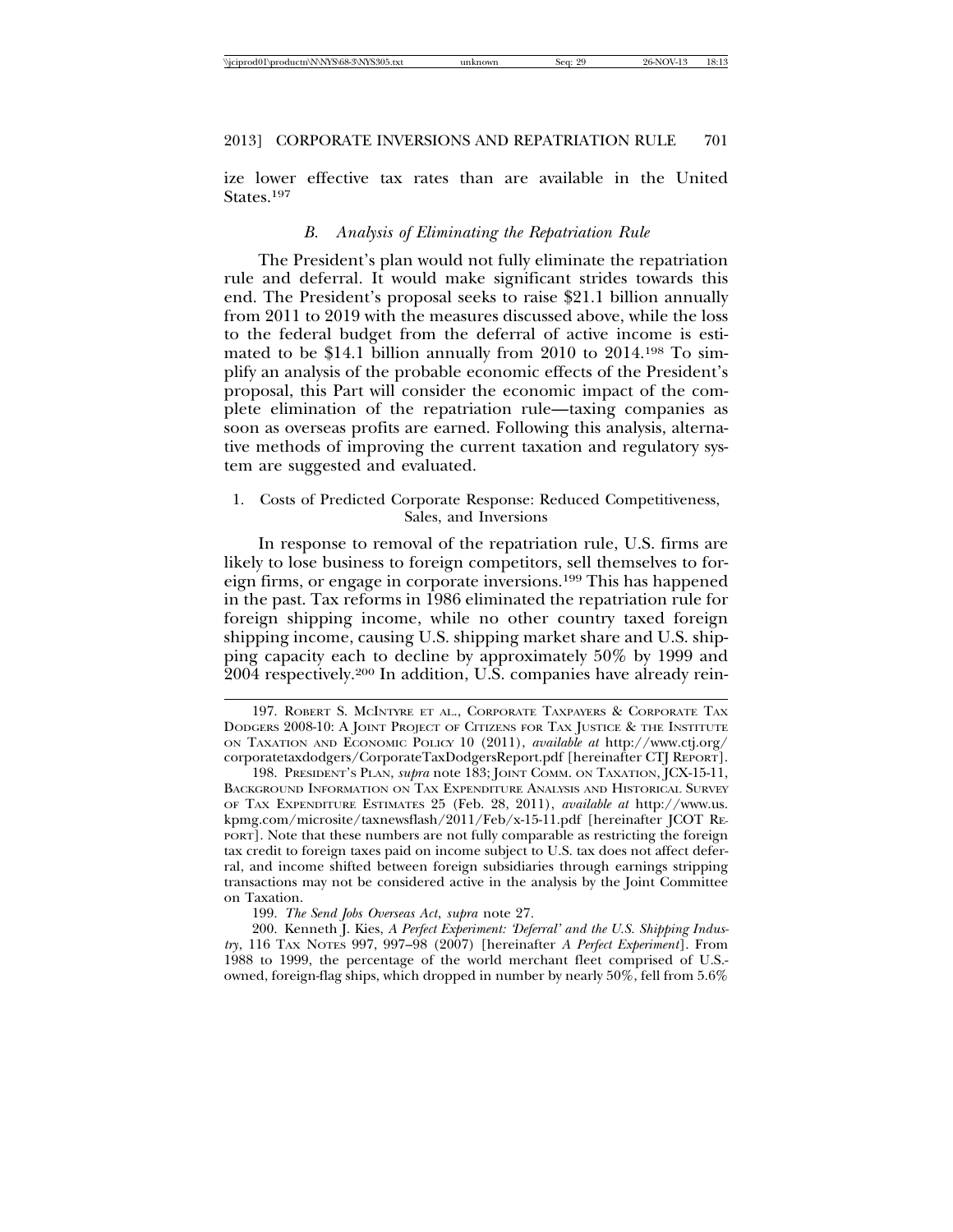corporated overseas in response to the President's rhetoric about limiting deferral.<sup>201</sup> If the repatriation rule is eliminated or substantially eviscerated, repeating the shipping sector experiment with all U.S. companies, service sector industries (e.g., financial services and technology), which contributed 78% of U.S. gross domestic product in 2009,<sup>202</sup> would be most likely to flee the United States as "their emphasis on human capital makes them especially able to pack up and move their operations abroad."203 For instance, CEO Steve Ballmer has said that Microsoft would move facilities and jobs out of the United States if the President's plan were implemented.204

#### a. Reduced Competitiveness

A former chief of staff of the Congressional Joint Committee on Taxation has written that a way to make U.S. businesses less competitive in the global economy is to "make sure that U.S. companies are subject to higher taxes than foreign-based competitors when they do business abroad."205 However, due to the United States' worldwide tax regime, U.S. multinationals already often report higher effective tax rates abroad than those faced by foreign competitors.206 The President's Economic Recovery Advisory Board notes that this reduces the competitiveness of U.S. multinationals,207 and proponents of the President's plan admit that his plan is not concerned with "the competitiveness of U.S. multinationals in

to 2.9%. *Id.* at 998. In addition, U.S.-owned, U.S.-flag ships decreased in number by nearly 50% and in capacity by over 50% from 1985 to 2004. *Id.* The number of U.S.-owned, U.S.-flag ships declined despite that only U.S. enterprises can engage in domestic shipping, as many U.S. shippers were sold to foreign competitors, reducing the number of potential investors in domestic shipping. *Id.*

<sup>201.</sup> *See* McKinnon & Thurm, *supra* note 6 (providing Rowan as a specific example).

<sup>202.</sup> SEC. INDUS. & FIN. MKTS ASS'N, U.S. FINANCIAL SERVICES INDUSTRY: CON-TRIBUTING TO A MORE COMPETITIVE U.S. ECONOMY 3 (2010), *available at* http:// www.ita.doc.gov/td/finance/publications/U.S.%20Financial%20Services%20Industry.pdf*.*

<sup>203.</sup> *The Send Jobs Overseas Act*, *supra* note 27.

<sup>204.</sup> *Id.* However, note that this would not be a rational response. If the President's plan were implemented, it would be more costly to locate facilities and jobs overseas without selling foreign businesses or reincorporating abroad.

<sup>205.</sup> Newt Gingrich & Ken Kies, *Our Taxed Expats*, WALL ST. J., June 28, 2006, at A14.

<sup>206.</sup> PERAB REPORT, *supra* note 19, at 69.

<sup>207.</sup> *Id.*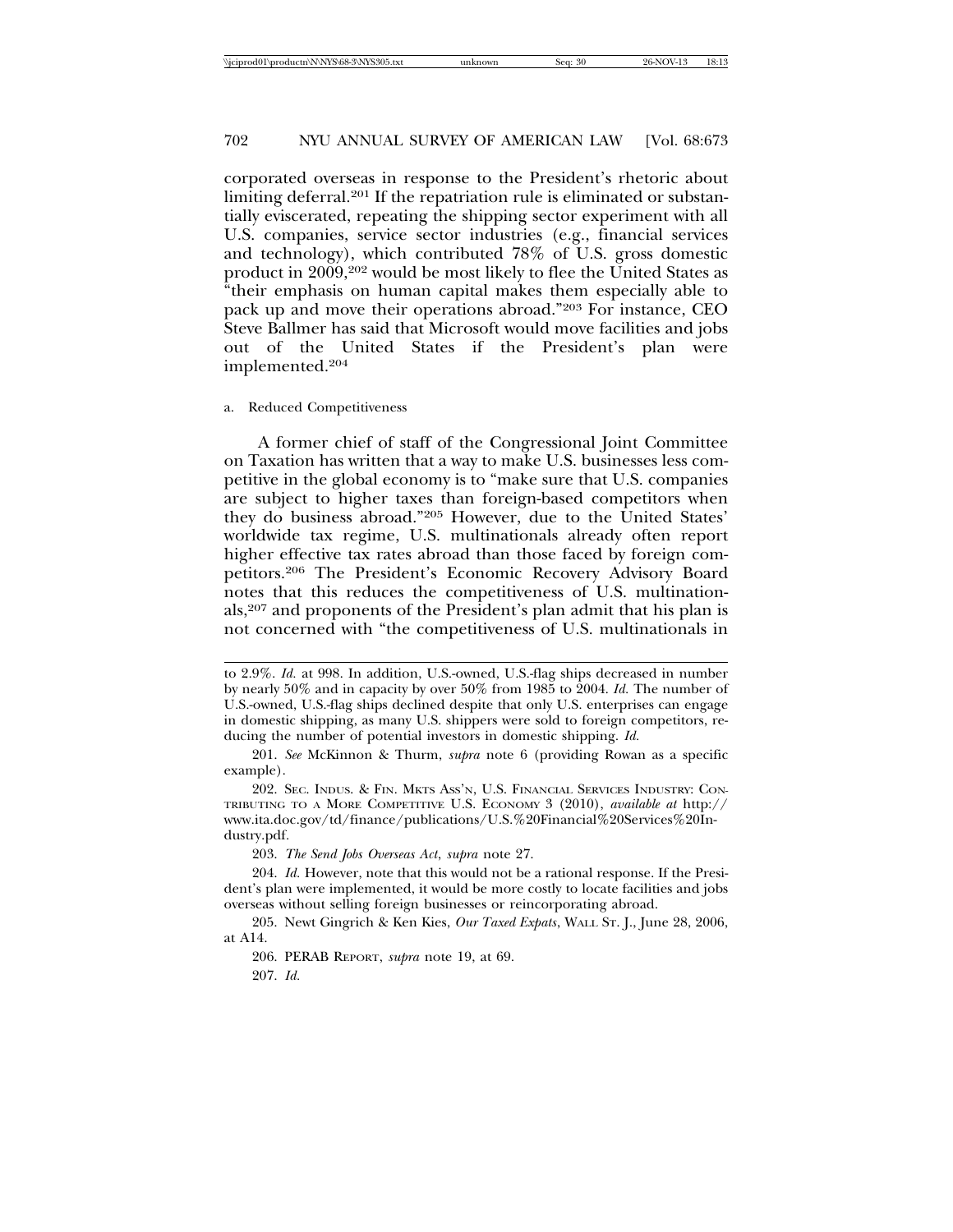foreign markets."208 It is irrelevant that U.S. companies may have higher effective tax rates abroad than in the United States,<sup>209</sup> as the key metric is the tax rate that a U.S. corporation pays in any particular country, and how that compares to what a foreign corporation pays. As discussed in Section  $I(B)(1)$ , without the repatriation rule, that rate is the higher of the local tax rate and the U.S. tax rate. On the other hand, foreign firms tend to be taxed on a territorial basis, generally only paying the local tax rate. Thus, when the U.S. tax rate is lower than the local rate, U.S. firms are competitive with foreign firms taxed on a territorial basis. However, when the U.S. tax rate is higher than another country's local tax rate, U.S. corporations are disadvantaged competitively as they must pay U.S. taxes on top of local taxes, while foreign firms only must pay local taxes. This increased tax burden reduces the competitiveness of U.S. businesses abroad<sup>210</sup> by reducing the expected profit on projects, which results in U.S. firms taking fewer projects as some become negative net present value investments.211 As U.S. firms take fewer projects that are profitable gross of tax, the United States loses as the pie split between those corporations and the U.S. government shrinks.212 As U.S. firms lose profitable projects, their value will decline, possibly to the point of bankruptcy. The burdens of the U.S. tax system seem to be particularly onerous in certain industries, as discussed in Section I(D). However, decreasing competitiveness and corporate values are not the only expected results of eliminating the repatriation rule and the President's proposal.

#### b. Less Business Creation in the United States

Firms incorporated in countries operating under territorial taxation regimes do not endure taxes from both their country of incorporation and the country where income is earned. Thus, in comparison to U.S. firms in low-tax foreign countries, foreign firms

<sup>208.</sup> Seth Hanlon, *Obama's Corporate Tax Plan Points the Way to Reform*, CENTER FOR AMERICAN PROGRESS (Mar. 8, 2012), http://www.americanprogress.org/issues/ 2012/03/corporate\_tax\_plan.html.

<sup>209.</sup> *See* CTJ REPORT, *supra* note 197.

<sup>210.</sup> Note that even with the repatriation rule U.S. firms face an increased tax burden, as discussed in Section  $I(B)(1)$ . The deferral of taxes offered by the repatriation rule only serves to reduce the added tax burden borne by U.S. corporations.

<sup>211.</sup> TREASURY REPORT 1, *supra* note 50, at 19; *see* N.Y. STATE BAR REPORT, *supra* note 89, at 11 (stating that foreign competitors may be willing to pay higher prices for foreign investments, causing U.S. firms to lose opportunities or to overpay and suffer share price declines).

<sup>212.</sup> TREASURY REPORT 1, *supra* note 50, at 20.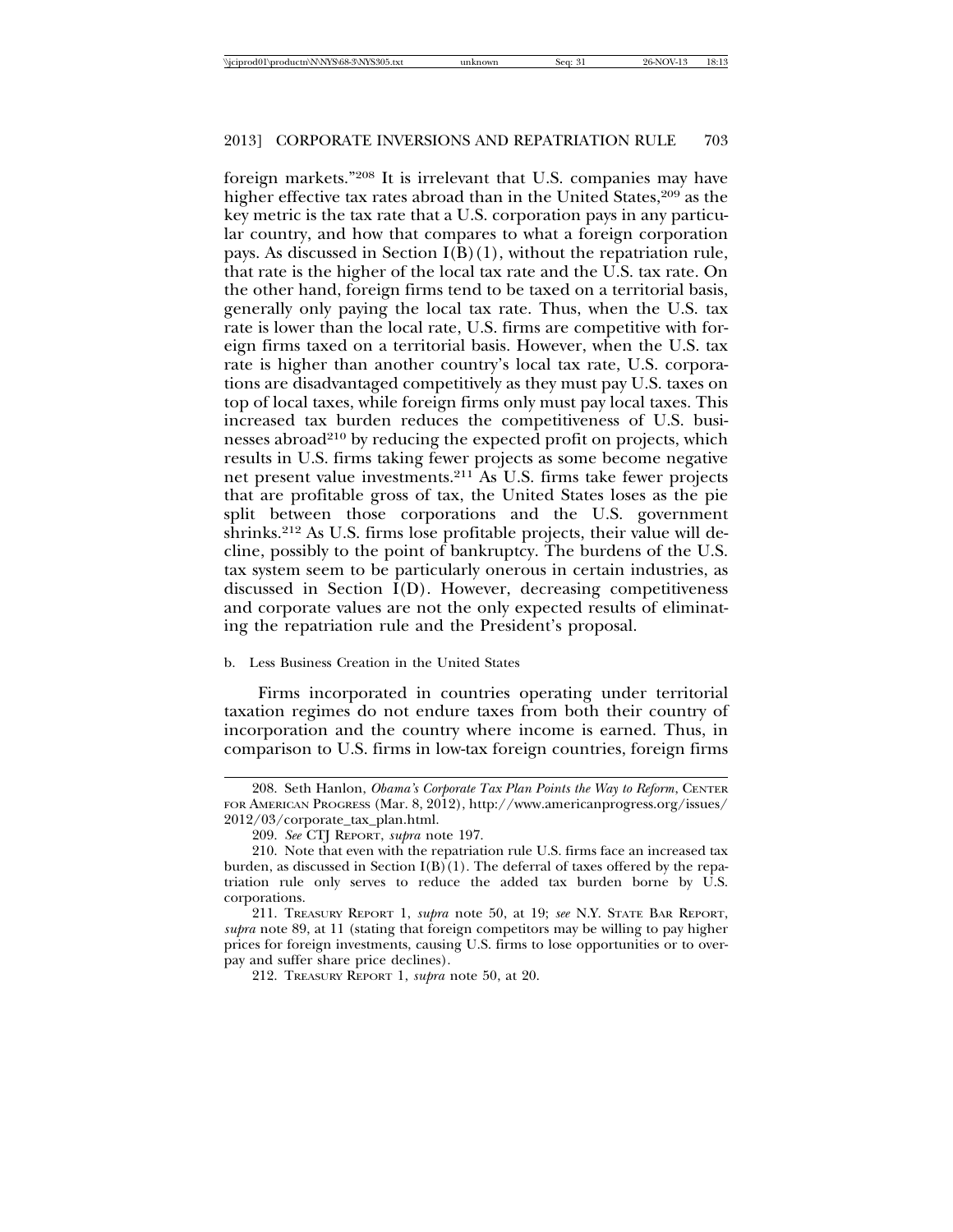realize a higher net profit from every dollar of operating profit. Therefore, venture capital funds and other sophisticated managers will incorporate new businesses with international ambitions overseas.213 Similarly, existing unincorporated businesses, such as Accenture and Michael Kors Holdings, can be expected to initially incorporate abroad.214

#### c. The Sale of Domestic Businesses to Companies Incorporated Abroad

Changes to the repatriation rule can be expected to have a greater impact through the response of existing U.S. businesses, given their commanding role in the economy and their ability to amortize the costs of arranging an overseas incorporation.215 U.S. corporations will benefit from selling foreign subsidiaries to foreign firms if the repatriation rule is eliminated, as foreign firms can realize a greater value from the operations and pay more than they are worth to U.S. corporations due to the tax differential. By eliminating the tax differential, the sold subsidiaries can again become competitive.216 However, corporations today often experience economies of scale or of scope by operating on an international basis.217 Thus, by selling foreign subsidiaries a U.S. corporation may make its entire operation uncompetitive with multinational competitors operating in the United States and abroad. To avoid this outcome, a U.S. corporation may realize the full value of its operations plus some of the benefit of the tax differential by selling itself to a foreign firm. Private equity firms have already been engaging in tax arbitrage, "buying American companies with significant foreign operations and reorganizing them as foreign corporations."218 When moving companies to a territorial tax system, private equity funds still realize the benefits of having access to U.S. capital markets, listing these newly foreign companies in the United States

218. Davidoff, *supra* note 39.

<sup>213.</sup> In 2002, the U.S. Treasury stated that it was "seeing start-up companies that envision significant foreign operations making the decision to incorporate outside the United States" to avoid U.S. taxation. *Id.* at 29.

<sup>214.</sup> Davidoff, *supra* note 39; N.Y. STATE BAR REPORT, *supra* note 89, at 19–20.

<sup>215.</sup> S&P 500 companies employ 25.6 million people in the United States. CIT, THE POWERFUL IMPACT OF SMALL BUSINESS 1 (2010), *available at* http://www. cit.com/wcmprod/groups/content/%40wcm/%40cit/%40media/documents/ fact-sheets/impact-small-business.pdf.

<sup>216.</sup> *See* Kies, *A Perfect Experiment*, *supra* note 200, at 998.

<sup>217.</sup> Kerrie Sadiq, *Taxation of Multinational Banks: Using Formulary Apportionment to Reflect Economic Reality (Part I)*, 22 J. INT'L TAX'N 46, 52 (2011); *see* Michael J. Graetz, *The David R. Tillinghast Lecture Taxing International Income: Inadequate Principles, Outdated Concepts, and Unsatisfactory Policies*, 54 TAX L. REV. 261, 287 (2001).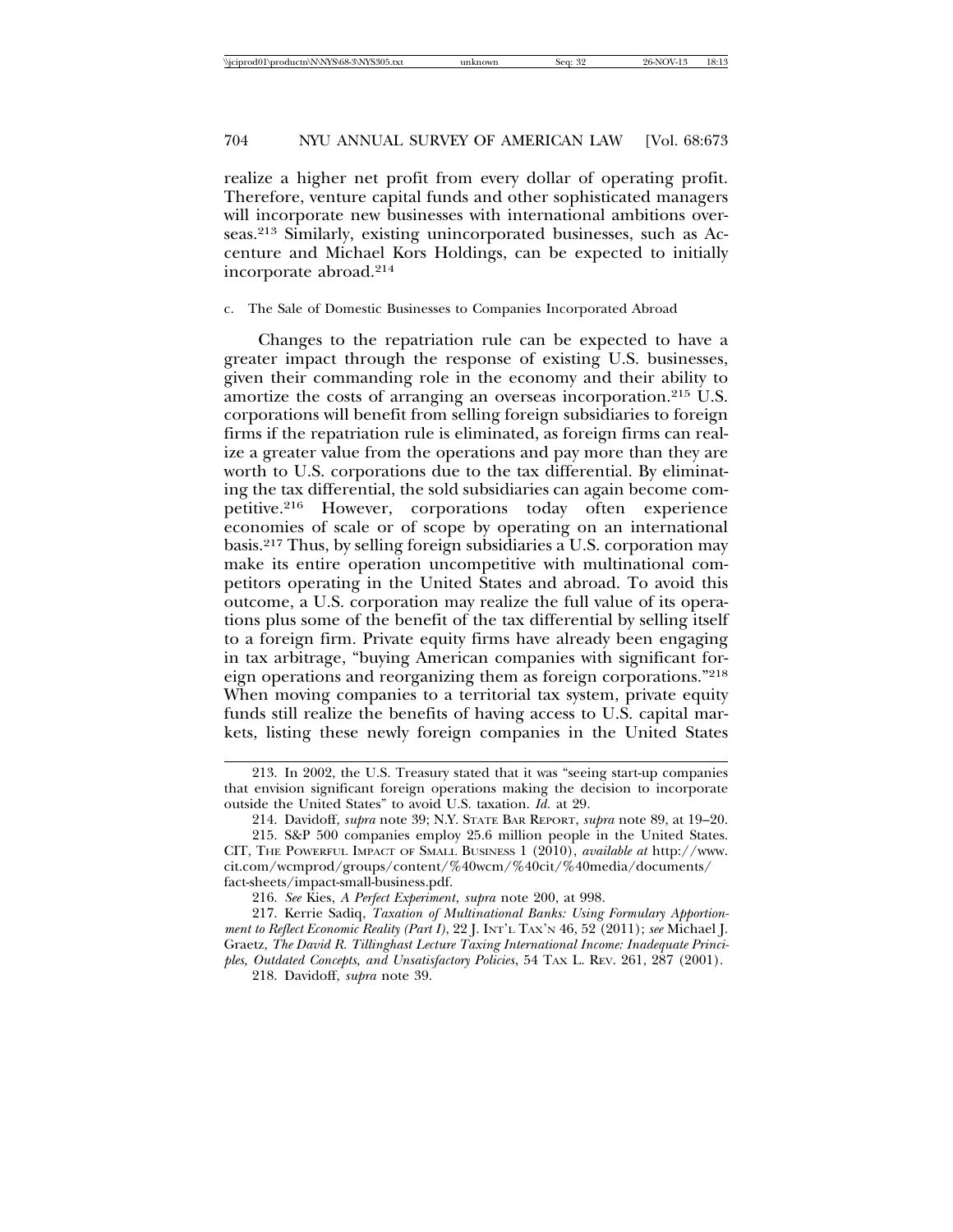through IPOs.219 Thus, the U.S. Treasury stated that "the disparity in tax treatment between multinational companies based in the United States and those based in our major trading partners must be recognized" as a cause of foreign acquisitions of substantial U.S. businesses.220

## d. Increased Corporate Inversion Activity

The same logic for corporate sales, that non-U.S. operations incorporated abroad are worth more than those incorporated in the United States, could also cause an increase in corporate inversion activity should the repatriation rule be eliminated.221 Despite changes in U.S. tax law that have made inversions more difficult to implement, as discussed in Section  $I(B)(3)$ , gifted tax lawyers will be able to craft transactions that meet the law's requirements but no more, minimizing the costs of conducting a corporate inversion. For instance, the taxes that must be paid in an inversion are less costly when corporations have depressed stock prices, non-taxable shareholders, or favorable tax attributes, and the cost of negative publicity may be decreased when other firms have recently inverted.222 Thus, a study found an average 1.7% increase in share prices in response to inversion announcements.223 To the extent that inversions are thwarted by anti-inversion legislation and regulations, the result is likely to be more bankruptcies and sales of U.S. firms to foreign companies.224 In the long term, the incorporation of new U.S. businesses overseas and the inversion, sale, or liquidation of existing businesses will result in a dearth of U.S.-based corporations.

#### e. Non-Tax Reasons to Locate Businesses Abroad

In addition to the tax differential, there are regulatory benefits of locating abroad, as noted in Section I(C). Bermuda and the Cayman Islands, where many corporations relocate, have "highly developed legal, institutional, and communications infrastructures," with no corporate income tax and "sophisticated financial infrastruc-

<sup>219.</sup> *Id.*

<sup>220.</sup> TREASURY REPORT 1, *supra* note 50, at 19 (noting foreign acquisitions of "\$90.9 billion in 1997, \$234 billion in 1998, \$266.5 billion in 1999, and \$340 billion in 2000").

<sup>221.</sup> However, with inversions the tax savings do not need to be split with another corporation.

<sup>222.</sup> *See* CRS REPORT 1, *supra* note 7, at 1–2.

<sup>223.</sup> Desai & Hines, *supra* note 51, at 409.

<sup>224.</sup> Peterson & Cohen, *supra* note 8, at 188.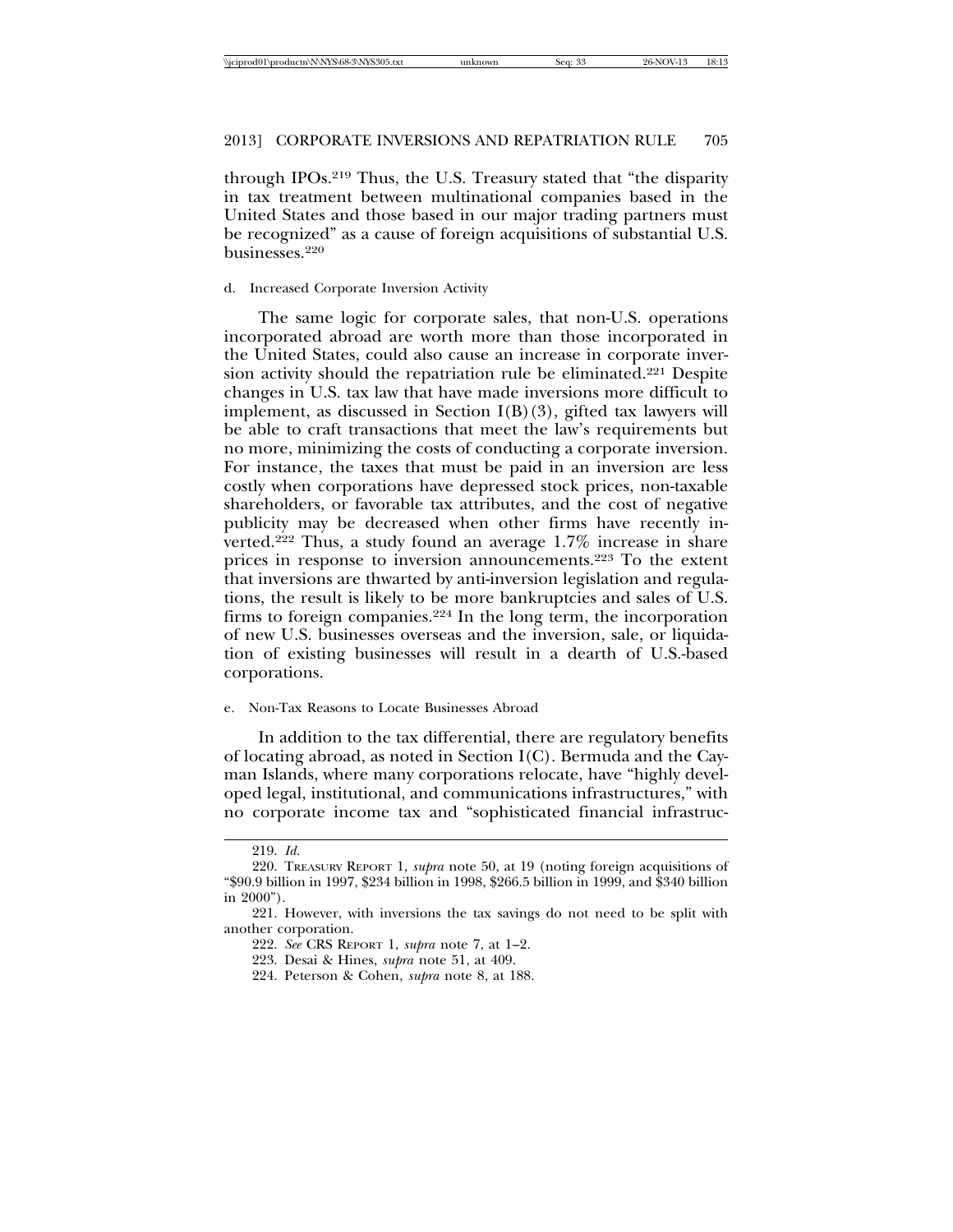ture[s]."225 Firms have claimed that foreign ownership permits "'operational flexibility,' improved cash management, and an enhanced ability to access international capital markets."226 Michael Kors Holdings ("Michael Kors"), listed on the NYSE and with 95% of sales coming from the United States and Canada, only chose to incorporate in the British Virgin Islands in 2003, despite having been in business since 1981.227 It did so to "sidestep[ ] higher taxes and substantial regulation in the United States."<sup>228</sup> By organizing abroad, Michael Kors can avoid U.S. taxes on income earned outside of the United States and much of U.S. securities and corporate law.229 "As a foreign corporation, Michael Kors is under . . . bare-bones reporting requirements under United States securities law" and can provide "minority shareholders . . . limited or no recourse if they are dissatisfied with the conduct of [its] affairs."230 This is an important cost of sale and inversion activity as U.S. investors may not realize that they are not protected by U.S. securities  $l$ aws.<sup>231</sup>

Despite the benefits of incorporating overseas, certain benefits of incorporation in the United States may mitigate some of the incentive to engage in a sale process or inversion—for instance, access to skilled regulators.232 Firms relocating abroad may also face costs from switching to International Financial Reporting Standards ("IFRS")233 and from foreign political instability, including regula-

232. MCKINSEY & CO., *supra* note 24, at 79.

233. Executives estimate the cost of switching to IFRS at between 0.1% and 0.7% of annual revenue, while the SEC estimates costs at 0.125% to 0.13% of revenue. Sarah Johnson, *Guessing the Costs of IFRS Conversion*, CFO.COM (Mar.30, 2009), http://www.cfo.com/article.cfm/13399306?f=singlepage. However, about 100 countries already use IFRS and many other countries, including the United States, are converging accounting principles with IFRS. Barry J. Epstein, IFRS vs. GAAP,

<sup>225.</sup> CRS REPORT 1, *supra* note 7, at 2; Stephen James, *Bermuda: Down To Business - TIEA Now Effective*, MONDAQ (Sept. 8, 2011), http://www.mondaq.com/x/ 144790/Funds+Financial+Services/Cayman+Canada+Down+To+Business+TIEA+ Now+Effective; *see* Rich Miller, *SAVVIS Partners In Bermuda, Caymans*, DATA CTR. KNOWLEDGE (Aug. 8, 2006, 7:34 AM), http://www.datacenterknowledge.com/ archives/2006/08/08/savvis-partners-in-bermuda-caymans.

<sup>226.</sup> CRS REPORT 1, *supra* note 7, at 1.

<sup>227.</sup> Davidoff, *supra* note 39; Michael Kors Holdings Limited, FORM F-1 at 6 (Dec. 2, 2011), *available at* www.sec.gov/Archives/edgar/data/1530721/00011931 2511328487/d232021df1.htm. Note that inverted firms can be listed on U.S. exchanges and can remain eligible for inclusion in such indexes as the S&P 500. N.Y. STATE BAR REPORT, *supra* note 89, at 14.

<sup>228.</sup> Davidoff, *supra* note 39.

<sup>229.</sup> *Id.*

<sup>230.</sup> *Id.*

<sup>231.</sup> *Id.*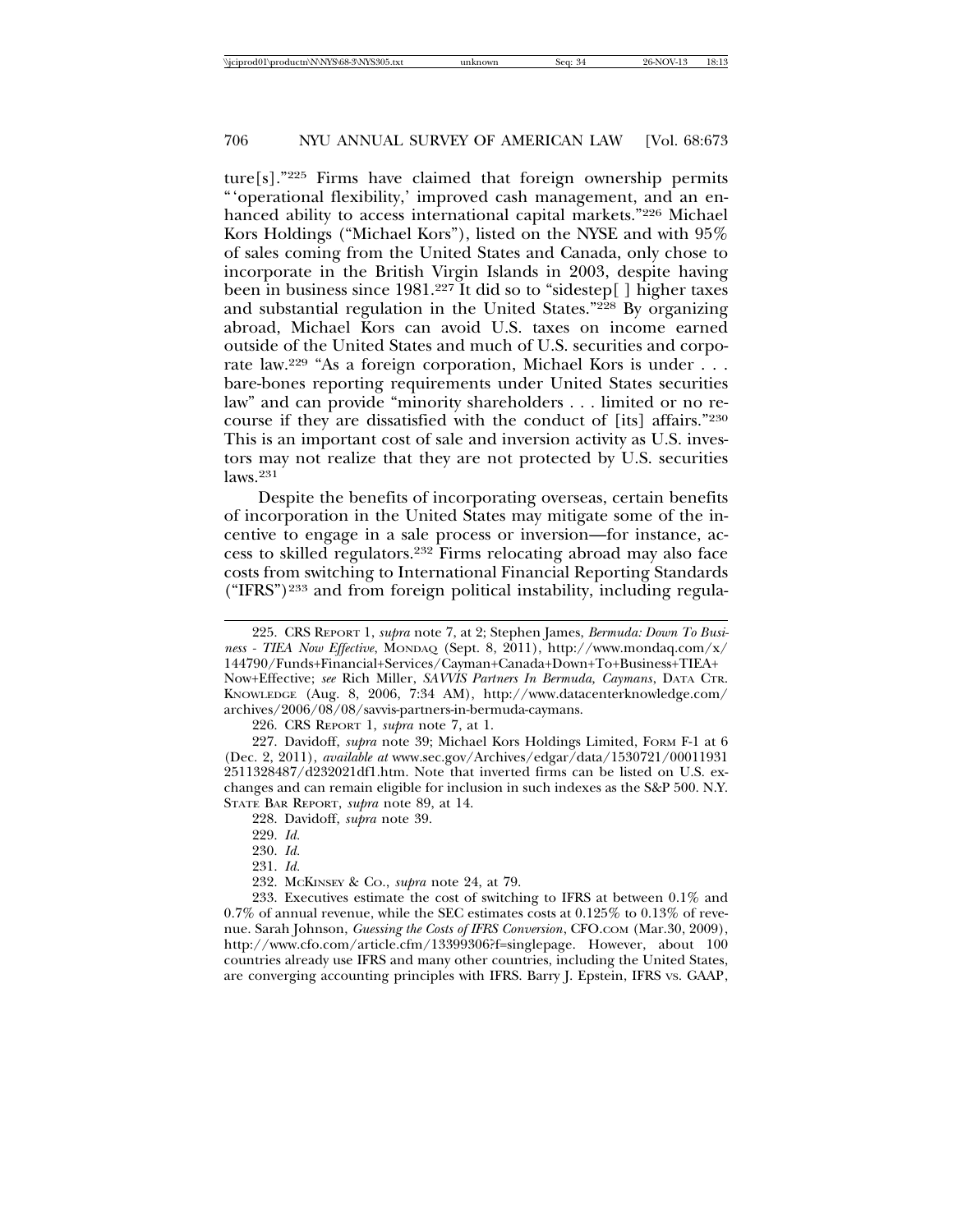tory uncertainty.234 However, many benefits of operating in the United States, such as access to a skilled labor force, are also available to foreign firms that can legally operate here, rendering these benefits irrelevant to this analysis.235 For instance, international firms also benefit from the positive clustering effect of operating in the United States, as a critical mass of companies in the United States in certain industries has resulted in a concentration of clients, suppliers, and supporting institutions.236

### f. The Perfect Experiment: The U.S. Shipping Industry

The 1986 removal of the repatriation rule for shipping income provides an example of the incentive to engage in sales and inversions without the repatriation rule. A significant portion of the roughly 50% decline in U.S. shipping capacity after 1986 was caused by the acquisition of U.S. shipping companies by foreign competitors facing lower tax rates.237 For instance, both the largest overall U.S. shipping company—American President Lines—and the international liner business of the largest U.S. container shipping company—a subsidiary of CSX Corporation—were sold to foreign corporations during this period.238 However, this trend reversed with the reinstatement of the repatriation rule in 2004. Within one year of the rule's reenactment, New York-based Overseas Shipholding Group (with approximately sixty ships in 2004), whose American flag fleet had previously declined in size, acquired Athens-based Stelmar Shipping with forty ships, reversing the trend of foreign takeovers.239 Moreover, the firm ordered ten new American-built ships.240 The ship order was forecasted to "increase Philadelphia's gross economic output by \$1.29 billion, labor compensation by \$490 million, and average annual employment by

240. *Id.*

http://www.ifrsaccounting.com (last visited Apr. 22, 2012); *The Move Towards Global Standards*, IFRS, http://www.ifrs.org/Use+around™he+world/ Use+around™he+world.htm (last visited Apr. 22, 2012).

<sup>234.</sup> Uche Ewelukwa Ofodile, *Trade, Empires, and Subjects—China-Africa Trade: A New Fair Trade Arrangement, or the Third Scramble for Africa?*, 41 VAND. J. TRANS-NAT'L L. 505, 572–73 (2008).

<sup>235.</sup> *See* CRS REPORT 1, *supra* note 7, at 2 (stating that most inverted firms keep their headquarters within the United States). Inverting corporations have often stated that they do not expect material changes in their operations, including management, the location of their headquarters, and access to the U.S. capital markets. TREASURY REPORT 1, *supra* note 50, at 15.

<sup>236.</sup> MCKINSEY & CO., *supra* note 24, at 121.

<sup>237.</sup> *See* Kies, *A Perfect Experiment*, *supra* note 200, at 998.

<sup>238.</sup> *Id.*

<sup>239.</sup> *Id.* at 999.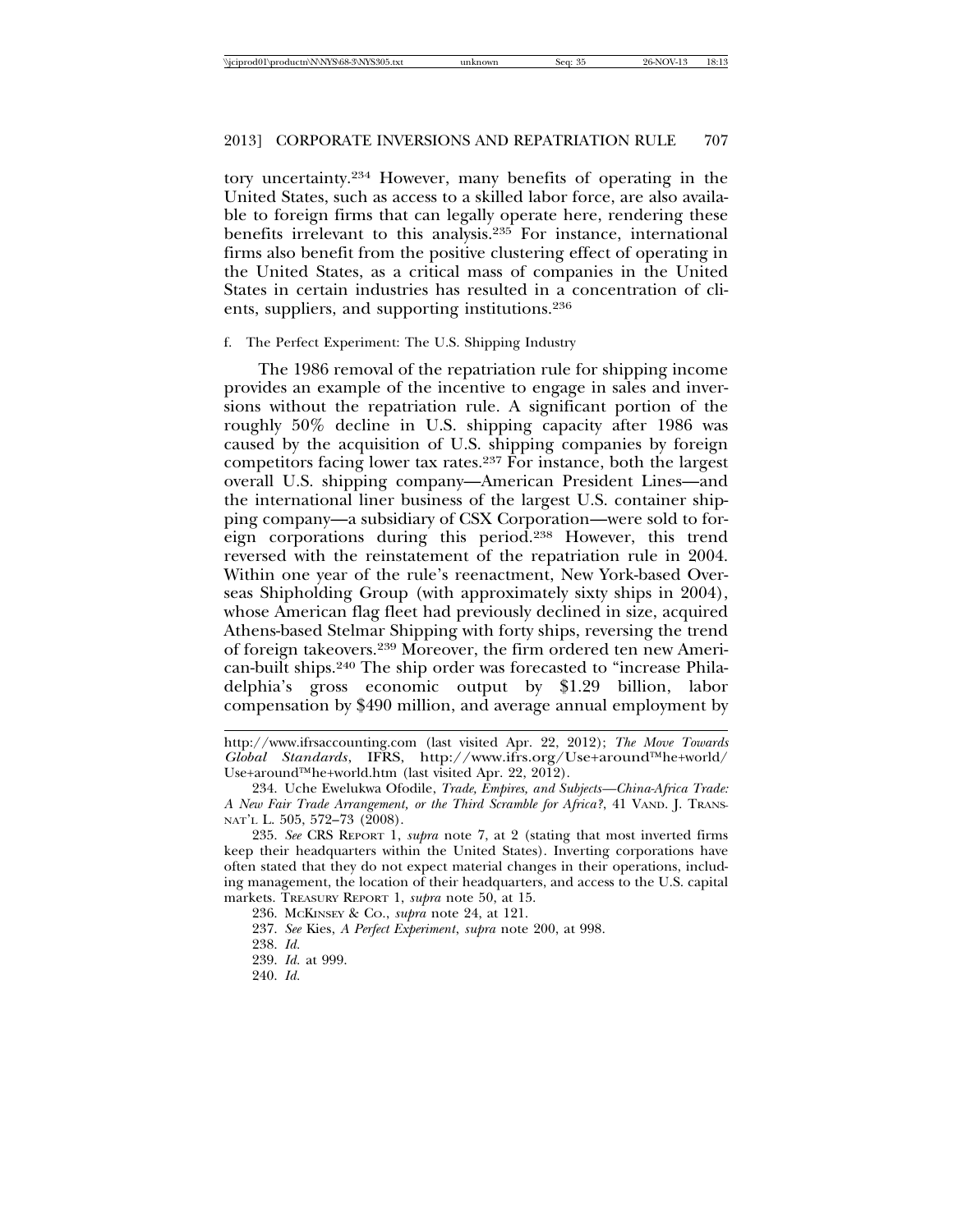1,217 over the 2005-2010 period."241 This anecdote demonstrates the potential for the elimination of the repatriation rule to reduce U.S. competitiveness, employment, and business activity, in part by incentivizing U.S. firms to engage in corporate inversions or sales to foreign firms.

#### g. Reduced Domestic Investment, Employment, and Exports

The U.K. Treasury has stated that "[m]oving towards a more territorial system . . . will allow businesses based here to be more competitive on the world stage supporting [U.K.] investment and jobs."242 Thus, moving towards a more global system of U.S. taxation, as the President favors, could be expected to reduce U.S. investment and jobs at this time of high unemployment in the United States, before even considering those who have abandoned the search for work.<sup>243</sup> Almost all congressional Republicans, many Democrats, and tax policy experts agree that high-paying executive, research, legal, accounting, and other headquarters-based positions in the United States are likely to be lost if U.S. firms move their

<sup>241.</sup> *Id.*

<sup>242.</sup> Kies, *Response*, *supra* note 23, at 1146. *But see* CRS REPORT 1, *supra* note 7, at 2 (providing that inversions apparently do not cause an outflow of U.S. capital or jobs in the short run, as inverted firms typically keep their headquarters within the United States).

<sup>243.</sup> *See* CRS REPORT 1, *supra* note 7, at 8 (finding that inversions, in the longterm, may cause investment and business operations to be shifted out of the United States). In June 2013, 7.6% of U.S. workers were unemployed. *Labor Force Statistics from the Current Population Survey*, BUREAU OF LABOR STATISTICS, http:// data.bls.gov/timeseries/LNS14000000 (data extracted on July 21, 2013). Including in the unemployment rate part-time workers looking for full-time work and individuals who want to work but have stopped looking, the real unemployment rate in June 2013 was 14.3%. Mortimer Zuckerman, *A Jobless Recovery Is a Phony Recovery*, WALL ST. J., July 15, 2013, at A15, *available at* http://online.wsj.com/article/SB10 001424127887323740804578601472261953366.html (stating that "the number of people leaving the workforce during this economic recovery has actually outpaced the number of people finding a new job by a factor of nearly three"). Note, however, that the President's proposals would not allow U.S. taxes to make foreign projects appear more attractive than equivalent U.S. projects, achieving "capital export neutrality," although the proposals would result in U.S. firms being uncompetitive with foreign firms for foreign projects, violating "capital import neutrality." CRS REPORT 1, *supra* note 7, at 8–9 (defining and discussing "capital export neutrality" and "capital import neutrality"). "Capital ownership neutrality," or tax policies that do not distort the ownership of capital, may also be violated by the President's proposal. James R. Hines Jr., *Taxation of Foreign Income* 5–6 (Mich. Office of Tax Policy Research, Working Paper No. 2007-4, 2007), *available at* http:// www.bus.umich.edu/otpr/WP2007-4.pdf.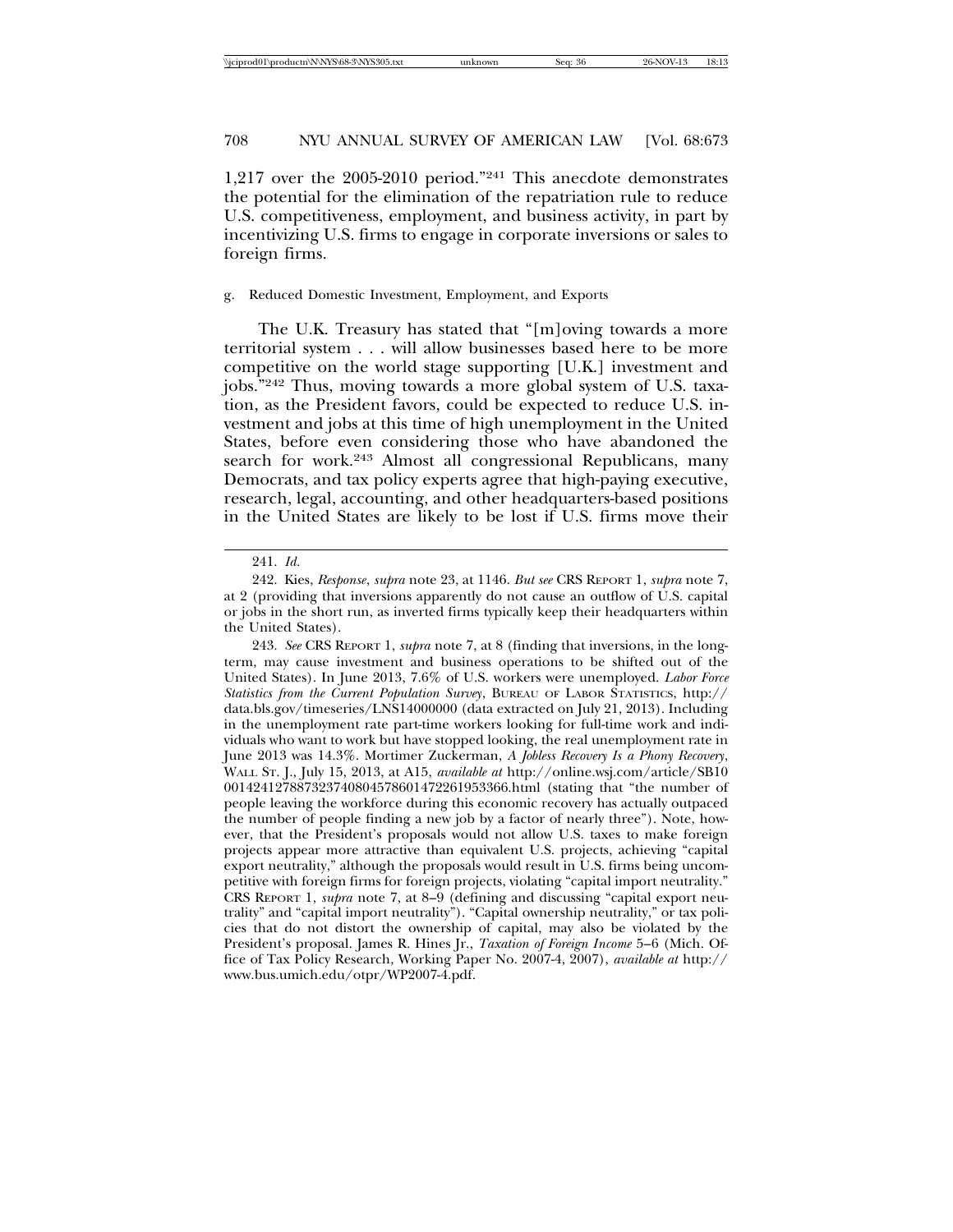headquarters abroad due to corporate inversions or sales.<sup>244</sup> This happened with the sale of shipping companies after the repatriation rule was removed in 1986.245 In another example, Michael Kors moved its headquarters abroad following its incorporation in the British Virgin Islands.246 Job losses at corporate headquarters result in lower individual income tax revenues, lost contributions to local communities, and reduced odds that companies will purchase U.S. made goods and services.<sup>247</sup>

Furthermore, the jobs of American expatriates overseas may be lost when U.S. corporations are sold to foreign firms, <sup>248</sup> eliminating the U.S. taxes that these expatriates pay and any U.S. spending supported by their work. Studies show a direct correlation between U.S. exports and the employment of Americans overseas, as American expatriates favor U.S. goods.249 For instance, a 1980 study predicted that a 10% drop in Americans overseas will result in a 5% drop in real exports, causing an increase in U.S. unemployment and a reduction in U.S. tax revenues.250 A 1981 study by the General Accounting Office reached similar conclusions.251 Another report predicted that a 10% increase in investment abroad would increase investment in the investor's home country by  $2.6\%,252$ which could be explained in part by increased expatriation. Thus, increased sale and inversion activity could hurt U.S. investment due to reduced expatriation.

247. *See* Peterson & Cohen, *supra* note 8, at 184.

248. Kies, *Response*, *supra* note 23, at 1146.

249. COMPTROLLER GENERAL, GEN. ACCOUNTING OFFICE, Report No. 114499, REPORT TO THE CONGRESS OF THE UNITED STATES: AMERICAN EMPLOYMENT ABROAD DISCOURAGED BY U.S. INCOME TAX LAWS 38–39 (1981) [hereinafter COMPTROLLER REPORT], *available at* http://www.gao.gov/assets/140/132160.pdf; Gingrich & Kies, *supra* note 205.

250. Letter from Alliance of Am. Insurers et al. to Sen. Bill Frist (May 21, 2003), *available at* http://www.uscib.org/index.asp?documentID=2608.

251. COMPTROLLER REPORT, *supra* note 249, at 28, 38–39.

252. J. D. Foster & Curtis S. Dubay, *Obama International Tax Plan Would Weaken Global Competitiveness*, HERITAGE FOUND. (2009), *available at* http://s3.amazonaws. com/thf\_media/2009/pdf/wm2426.pdf (citing Mihir Desai et al., *Domestic Effects of Foreign Activities of Multinationals*, 1 AM. ECON. J. 181, 181–203 (2009)).

<sup>244.</sup> *See* CTJ REPORT, *supra* note 197, at 11; Sahadi, *supra* note 3. Efforts to reduce the tax incentives for inversions by taxing companies based on where management and control functions are located may exacerbate the move of jobs offshore. *See* Leary, *supra* note 58 (stating that "[f]aced with the mere threat of . . . legislation, Transocean and Weatherford both recently packed up their top brass and shipped them to Geneva").

<sup>245.</sup> *See* Kies, *A Perfect Experiment*, *supra* note 200, at 998.

<sup>246.</sup> Davidoff, *supra* note 39.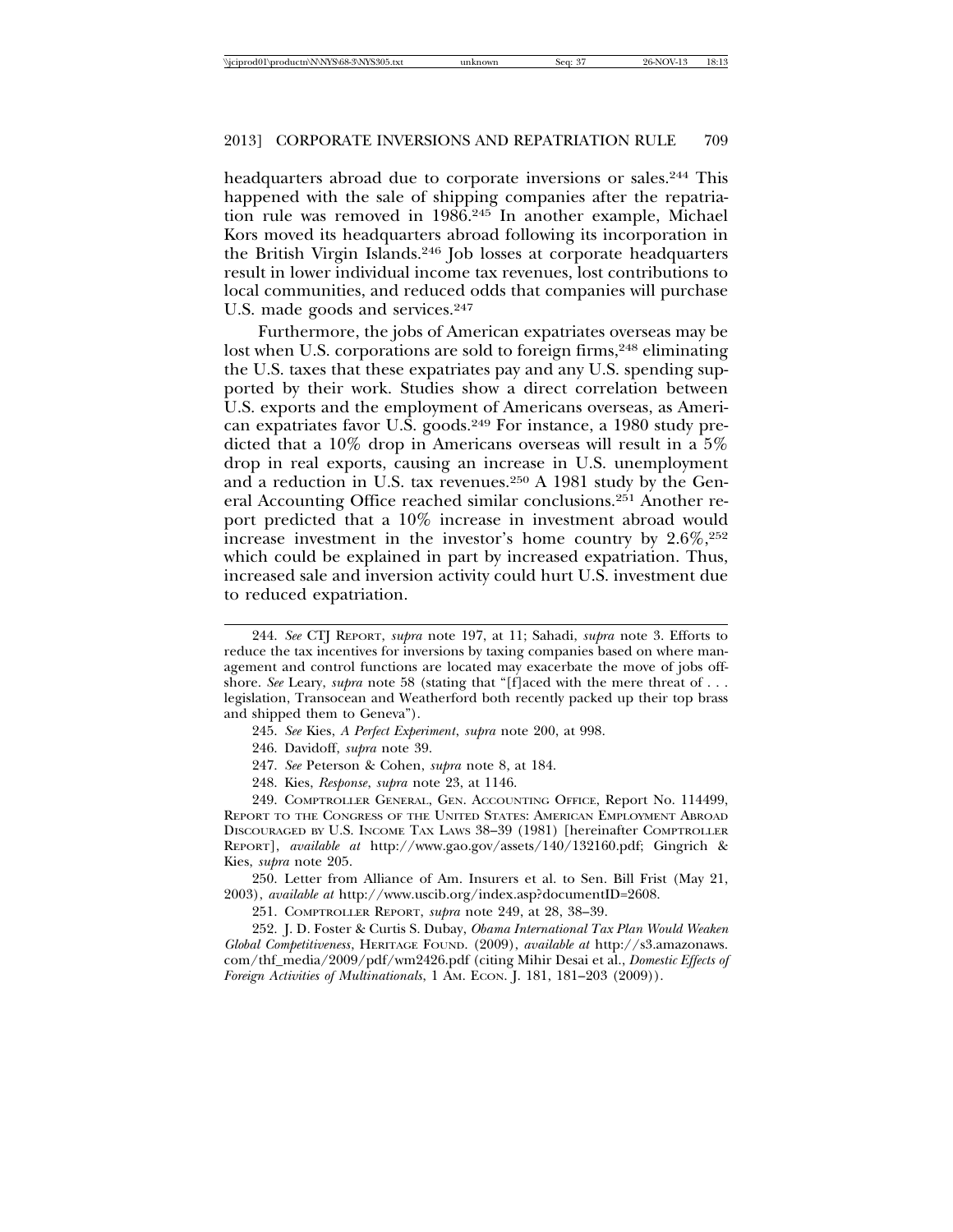#### h. National Security Costs

A reduction in the number of companies incorporated in the United States and the number of U.S. multinationals also has negative national security implications. U.S. firms are more likely to fully comply with U.S. government requests, for both patriotic and practical reasons, in both peacetime and wartime.253 U.S. firms may be required to provide the U.S. government with information about both domestic and foreign operations.254 In addition, the U.S. government may limit the ability of U.S. corporations to export technology that may be useful for military purposes.255 The U.S. government may also require U.S. corporations to conduct certain activities. For instance, in peacetime the government has sought the power to unilaterally shut down the Internet in response to cybersecurity threats.<sup>256</sup> In wartime the federal government has gone as far as coordinating economic activity.257 Thus, there are many ways in which having fewer U.S. corporations harms national security. The loss of U.S. shipping in response to the elimination of the repatriation rule for shipping income in 1986 provides an example. In emergencies, the U.S. military relies on U.S.-owned ships to carry supplies.258 By 2002, a Massachusetts Institute of Technology study found that a Department of Defense analysis would require more tankers than were available for requisition in certain scenarios, specifically due to the passage of the 1986 tax change.259

254. *See* Kathleen Vermazen Radez, *The Freedom of Information Act Exemption 4: Protecting Corporate Reputation in the Post-Crash Regulatory Environment*, 2010 COLUM. BUS. L. REV. 632 (2010).

255. For a discussion of U.S. export controls on military technology, see Jonathan Donald Westreich, *Regulatory Controls on United States Exports of Weapons and Weapons Technology: The Failure to Enforce the Arms Exports Control Act*, 7 ADMIN. L.J. AM. U. 463 (1993).

256. David Kravets, *Internet 'Kill Switch' Legislation Back in Play*, WIRED (Jan. 28, 2011, 6:09 PM), http://www.wired.com/threatlevel/2011/01/kill-switch-legislation. This idea has faced resistance due to censorship concerns, questions about the government's ability to predict a cyber attack, and the fact that operators would likely choose by themselves to disconnect if warned of an imminent attack. *Id.*

257. Frederick B. Chary, *World War II - History of Business in the U.S.*, AM. BUS. (Mar. 28, 2011), http://american-business.org/2813-world-war-ii.html.

258. *See* Kies, *A Perfect Experiment*, *supra* note 200, at 998.

259. HENRY S. MARCUS ET AL., MASS. INST. OF TECH., INCREASING THE SIZE OF THE EFFECTIVE UNITED STATES CONTROL FLEET i–vi (2002), *available at* http://www. dtic.mil/cgi-bin/GetTRDoc?AD=ADA408239&Location=U2&doc=GetTRDoc.pdf.

<sup>253.</sup> The U.S. government is more capable of taking direct control of a U.S. corporation that does not fully comply with its demands, causing U.S. firms to have higher costs of fighting U.S. government requests.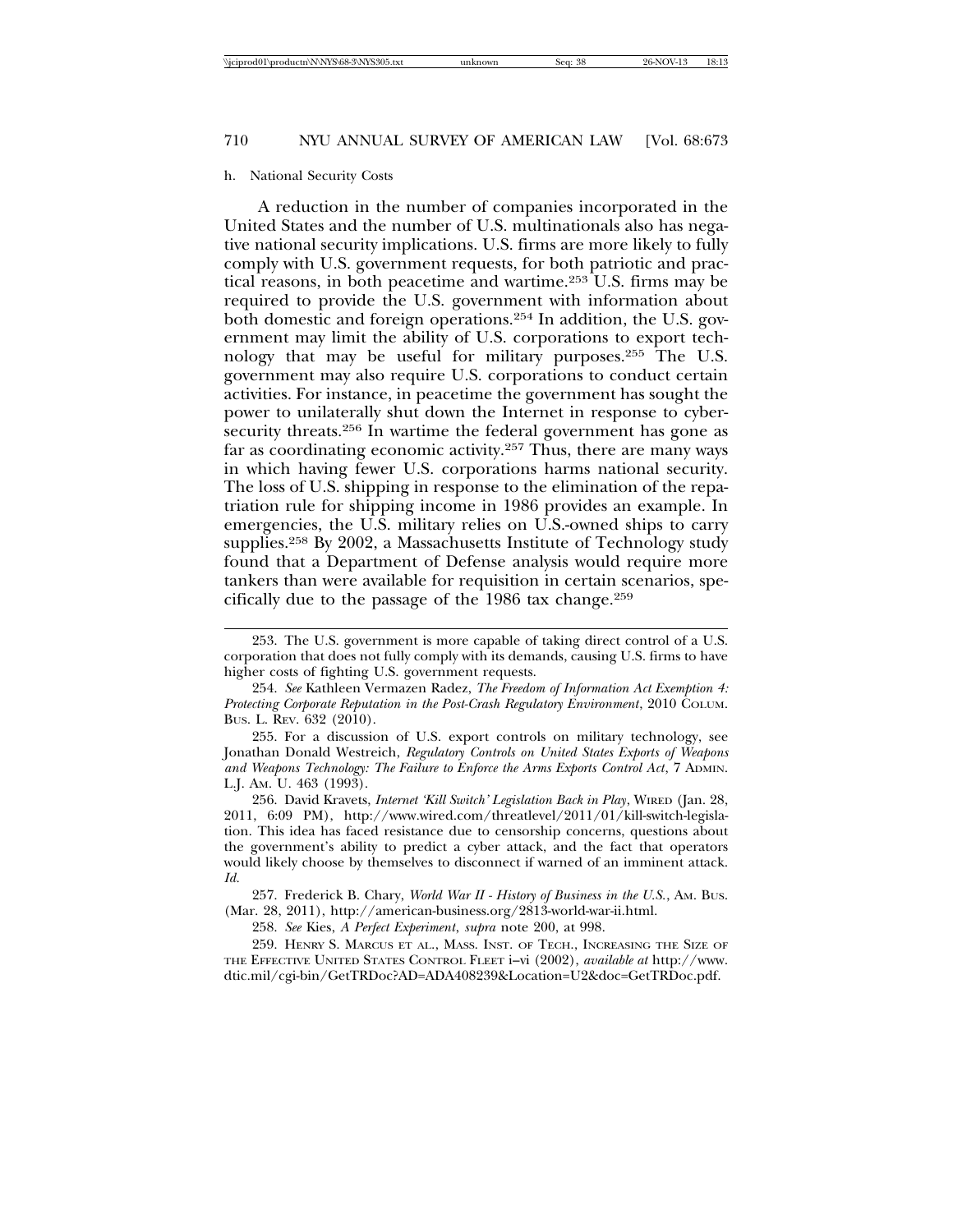#### 2. Asserted Benefits of Eliminating the Repatriation Rule

a. The Argument for Increased Jobs and Investment

President Obama has argued that the repatriation rule has made it more expensive for U.S. companies to reinvest overseas profits at home, reducing U.S. job creation and investment.260 The benefit of tax deferral offered by the repatriation rule has caused an estimated \$1.7 trillion of U.S. corporate earnings to be stranded abroad.261 U.S. capital markets do not nullify the effect of the repatriation rule on investment, as U.S. corporations' external cost of capital can safely be assumed to be higher than their internal cost of capital due to transactions costs and capital market imperfections.262 If the repatriation rule did not discourage repatriation, these overseas funds could be used to provide U.S. jobs, purchase equipment, engage in research and development, pay shareholders dividends, conduct share repurchases, and make other beneficial investments.263 All of these activities would help stimulate the U.S. economy. However, increased repatriations may increase the demand for dollars, causing the dollar to appreciate, which may cause declines in exports, partially offsetting any benefit of increased repatriations.264 In addition, the experience in the U.S. shipping industry showed that the reenactment of the repatriation rule increased domestic investment.265 This suggests that any increase in investment from repatriations after the removal of the repatriation rule may be more than offset by reduced investment as U.S. busi-

<sup>260.</sup> Editorial, *Obama's Global Tax Raid*, WALL ST. J., May 7, 2009, http://online.wsj.com/article/SB124157636504090459.html.

<sup>261.</sup> *Google's Bermuda Billions*, *supra* note 39.

<sup>262.</sup> Chul W. Park & Morton Pincus, *Internal Versus External Equity Funding Sources and Earnings Response Coefficients*, 16 REV. QUANTITATIVE FIN. & ACCT. 33, 48 (2001); Kies, *Response*, *supra* note 23, at 1145. *But see* Dhammika Dharmapala et al., *Watch What I Do, Not What I Say: The Unintended Consequences of the Homeland Investment Act*, 66 J. FIN. 753, 782 (2011) (finding that additional repatriations following a tax holiday did not increase domestic investment, employment, or research and development by companies; however, the repatriations did increase payouts to shareholders).

<sup>263.</sup> *See* Chambers & Catz, *supra* note 36; Kies, *Response*, *supra* note 23, at 1145.

<sup>264.</sup> DONALD J. MARPLES & JANE G. GRAVELLE, CONG. RESEARCH SERV., R40178 TAX CUTS ON REPATRIATION EARNINGS AS ECONOMIC STIMULUS: AN ECONOMIC ANAL-YSIS 8 (2011), *available at* http://www.ctj.org/pdf/crs\_repatriationholiday.pdf [hereinafter CRS REPORT 2].

<sup>265.</sup> Kies, *A Perfect Experiment*, *supra* note 200, at 999–1000. However, this result may arguably be inapplicable to other industries as only U.S. firms may engage in U.S. shipping. *Id.* at 998.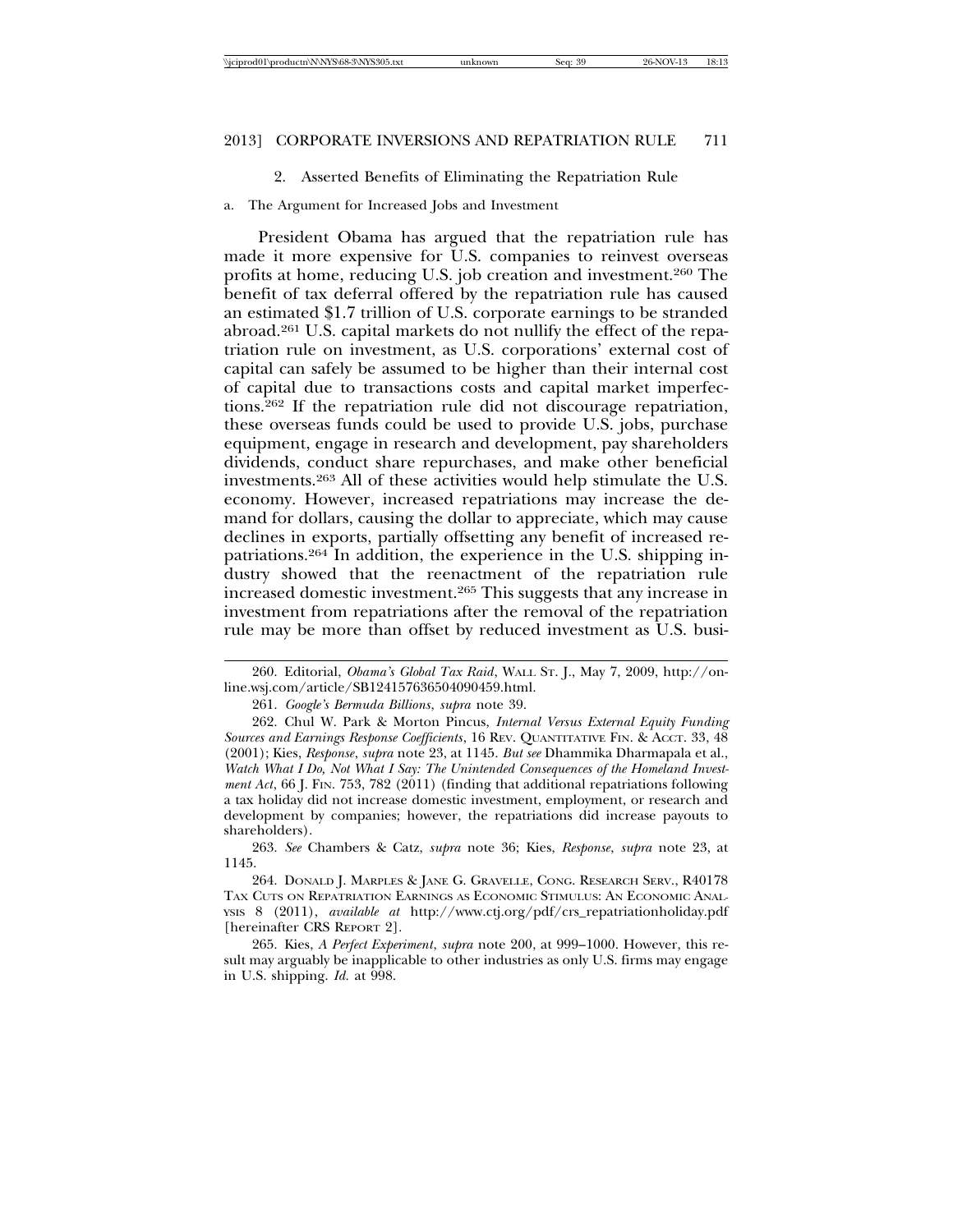nesses move offshore to avoid the immediate U.S. taxation of worldwide income, discussed in Section  $II(B)(1)(G)$ .

Tax holidays demonstrate that eliminating the U.S. policy of global taxation would also remove the incentive for corporations to keep funds abroad to avoid U.S. taxes, without encouraging U.S. businesses to move offshore.266 For instance, the Homeland Investment Act, passed in 2004, reduced corporate taxes by 85% on repatriated earnings used for permitted purposes and resulted in about \$300 billion in repatriations, 60% to 92% of which was used to return cash to shareholders.<sup>267</sup> Shareholders presumably used these funds for consumption or reinvestment, creating indirect effects on spending, employment, and investment.268 Shareholder payouts, as opposed to direct corporate investment, may actually be the "economically efficient outcome for many firms" as shareholders can put overseas profits into less mature U.S. companies with more investment opportunities and greater growth potential.<sup>269</sup> In 2005 and 2006, the two years following the passage of the Homeland Investment Act, the United States saw an increase in employment of 5.2 million while the five years of 2003 to 2007 collectively saw only a 9.6 million increase in employment.270 Thus, the 2004 tax holiday

267. Dharmapala et al., *supra* note 262, at 782–83. Appendix Exhibit 7 shows the surge in repatriations following the passage of the Homeland Investment Act. Another study estimated that a more limited 21% of the funds repatriated were returned to shareholders. Jennifer Blouin & Linda Krull, *Bringing it Home: A Study of the Incentives Surrounding the Repatriation of Foreign Earnings Under the American Jobs Creation Act of 2004*, 47 J. ACCT. RES. 1027, 1029 (2009). The Joint Committee on Taxation has estimated that a similar 85% cut in taxes on repatriation in 2011 would have resulted in \$500 billion of funds being repatriated that would otherwise be permanently reinvested abroad. Kenneth J. Kies, *A Critique of the CRS Report on Repatriation*, 132 TAX NOTES 737, 740 (2011) [hereinafter Kies, *A Critique*].

<sup>266.</sup> However, the Congressional Research Service makes a strong argument that repatriations are only increased by temporary decreases in the taxes due on repatriation, as the present value of tax due on foreign earnings on repatriation is stable over time with stable tax rates. CRS REPORT 2, *supra* note 264, at 3. This undermines the arguments that either a worldwide system without deferral or a territorial system of taxation would increase repatriations. Yet, a territorial system would likely result in higher levels of repatriation relative to a worldwide system without deferral, or the present system if companies believed that decreases in tax rates on repatriation were possible in the future. This belief is likely, as unrepatriated earnings have increased by 72% since the tax holiday in 2004. *Id.* at 5.

<sup>268.</sup> Dharmapala et al., *supra* note 262, at 783.

<sup>269.</sup> Blouin & Krull, *supra* note 267, at 1028; Kies, *A Critique*, *supra* note 267, at 742.

<sup>270.</sup> *Employment Status of the Civilian Noninstitutional Population, 1942 to Date*, BUREAU OF LABOR STATISTICS, *available at* http://www.bls.gov/cps/cpsaat01.pdf (last visited Feb. 5, 2013).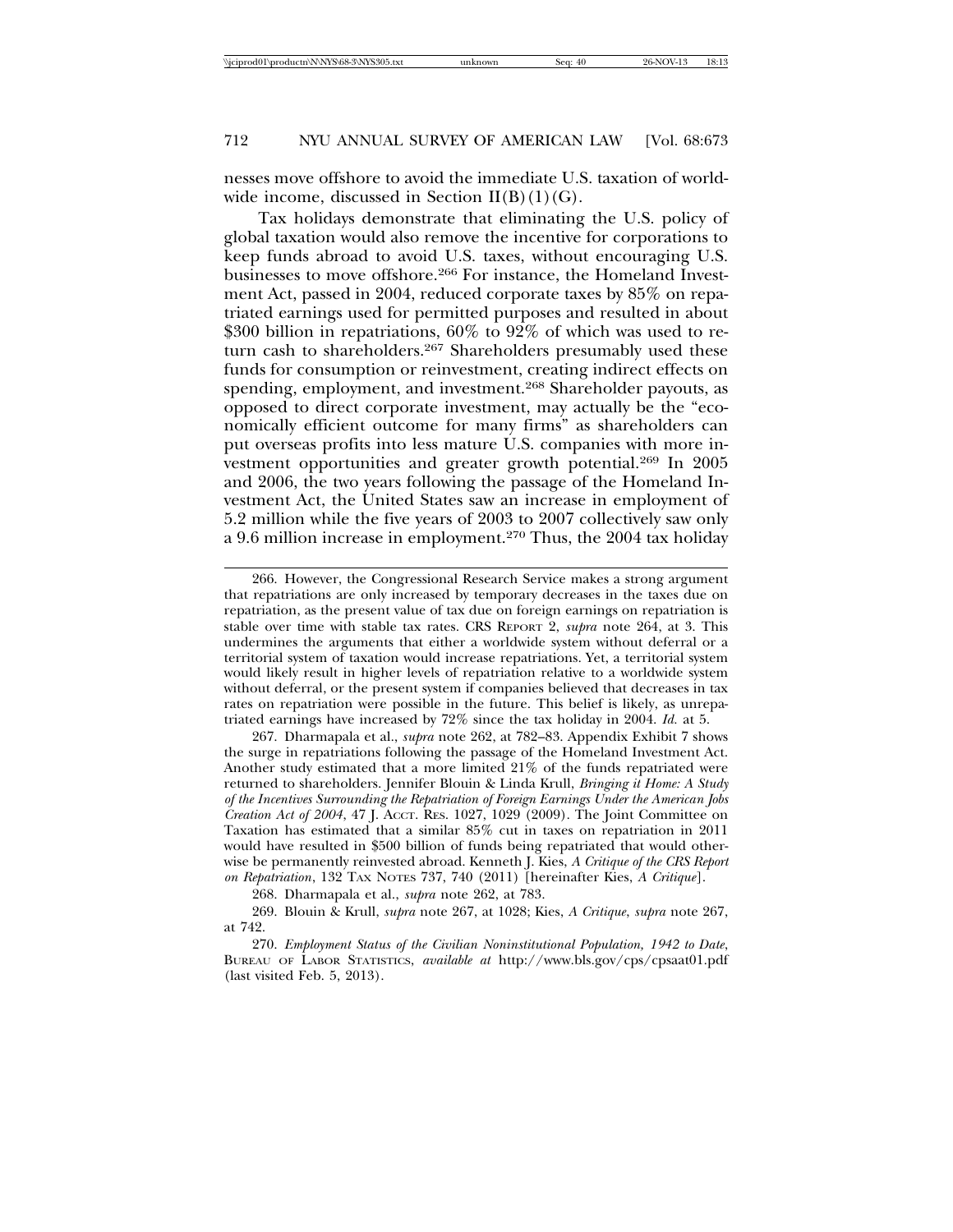suggests that a move towards a territorial taxation system in the United States could also encourage repatriation without the negative side effects of removal of the repatriation rule, creating "a substantial and beneficial macroeconomic impact."271

b. The Fallacy that the Repatriation Rule Encourages "Shipping Jobs Overseas"

President Obama argues that the repatriation rule and deferral regime encourage U.S. corporations to shift U.S. jobs overseas.272 This is an argument for capital export neutrality, which provides that the U.S. tax code should not favor investments abroad by allowing companies to realize lower corporate tax rates overseas.<sup>273</sup> Essentially, the argument runs that lower foreign tax rates allow U.S. businesses to achieve higher rates of return on foreign projects than U.S.-based projects, encouraging U.S. businesses to invest and create jobs abroad as opposed to in the United States. However, the flaw with this view is readily apparent. Assuming competitive markets, businesses can be expected to bid up the cost of a project's inputs or to compete through price reductions—regardless of the project's location—until expected returns are approximately equal to the businesses's cost of capital.274 Thus, companies should be indifferent to projects in different locations unless they have unique advantages (disadvantages) that allow them to obtain higher (lower) returns or a lower (higher) cost of capital.<sup>275</sup> U.S. businesses must compete for projects overseas with foreign businesses. With foreign businesses paying lower tax rates abroad, they obtain higher returns than U.S. firms and bid up the cost of foreign projects until expected returns equal their cost of capital.276 As U.S. firms will realize lower returns with higher taxes, and businesses are only concerned with profits after taxes,<sup>277</sup> U.S. firms will not invest

<sup>271.</sup> *See* Kenneth J. Kies, *Repatriation Studies Miss the Mark*, 133 TAX NOTES 881, 884 (2011).

<sup>272.</sup> President's Plan, *supra* note 183.

<sup>273.</sup> Clifton Fleming Jr. et al., *Deferral: Consider Ending It, Instead of Expanding It*, 86 TAX NOTES 837, 838 n.6 (2000) [hereinafter Fleming et al., *Deferral*].

<sup>274.</sup> Samuel C. Thompson, Jr., PRACTISING LAW INSTITUTE: MERGERS, ACQUISI-TIONS AND TENDER OFFERS § 11:5.9[C] (2011); *see* OFFICE OF TAX POLICY, DEP'T OF THE TREASURY, THE DEFERRAL OF INCOME EARNED THROUGH U.S. CONTROLLED FOR-EIGN CORPORATIONS: A POLICY STUDY 27 n.8, 29 (2000), *available at* http://www. treasury.gov/resource-center/tax-policy/Documents/subpartf.pdf [hereinafter TREASURY REPORT 2] (arguing that competitive capital markets will result in investments earning the same risk-adjusted rate of return).

<sup>275.</sup> *See* Thompson, *supra* note 274, at § 11:5.9[C].

<sup>276.</sup> *See* N.Y. STATE BAR REPORT, *supra* note 89, at 11.

<sup>277.</sup> *See* MICHAEL A. SPIELMAN, U.S. INTERNATIONAL ESTATE PLANNING ¶ 15.08[1] (2012).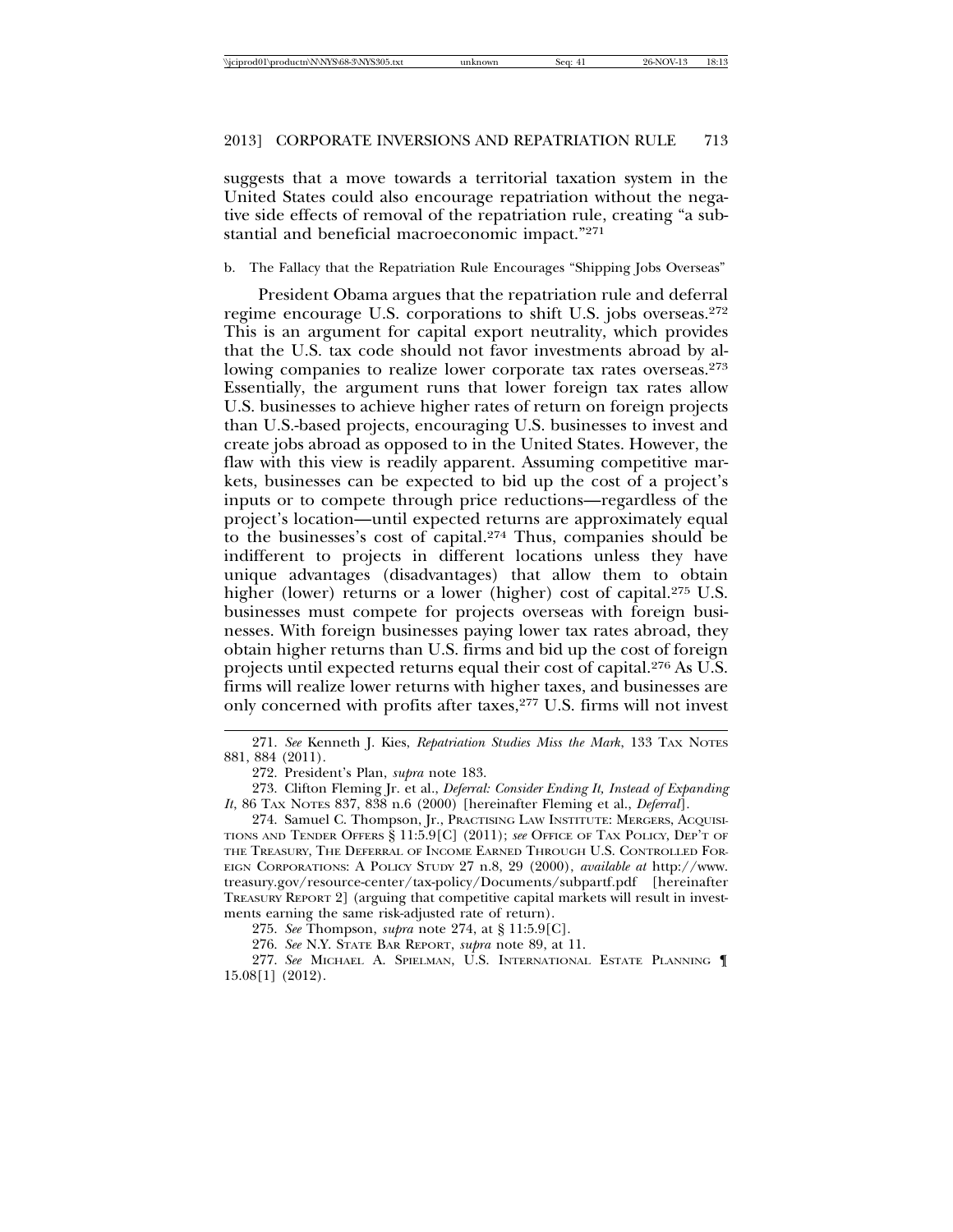in many foreign projects without the deferral rule as their cost of capital will generally be higher than their expected returns.278 By contrast, in the United States, where U.S. firms are taxed the same as foreign firms, U.S. firms will be competitive in bidding for projects. Thus, the possibility of perpetual deferral, which is equivalent to a territorial tax system, does not encourage U.S. firms to ship jobs overseas; it simply makes one indifferent between U.S. projects and foreign projects unless it has special advantages or disadvantages for performing certain projects.279 This encourages projects to be performed by the companies valuing them most pretax, encourages economic efficiency, and keeps U.S. firms competitive, as discussed in Section  $II(B)(1)(A)$ .

#### c. Fairness Considerations

Another argument for eliminating the repatriation rule is that this would result in a fairer tax system, as it would ensure that all shareholders of U.S. corporations face corporate-level tax at a minimum of the U.S. rate.<sup>280</sup> This view is seemingly supported by the position of the Joint Committee on Taxation, which considers the repatriation rule to be a tax expenditure, or a deviation from normative tax law that results in a revenue loss to the federal government.281 Thus, the removal of the repatriation rule would not allow a shareholder of a U.S. corporation with significant foreign business to benefit from lower foreign tax rates relative to a shareholder of a U.S.-focused corporation. However, this argument fails because both corporations face the same legal environment and the corporations would be valued on expected net earnings, meaning that both shareholders, if they had purchased shares in the secondary market, would be fairly compensated for their purchase. In fact, the United States' policy of only taxing the worldwide income of U.S. persons, which does not include foreign corporations even if controlled by a U.S. corporation, dates back to the introduction of the

<sup>278.</sup> *See* N.Y. STATE BAR REPORT, *supra* note 89, at 11.

<sup>279.</sup> Note that basing the availability of deferral on the competitive circumstances in a country, as supported by some authors, *see, e.g.*, Fleming et al., *Deferral*, *supra* note 273, at 845–46; Fleming et al., *Perspectives*, *supra* note 28, at 1086, would be very difficult to implement in an objective and efficient way.

<sup>280.</sup> Others may argue that elimination of the repatriation rule is fairer as individuals cannot engage in similar strategies. *See* CRS REPORT 1, *supra* note 7, at 15. However, the Congressional Research Service discredits this argument by noting that "corporations are not people but agglomerations of stockholders, employees, creditors, and managers." *Id.* at 8.

<sup>281.</sup> JCOT REPORT, *supra* note 198, at 2, 25.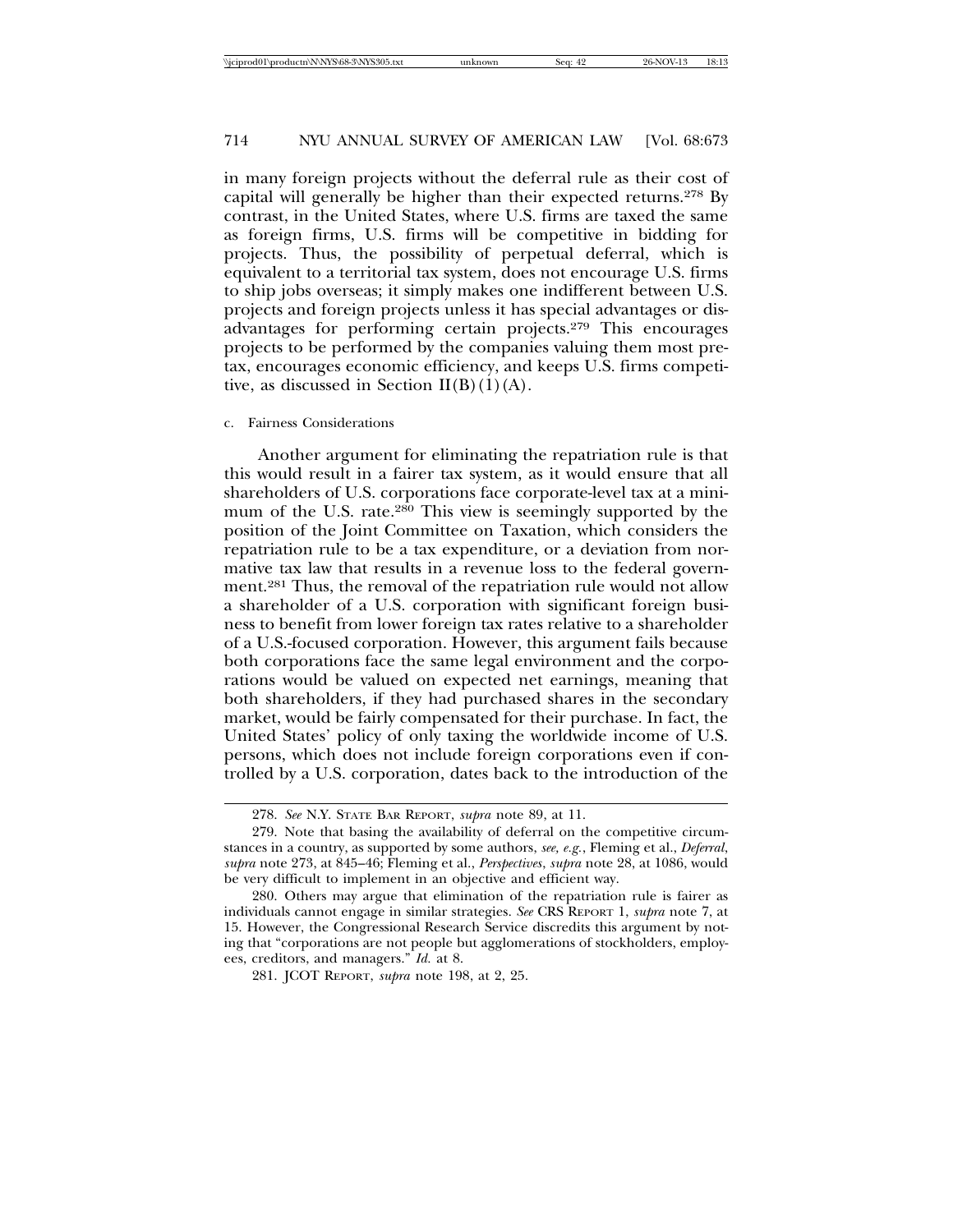modern income tax in 1913.282 A change in the tax regime eliminating the repatriation rule would decrease the share price of a corporation doing business abroad, disregarding the expectations of its shareholders, while imposing no cost to shareholders of corporations doing business solely in the United States.283 This violates a fundamental notion of fairness, as shareholders of U.S. multinationals are unilaterally harmed. In addition, when U.S. corporations are not taxed on foreign income (as with perpetual deferral under the repatriation rule), multinational corporations are taxed the same as several smaller businesses operating in individual countries, a strikingly fair result. As stated by the Congressional Research Service, "equity is a difficult concept to apply in the case of the corporate income tax" as "corporations are not people" and "the ultimate repository of the tax's burden is difficult to determine."284 Finally, commentators including the Joint Committee on Taxation have challenged the treatment of the repatriation rule as a tax expenditure.285

d. Increasing Revenue by Eliminating the Repatriation Rule

With the U.S. government currently owing over \$16 trillion in debt, or more than 100% of gross domestic product,286 foreign corporate earnings may be an attractive area for additional taxation as the costs are distributed among many corporations and the negative consequences are delayed and largely unobservable.287 The

285. *E.g.*, JOINT COMM. ON TAXATION, JCX-37-08, A RECONSIDERATION OF TAX EXPENDITURE ANALYSIS 10 (2008), *available at* http://www.jct.gov/x-37-08.pdf (stating that the repatriation rule "would not . . . be classified as a Tax Subsidy under our proposed definition . . . because present law can fairly be said to be ambiguous as to what constitutes the general rule for taxing foreign earnings"); Kenneth J. Kies, *Deferral Not a Tax Expenditure, Former JCT Chief Says*, 131 TAX NOTES 219 (2011).

286. *The Debt to the Penny and Who Holds It*, TREASURYDIRECT, http://www. treasurydirect.gov/NP/debt/current (last visited July 1, 2013); *Federal Debt: Total Public Debt as Percent of Gross Domestic Product*, FED. RES. BANK OF ST. LOUIS: ECON. RES. (June 26, 2013, 8:46 AM), http://research.stlouisfed.org/fred2/series/ GFDEGDQ188S.

287. *See* Robert A. Green, *The Troubled Rule of Nondiscrimination in Taxing Foreign Direct Investment*, 26 LAW & POL'Y INT'L BUS. 113, 162 (1994) ("The political desire to engage in tax discrimination might reflect excessive discounting of future

<sup>282.</sup> TREASURY REPORT 2, *supra* note 274, at 2–3.

<sup>283.</sup> *Cf.* CRS REPORT 1, *supra* note 7, at 8 (noting that the burden of changes in the corporate tax will fall on shareholders in the short run and on other stakeholders in the long run).

<sup>284.</sup> *Id.* The Congressional Research Service has noted another source of arguable unfairness from the removal of the repatriation rule—that the resulting inversions may reduce the income tax system's progressivity. *See id.*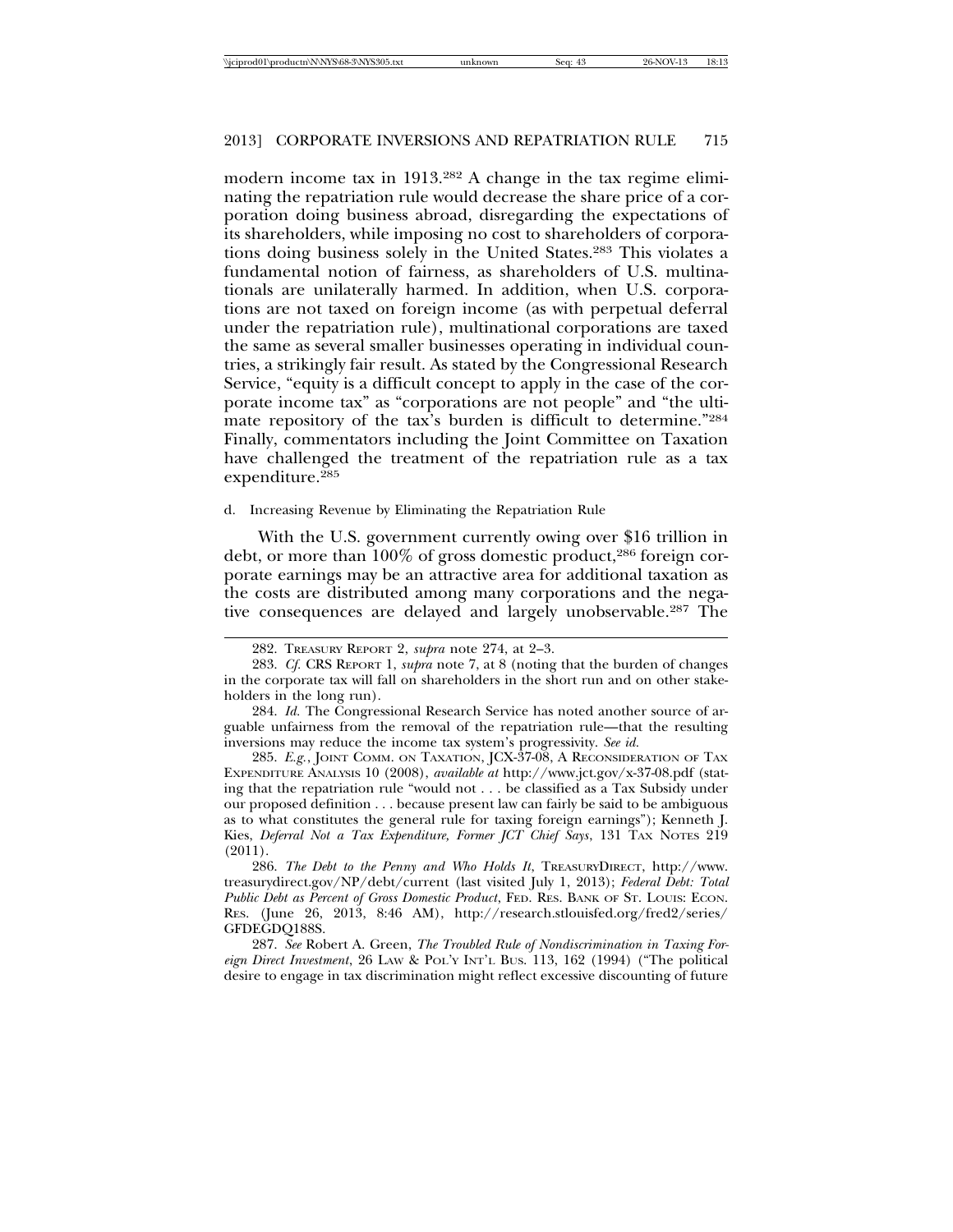Joint Committee on Taxation estimates that the repatriation rule will cost the U.S. government \$70.6 billion between 2010 and 2014,288 or approximately \$14.1 billion annually. Between 1995 and 2009, it is estimated that the repatriation rule cost the U.S. government \$51.3 billion.<sup>289</sup> However, as discussed in Section II(B)(1), eliminating the repatriation rule may result in a decline in U.S. business activity, reducing tax revenues and partially offsetting the direct tax benefits from eliminating the repatriation rule.290 In addition, the Congressional Research Service believes that "the chief near-term economic impact of [increased] inversions is on U.S. federal tax revenues, which are reduced by the reorganizations."291 However, the opportunity to increase tax revenues remains the strongest argument for eliminating the repatriation rule.

#### *C. Suggested Alternatives*

If, as President Coolidge is often quoted as saying, "the business of America is business,"292 then, instead of viewing multinational corporations suspiciously, the United States should follow the United Kingdom's lead and seek to promote the competitiveness of U.S. corporations, increasing job opportunities for U.S. citizens.<sup>293</sup> Therefore, to reduce the rate at which U.S. corporations seek to move work overseas, President Obama should treat the problem's causes: high U.S. tax rates, a global system of taxation, and high regulatory costs.

[Instead,] Congress [could continue trying] to close [loopholes], but companies that want to lower their taxes will still find a way to incorporate abroad, something made easier by the ability to raise capital through an I.P.O. anywhere in the world.

Perhaps it is time for the United States to adopt a tax system more in line with the rest of the world. This does not

costs, attempts to achieve fiscal illusion, or attempts to benefit narrow interest groups."); Rebecca M. Kysar, *Listening to Congress: Earmark Rules and Statutory Interpretation*, 94 CORNELL L. REV. 519, 530 n.54 (2009).

<sup>288.</sup> JCOT REPORT, *supra* note 198, at 25.

<sup>289.</sup> *Id.* at 22–24.

<sup>290.</sup> *See id.* at 10 (stating that "[t]axpayer behavior is assumed to remain unchanged for tax expenditure estimate purposes . . . . to simplify the calculation and conform to the presentation of government outlays").

<sup>291.</sup> CRS REPORT 1, *supra* note 7, at 2. However, with the repatriation rule in place, the tax cost of inversions "is not enormous." *Id.* at 9.

<sup>292.</sup> *Calvin Coolidge*, VIRTUAL VERMONT, http://www.virtualvermont.com/history/ccoolidge.html (last visited Jan. 31, 2012).

<sup>293.</sup> Kies, *Response*, *supra* note 23, at 1146.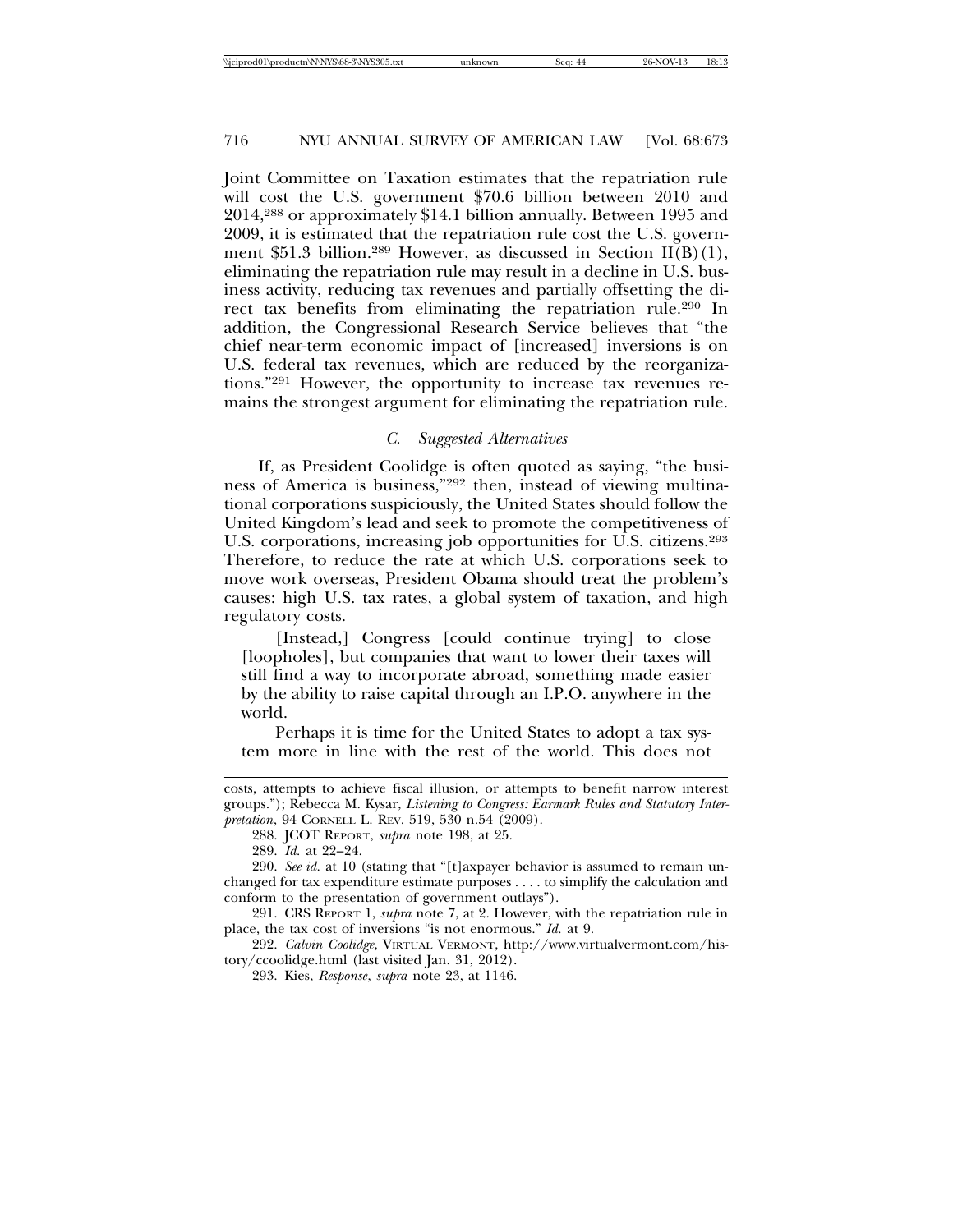mean pandering to tax havens, but it should incentivize companies to bring their riches to the United States.294

Unfortunately, even after the defeat of President Obama's 2009 plan to weaken the repatriation rule, he is still seeking to make the U.S. tax code uniquely uncompetitive internationally with a new "international minimum tax" on overseas profits outlined in 2012.295

The President's proposal to weaken the repatriation rule can be predicted to cause U.S. companies to reincorporate abroad or sell themselves to foreign corporations.296 Shifting to a territorial taxation system would encourage U.S. business activity by eliminating the primary incentive for corporate inversions and the sale of U.S. companies to foreign firms—that U.S. firms are taxed more heavily than foreign firms.<sup>297</sup> Thus, such a change could be expected to increase economic efficiency by allowing the most productive businesses to own capital assets, while also improving corporate finance decisions by removing the disincentive against repatriation.298 Furthermore, shifting to a territorial system has the potential to increase U.S. production, investment, and employment.299 This change may not result in an overly sizeable revenue loss, given the effect of the current repatriation rule, and could even result in increased revenues due to various features of the present worldwide taxation system.<sup>300</sup> A territorial system is also arguably fair, despite the fact that individuals are taxed on a worldwide

299. *Id.* at 85, 89 (noting that "[r]ecent studies have found positive relationships between both the domestic and foreign employment of U.S. MNCs and between their domestic and foreign investment levels").

300. *Id.* at 90 (referencing findings that "territorial tax systems with expense allocation rules based on the current rules used for the foreign tax credit [could] rais[e] between \$40 billion and \$76 billion over 10 years"); J. Clifton Fleming, Jr. et al., *Worse than Exemption*, 59 EMORY L.J. 79, 84–85 (2009) (stating that the current tax regime gives "U.S. corporations a net advantage, at a significant cost to the public fisc").

<sup>294.</sup> Davidoff, *supra* note 39.

<sup>295.</sup> PRESIDENT BARACK OBAMA, BLUEPRINT FOR AN AMERICA BUILT TO LAST 4 (2012), *available at* http://www.whitehouse.gov/sites/default/files/blueprint\_for\_ an\_America\_built\_to\_last.pdf. Note that an international minimum tax directly undermines deferral under the repatriation rule by taxing foreign income as it is earned.

<sup>296.</sup> The President has expressly rejected the territorial approach in his policies. Hanlon, *supra* note 208.

<sup>297.</sup> *See Obama's Global Tax Raid*, *supra* note 260; PERAB REPORT, *supra* note 19, at 89. The U.S. Treasury has also suggested that the United States "address the underlying differences in the U.S. tax treatment of U.S.-based companies and foreign-based companies." TREASURY REPORT 1, *supra* note 50, at 2.

<sup>298.</sup> PERAB REPORT, *supra* note 19, at 89.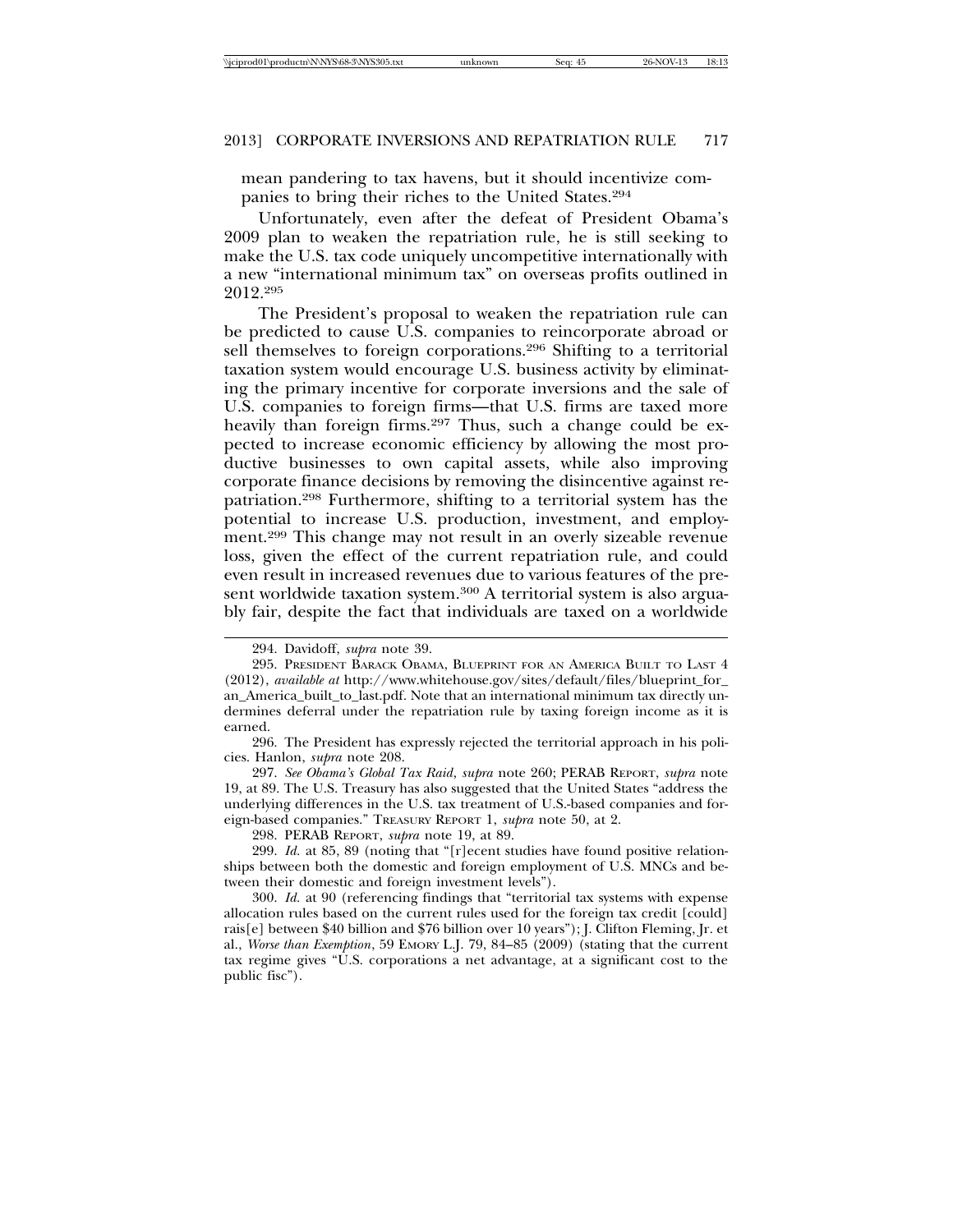basis, because corporations are simply the sum of shareholder interests301 and corporate shareholders will still be subject to taxation on worldwide income.302 One downside, however, to territorial taxation is that it might make it easier for companies to shift income to tax havens, avoiding U.S. taxation altogether.303 Yet, given the incentives under the current system, this effect may be modest.304

As an alternative to adopting a territorial tax system, the United States could follow Canada's lead and lower its corporate tax rates. Canada dropped its corporate tax rates from 38% to 15% over the last thirty-two years, with tax revenues fluctuating based on economic growth and not declining with tax rates.305 In fact, Canada collects 1.9% of GDP in corporate tax revenues with a 15% rate, while the United States only collects 1.6% of GDP with a 35% corporate tax rate.306 U.S. marginal tax rates are the highest in the OECD.307 Although some may argue that, due to the effect of credits and deductions, effective tax rates in the United States are competitive internationally even though United States' marginal tax rates are not,<sup>308</sup> it is marginal tax rates that companies use to make investment decisions.309 These investment decisions are often new

304. PERAB REPORT, *supra* note 19, at 90.

305. *Canada Proves Cutting Corporate Tax Rates Makes Sense*, DCINSIDER (Mar. 18, 2012), http://dcinsider.com/election-2012/canada-proves-cutting-corporatetax-rates-makes-sense/.

306. *Id.*

307. *See supra* Section I(B)(1).

308. *E.g.*, Bruce Bartlett, *Are Taxes in the U.S. High or Low?*, N.Y. TIMES, May 31, 2011, http://economix.blogs.nytimes.com/2011/05/31/are-taxes-in-the-u-s-highor-low/. Effective tax rates hit their lowest point in forty years in 2011, at 12.1%, much lower than the average of 25.6% from 1987 to 2008. Damian Paletta, *With Tax Break, Corporate Rate Is Lowest in Decades*, WALL ST. J., Feb. 3, 2012, http:// online.wsj.com/article/SB10001424052970204662204577199492233215330.html? mod=WSJ\_business\_whatsNews. Note the humor inherent in this argument, as the tax code is praised for being so complex that it is difficult to administer and is inefficient at collecting revenue, leading to low effective tax rates despite high marginal rates. *Obama's Global Tax Raid*, *supra* note 260.

309. Kenneth Rapoza, *Are US Companies Paying Too Much Taxes?*, FORBES (Sept. 9, 2011), http://www.forbes.com/sites/kenrapoza/2011/09/09/are-us-

<sup>301.</sup> Martin Gelter, *Taming or Protecting the Modern Corporation? Shareholder-Stakeholder Debates in a Comparative Light*, 7 N.Y.U. J.L. & BUS. 641, 666 (2011).

<sup>302.</sup> Some argue that deferral is unfair as corporate taxes should be based on ability to pay. *E.g.,* J. Clifton Fleming et al., *Fairness in International Taxation: The Ability-to-Pay Case for Taxing Worldwide Income*, 5 FLA. TAX REV. 299, 302, 311 (2001). However, nondeferral is inconsistent with the view that the availability of cash demonstrates ability to pay, as cash is not available until repatriation. *See* GERTZMAN, *supra* note 33, ¶ 3.01[1].

<sup>303.</sup> Clausing, *supra* note 52, at 1580.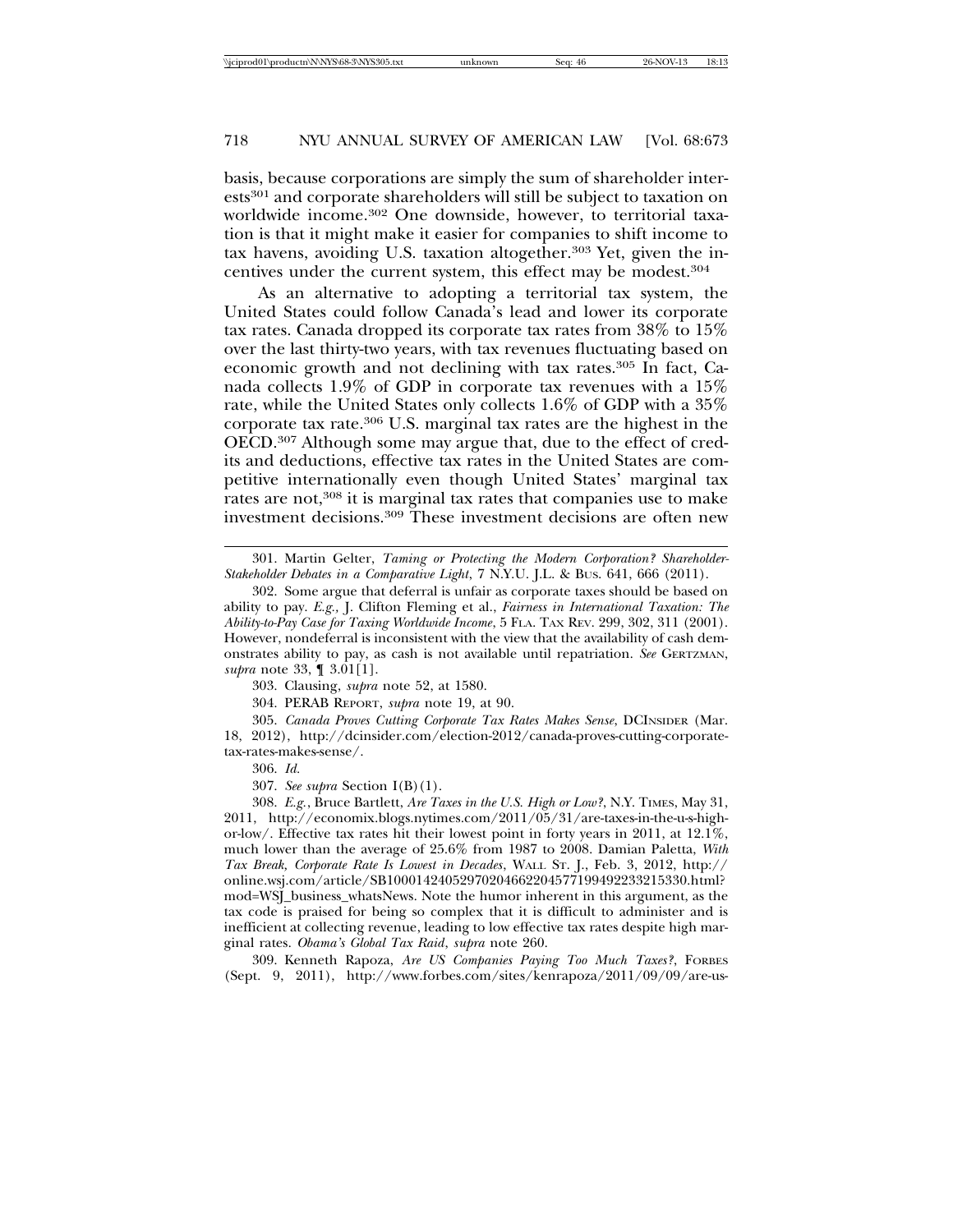corporate projects,310 which may require the creation of new jobs. High corporate tax rates have been shown to increase the size of the informal economy and have large adverse effects on investment, foreign direct investment, and entrepreneurship.311 Even President Obama's Economic Recovery Advisory Board stated that "[t]he high effective tax rates that apply to corporate investments result in significant economic distortions and a lower tax rate on corporate investments would result in desirable changes in a number of areas."312 For instance, lowering the U.S. corporate tax rate could increase the competitiveness of the United States in attracting business activity.313 Many proposals suggest lowering tax rates in a revenue-neutral fashion by broadening the corporate tax base.314 There are also many arguments that this is a fair outcome, one being that shareholders are already taxed on the income received from corporations.315 As lower rates also have the advantage of decreasing the incentive for corporations to shift income abroad, they could mitigate the problems created by a shift towards a territorial tax system. $316$  Income shifting was estimated to cost the U.S. government \$90 billion in 2008 alone, or 30% of corporate tax reve-

312. PERAB REPORT, *supra* note 19, at 69. Several economic distortions associated with high corporate tax rates are provided in the PERAB REPORT at 65; DEP'T OF THE TREASURY, A RECOMMENDATION FOR INTEGRATION OF THE INDIVIDUAL AND CORPORATE TAX SYSTEMS 1 (1992), *available at* http://www.treasury.gov/resourcecenter/tax-policy/Documents/recommendation-for-integration.pdf.

313. PERAB REPORT, *supra* note 19, at 70; Kenneth Hamner, *Comparing the Legal Structure and Business Climate of the Commonwealth Caribbean and the People's Republic of China for Foreign Direct Investment*, 2001 FLA. ST. U. BUS. REV. 195, 197 (stating that "government incentives, such as low corporate tax rates on International Business Companies attract foreign direct investment to the Caribbean"); Susan C. Morse, *Revisiting Global Formulary Apportionment*, 29 VA. TAX REV. 593, 629 (2010).

314. *E.g.*, PERAB REPORT, *supra* note 19, at 72. This has been a goal of tax reform since the 1970s. DEP'T OF THE TREASURY, BLUEPRINTS FOR BASIC TAX REFORM 1–2 (1977), *available at* http://www.treasury.gov/resource-center/tax-policy/ Pages/blueprints-index.aspx [hereinafter TREASURY REPORT 3]. Even the President has called for broadening the tax base to lower rates. Jackie Calmes, *Obama Offers to Cut Corporate Tax Rate to 28%*, N.Y. TIMES, Feb. 22, 2012, at B1, *available at* http:// www.nytimes.com/2012/02/22/business/economy/obama-offers-to-cut-corporatetax-rate-to-28.html?\_r=3&ref=Business&nl=Business&emc=dlbka35.

315. *See* TREASURY REPORT 3, *supra* note 314, at 68.

316. Clausing, *supra* note 52, at 1580.

companies-paying-too-much-taxes/; *see* ASWATH DAMODARAN, APPLIED CORPORATE FINANCE 137 (3d ed. 2011).

<sup>310.</sup> Thus high tax rates are often associated with lower amounts of investment in a country. For the intuition, see TREASURY REPORT 2, *supra* note 274, at 29.

<sup>311.</sup> Simeon Djankov et al., *The Effect of Corporate Taxes on Investment and Entrepreneurship*, AM. ECON. J.: MACROECONOMICS 31, 31 (July 2010), *available at* http:// pubs.aeaweb.org/doi/pdfplus/10.1257/mac.2.3.31.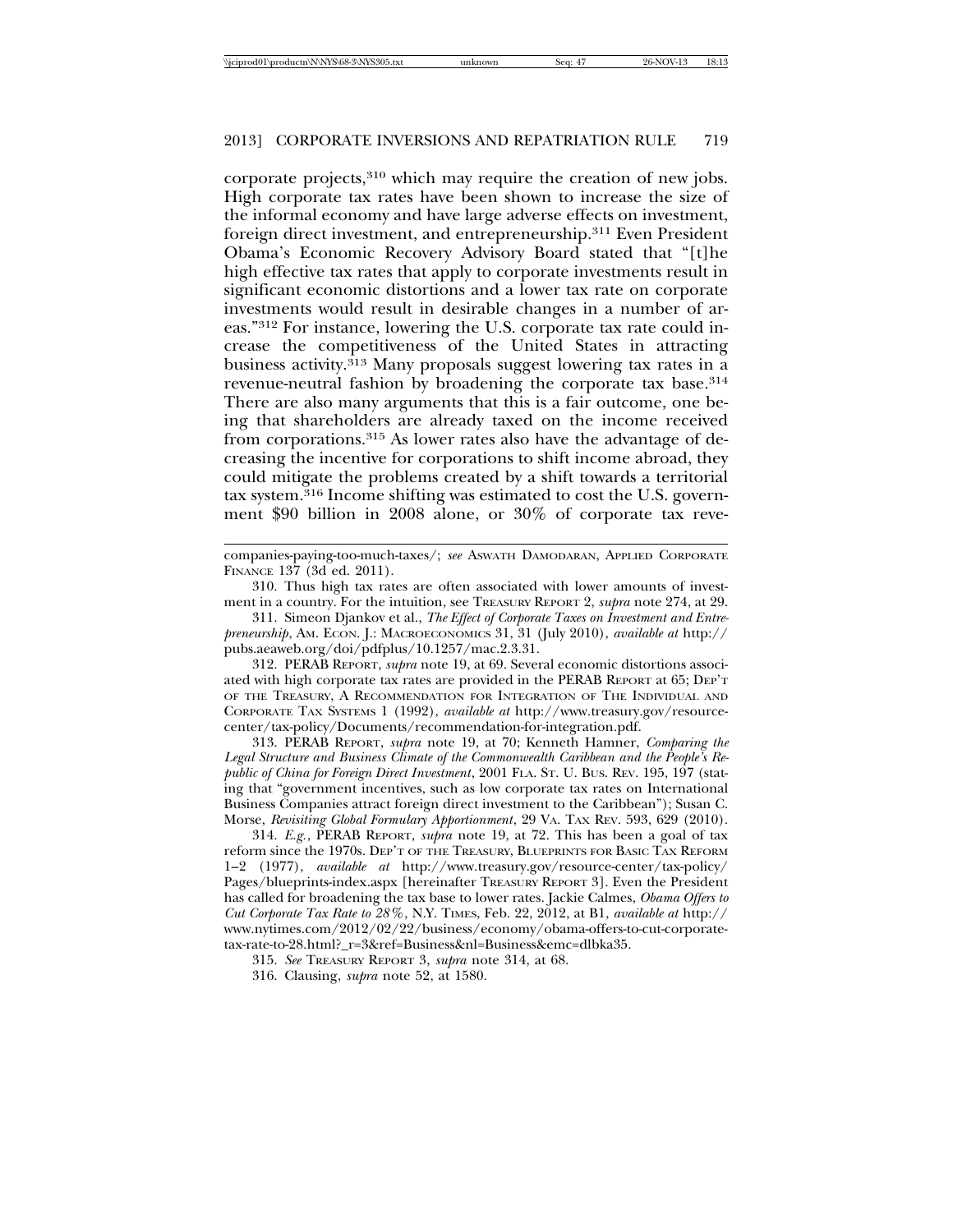nues.317 Thus, ideally a territorial tax system with lower tax rates would be implemented to enhance U.S. competitiveness and support growth, as OECD analysis has found that "corporate taxes are the most harmful type of tax for economic growth."318

As discussed in Section  $I(B)(3)$  and  $I(D)$ , Congress has often taken actions to make corporate inversions more difficult in response to periods of high inversion activity. In effect, Congress is seeking to create barriers to exit for U.S. companies. The unrecognized cost of these actions is that high barriers to exit discourage entry, as potential investors in U.S. corporations realize that they will be forced to make a substantial and lengthy commitment to the United States despite changing business conditions and regulatory regimes.319 By restricting capital flows, anti-inversion legislation results in an inefficient allocation of resources. Thus, a better U.S. policy would freely allow corporate inversions, encouraging the creation of businesses incorporated in the United States. This policy would also be beneficial as inversion activity could then provide lawmakers and the public with indicia of the competitiveness of U.S. policies and business regulation internationally.320

Another suggested alternative is to streamline U.S. regulations, which would support territorial taxation and lower tax rates in reducing the incentive for corporate inversions. Some targets for modification may include SOX, the FCPA, Dodd-Frank, the securities litigation system, and other regulations mentioned in Section I(C). Performing a cost-benefit analysis on the controversial provisions of existing laws and regulations may provide a means for assessing the desirability of changing the existing regulatory structure and for setting priorities for legislative action.

<sup>317.</sup> *Id.*

<sup>318.</sup> CTR. FOR TAX POLICY & ADMIN., OECD, TAX POLICY STUDY NO. 20 - TAX POLICY REFORM AND ECONOMIC GROWTH 10 (2010), *available at* http://www.oecd .org/ctp/tax-policy/46617652.pdf.

<sup>319.</sup> *See* Ignacio Mas, *Transforming Access to Finance in Developing Countries through Mobile Phones: Creating an Enabling Policy Framework*, 27 BANKING FIN. L. REV. 285, 296 (2012).

<sup>320.</sup> For instance, in 2002, before the anti-inversion American Jobs Creation Act of 2004, the U.S. Treasury stated that "the recent inversion activity and the increase in foreign acquisitions of U.S. multinationals are evidence that the competitive disadvantage caused by our international tax rules is a serious issue with significant consequences for U.S. businesses and the U.S. economy." TREASURY RE-PORT 1, *supra* note 50, at 2.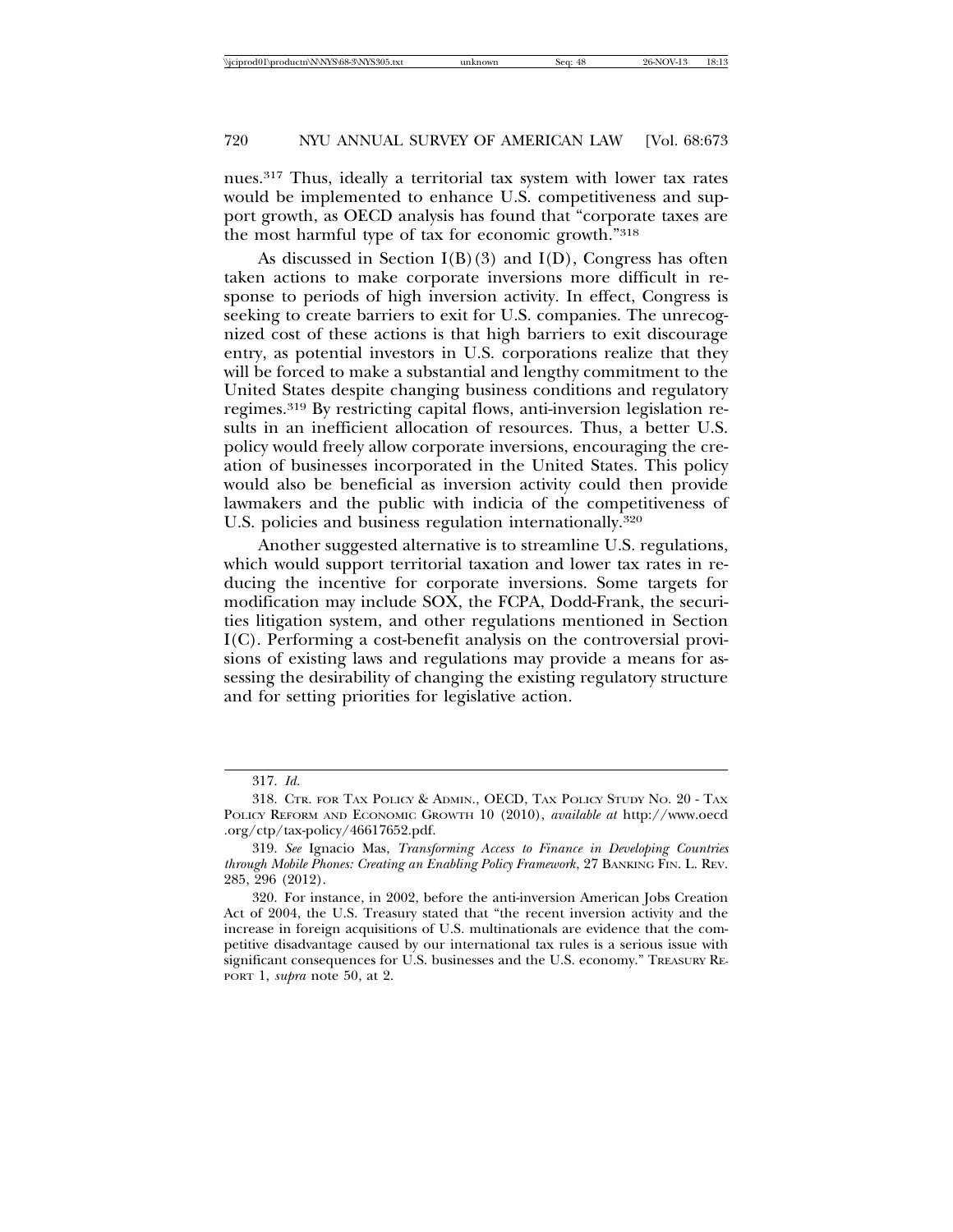| \\iciprod01\productn\N\NYS\68-3\NYS305.txt<br>26-NOV-13<br>40<br>Seg:<br>unknown | 18:13 |
|----------------------------------------------------------------------------------|-------|
|----------------------------------------------------------------------------------|-------|

## **CONCLUSION**

The United States is an outlier internationally with high tax rates and global taxation of domestic firms.321 Corporate inversions are a self-help method for U.S. corporations to avoid these tax burdens and to reduce regulatory costs to a more competitive level internationally.322 Thus, waves of corporate inversions receive policy responses that tend to slow or stop inversions until market conditions or structural innovations create renewed interest.323 However, a 2002 Treasury report provided that:

[T]he policy response to . . . corporate inversion activity should . . . address the underlying differences in the U.S. tax treatment of U.S.-based companies and foreign-based companies, without regard to how foreign-based status is achieved. Measures designed simply to halt inversion activity may address these transactions in the short run, but there is a serious risk that measures targeted too narrowly would have the unintended effect of encouraging a shift to other forms of transactions to the detriment of the U.S. economy in the long run.324

President Obama's proposal to reform the repatriation rule not only ignore the Treasury's conclusion, but actually exacerbates the differences in tax treatment between U.S.- and foreign-based companies. Through an analysis of the natural extension of the President's plan, the elimination of the repatriation rule, the plan appears likely to lessen the competitiveness of U.S. firms and to lower their valuations; to increase corporate inversions and sales of U.S. firms to foreign corporations; to decrease exports, investment in the United States, and employment; and to damage U.S. national security. Many of these anticipated results were realized in practice after the repatriation rule was removed for the U.S. shipping industry in 1986.325 As arguments concerning increased U.S. investment and improved fairness in the tax code are flawed, the only strong argument for the elimination of the repatriation rule and the Presi-

<sup>321.</sup> PERAB REPORT, *supra* note 19, at 84 ("The United States is the only major developed country economy that uses a worldwide (with deferral) approach to the taxation of corporate income . . . . Additionally, all of the developed countries . . . have a lower statutory corporate tax rate than the United States."). In addition, the U.S. Treasury has stated that "no country has rules for the immediate taxation of foreign-source income that are comparable to the U.S. rules in terms of breadth and complexity." TREASURY REPORT 1, *supra* note 50, at 28.

<sup>322.</sup> Earnings shifting strategies are another self-help method.

<sup>323.</sup> Peterson & Cohen, *supra* note 8, at 188.

<sup>324.</sup> TREASURY REPORT 1, *supra* note 50, at 2.

<sup>325.</sup> Kies, *A Perfect Experiment*, *supra* note 200.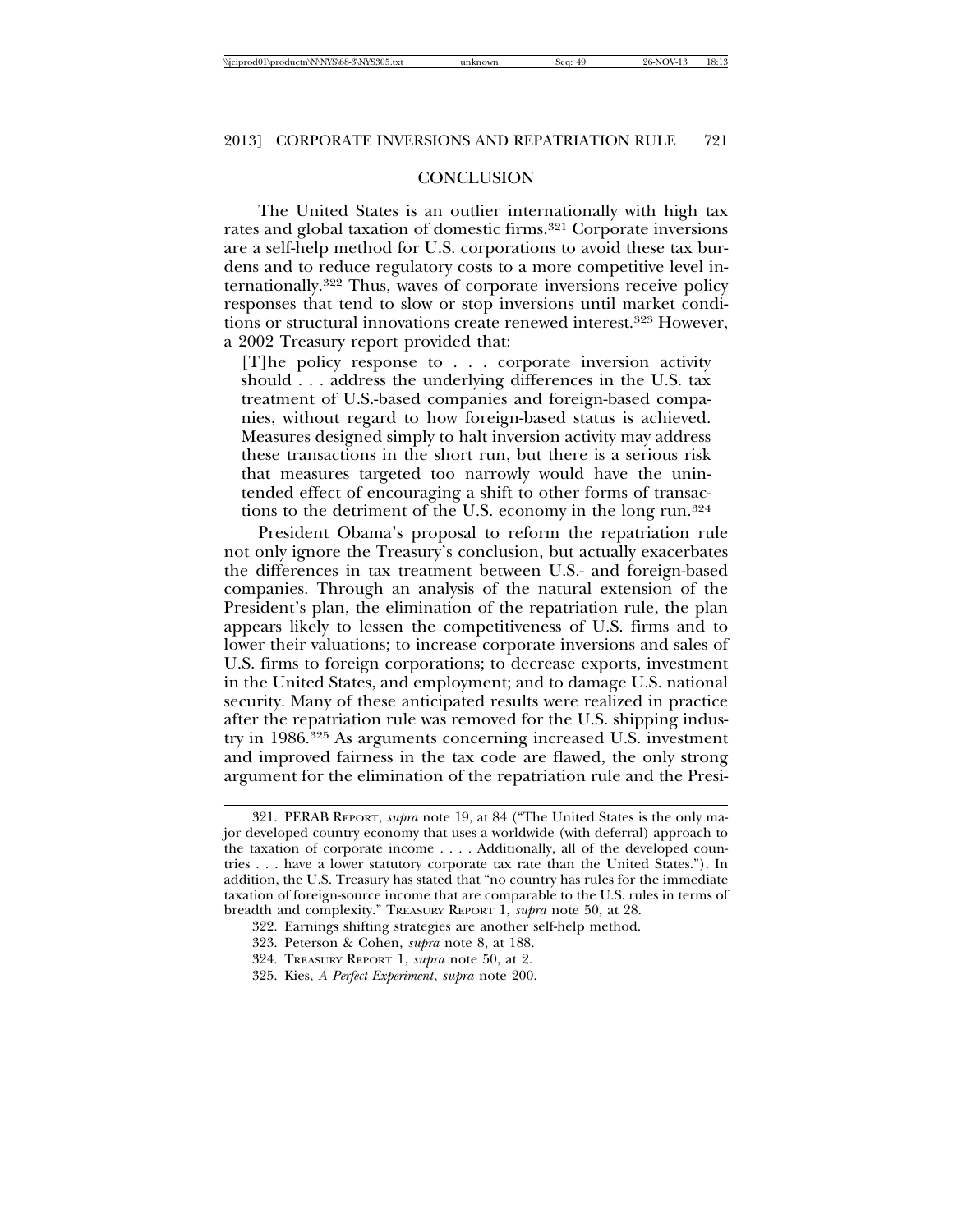dent's proposal, besides scoring political points, is to benefit the public fisc.326 Yet, from 2010 to 2014, incremental tax revenues without the repatriation rule were only expected to be \$14.1 billion annually, not considering any associated declines in tax revenues from reduced business activity.327 Thus, a more attractive alternative may be to streamline regulations, and shift to a territorial tax system with decreased corporate tax rates. However, if, instead of implementing the economically rational solutions of removing regulatory costs and creating a competitive tax system, the United States decides to diminish the benefit of the repatriation rule solely for tax revenues at the expense of future economic growth, the road to economic recovery looks long and arduous indeed.

<sup>326.</sup> A system of worldwide taxation may also be beneficial for simplification, compliance, and enforcement. PERAB REPORT, *supra* note 19, at 93. 327. JCOT REPORT, *supra* note 198, at 25.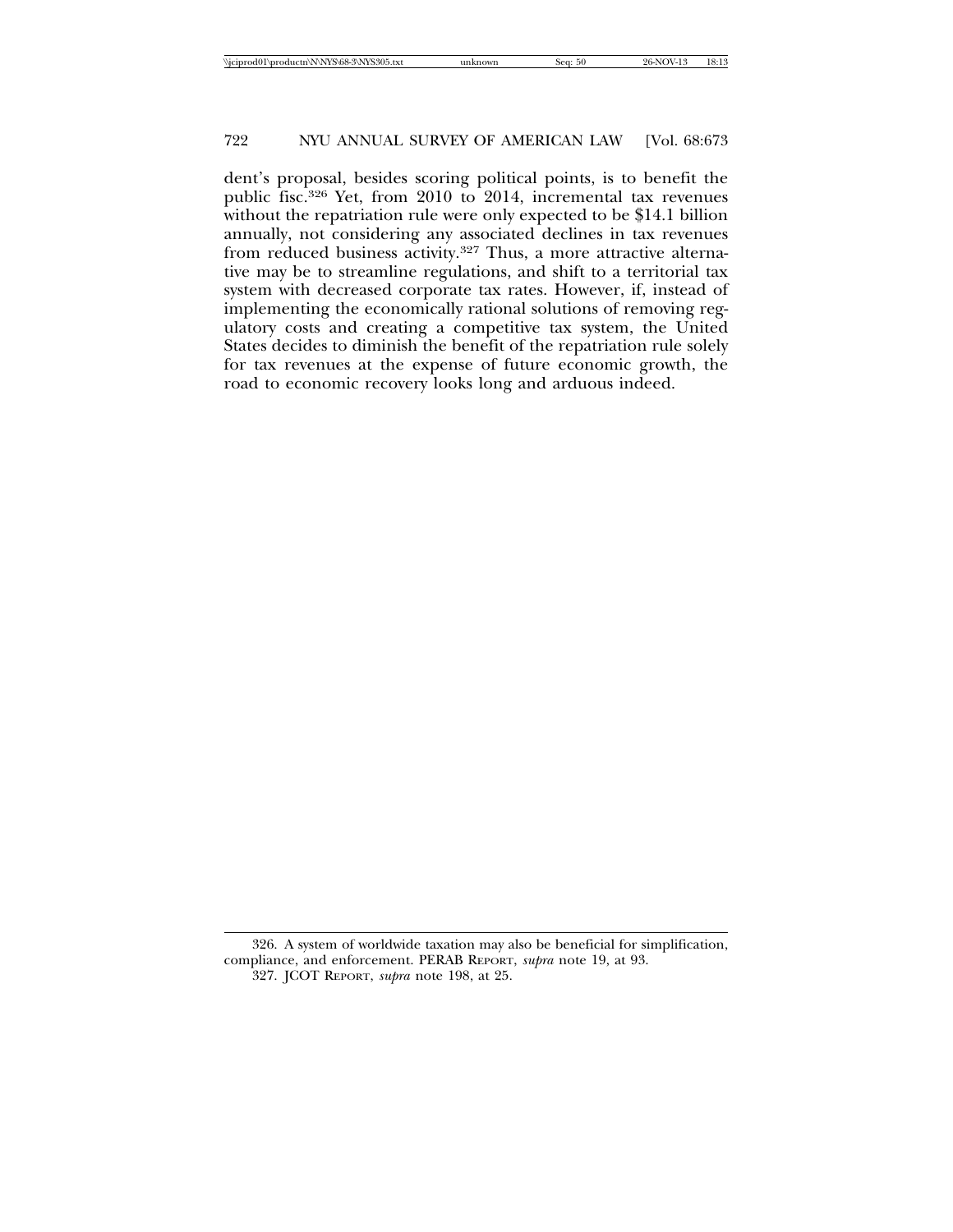



328. Author-generated table. Data from *OECD Tax Database*, OECD, http:// www.oecd.org/tax/tax-policy/oecdtaxdatabase.htm (follow "Basic (non-targeted) corporate income tax rates" hyperlink) (last visited Jan. 2012) (used combined corporate income tax rate). Note that the U.S. combined corporate rate includes a weighted average of state corporate income tax rates. *Id.*

<sup>329.</sup> PERAB REPORT, *supra* note 19, at 68 fig.4.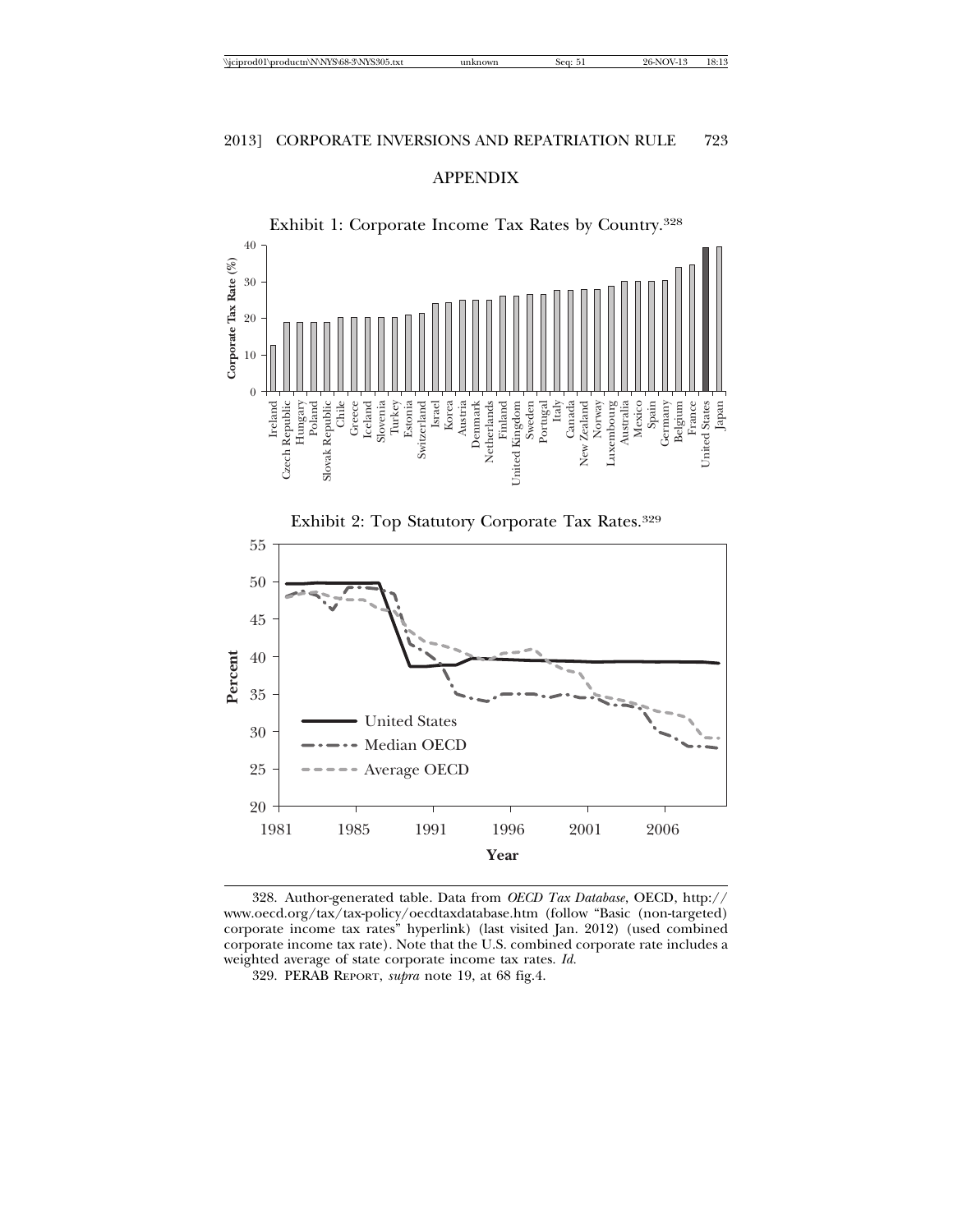## Exhibit 3: Analysis of New York's Relative Competitiveness in Key Areas to Financial Service Firms.330



Importance\* High Medium Low



\* High importance factors were rated between 5.5-6.0 on a 7-point scale; medium between 5.0-5.4; low were less than 5.0

Source: McKinsey Financial Services Senior Executive Survey

330. MCKINSEY & CO., *supra* note 24, at 15.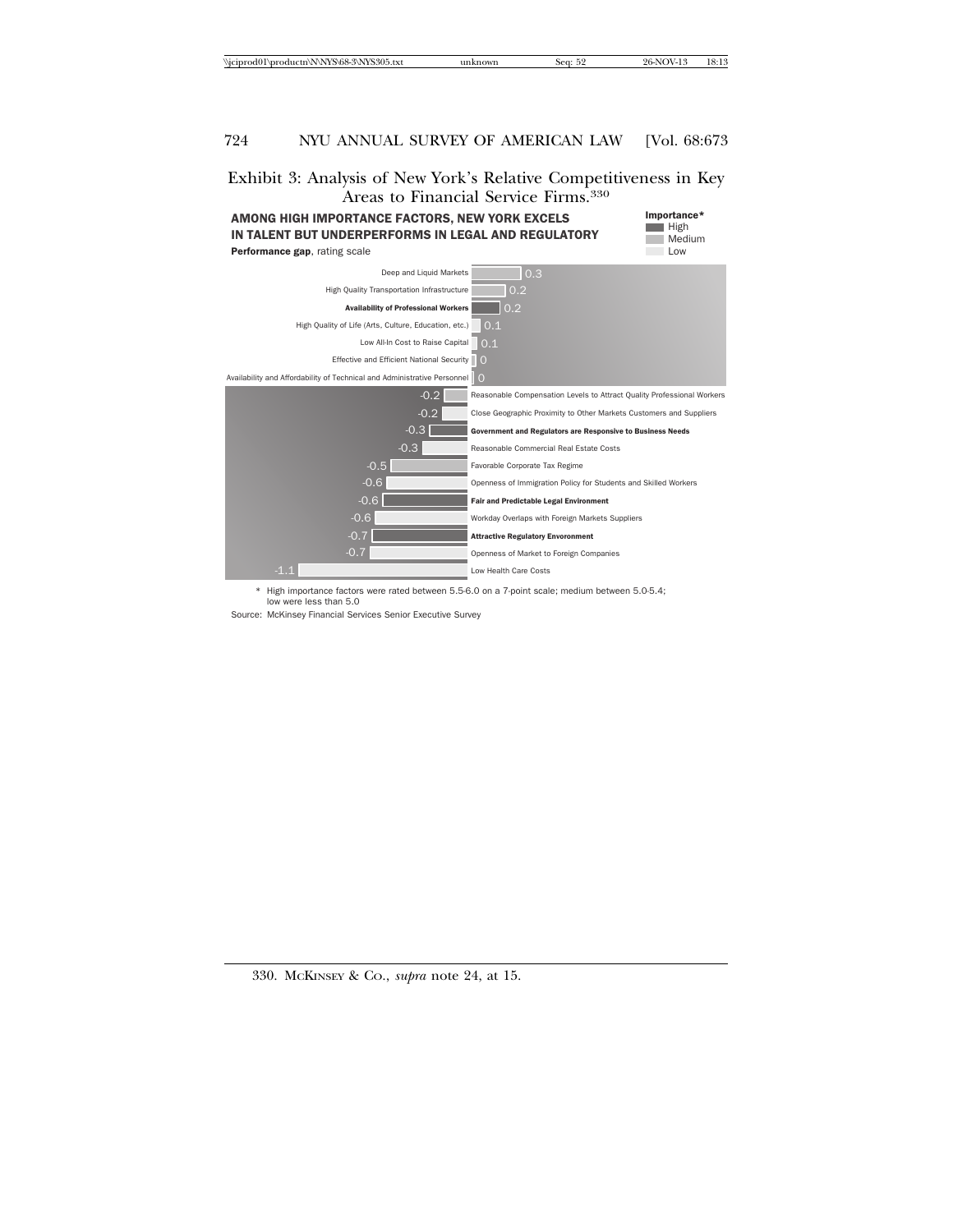## Exhibit 4: Regulators in U.S. Corporations' Corporate Structures.<sup>331</sup>

THE UNITED STATES' REGULATORY REGIME IS COMPLEX AND FRAGMENTED

**ILLUSTRATIVE** 



331. *Id.* at 81.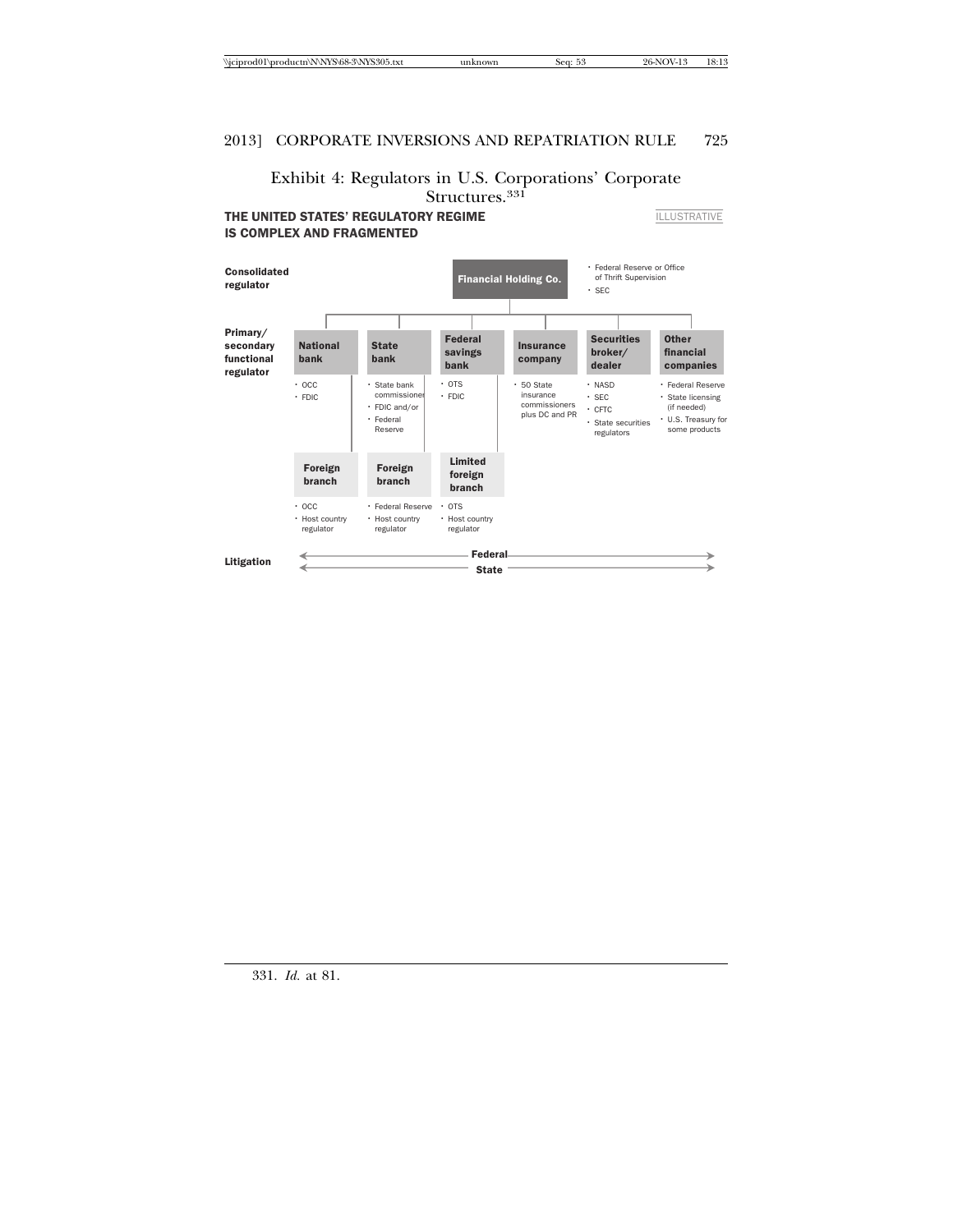## Exhibit 5: Preference for U.S. versus U.K. Regulatory System by Category.332

UK IS PREFERRED ACROSS MANY REGULATORY DIMENSIONS BUT IS MOST DISTINGUISHED IN COST AND SIMPLICITY OF REGULATIONS Ranking by response, Percent

### Which regulatory environment is more business-friendly?



Source: McKinsey Financial Services Senior Executive Survey

332. *Id.* at 86.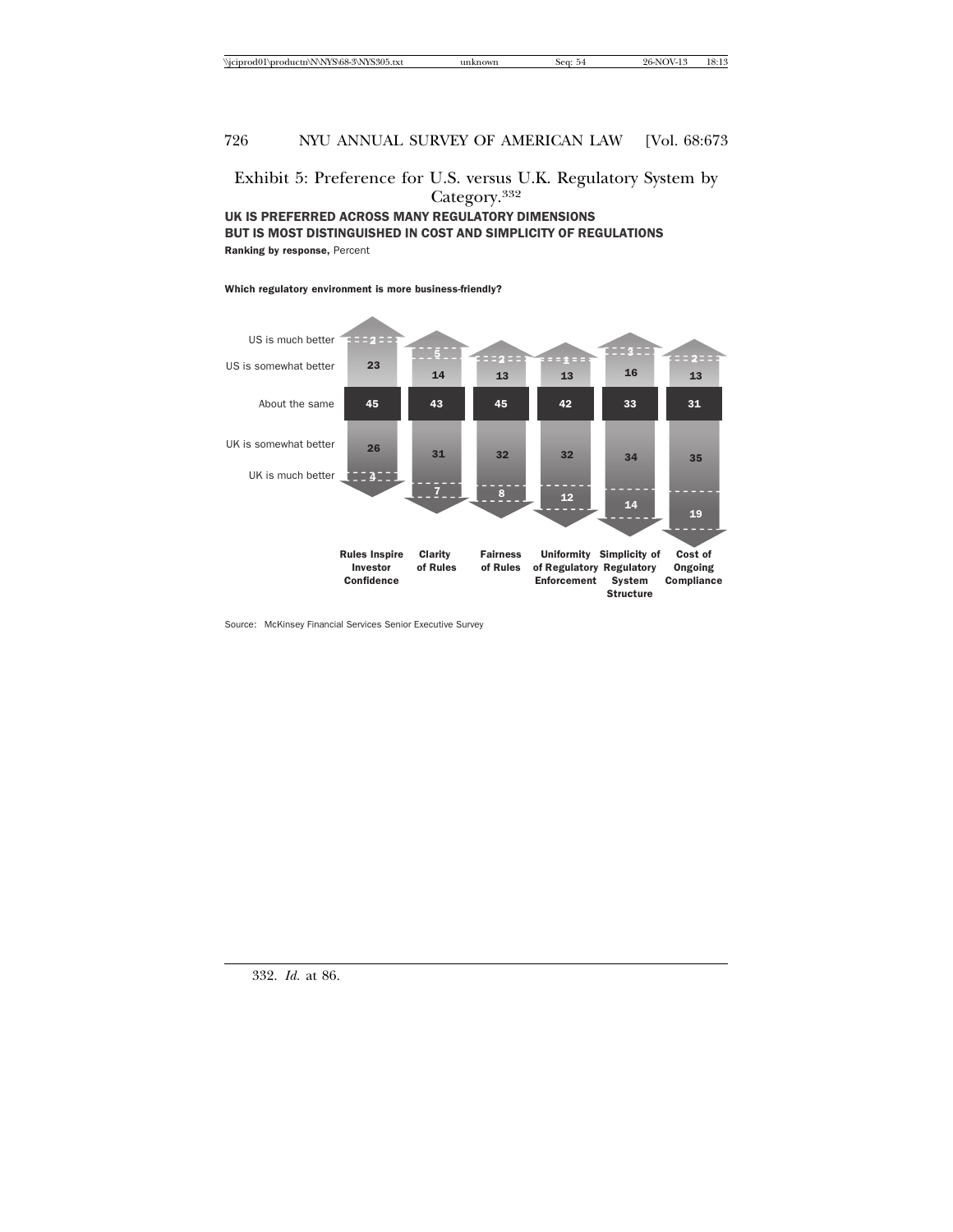#### Exhibit 6: Value of U.S. Class Action Settlements.333 VALUE OF US CLASS-ACTION SETTLEMENTS REACHING RECORD HIGHS, EVEN WITHOUT "EXCEPTIONAL" SETTLEMENTS Cendant settlement



Source: Cornerstone Research

333. *Id.* at 75.